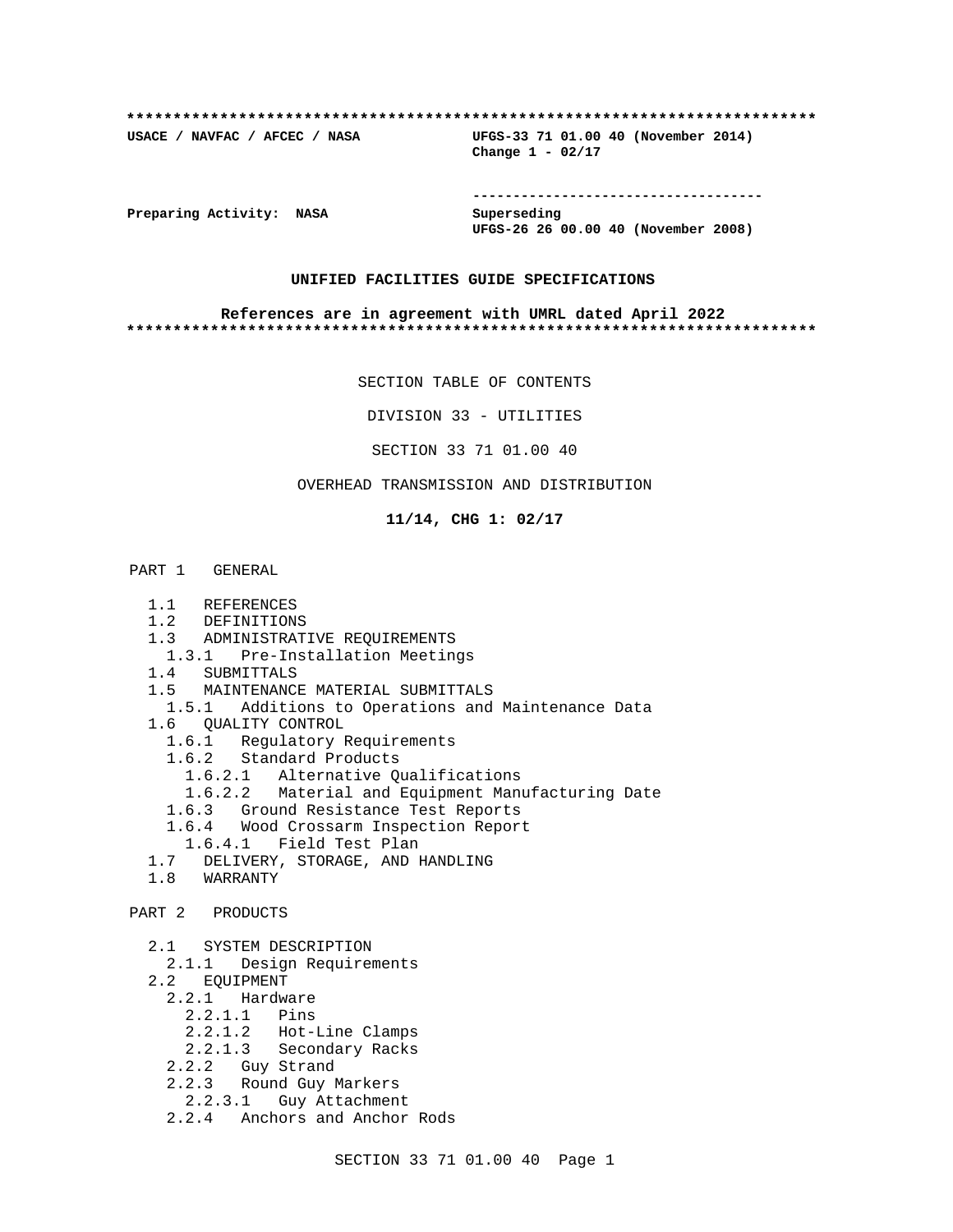- 2.2.4.1 Screw Anchors
- 2.2.4.2 Plate Anchors
- 2.2.4.3 Rock Anchors
- 2.2.5 Grounding and Bonding
	- 2.2.5.1 Driven Ground Rods
	- 2.2.5.2 Grounding Conductors
	- 2.2.5.3 Grounding Connections
- 2.2.6 Conduit Risers and Conductors
- 2.2.7 Group-Operated Load Interrupter Switches
	- 2.2.7.1 Manually Operated Type (Switch Handle Operated)
	- 2.2.7.2 Remotely Operated Type (Stored-Energy Actuator)
- 2.2.8 Recloser
- 2.2.9 Sectionalizer
- 2.2.10 Metering Equipment
	- 2.2.10.1 Potential Transformers
	- 2.2.10.2 Current Transformers
	- 2.2.10.3 Watthour Meter
- 2.2.10.4 Meter Test Block
- 2.2.10.5 Metering Enclosure
	- 2.2.11 Capacitors
	- 2.2.12 Voltage Regulator
		- 2.2.12.1 Ratings
		- 2.2.12.2 Bypass and Isolation Switches
		- 2.2.12.3 Miscellaneous
	- 2.3 COMPONENTS
		- 2.3.1 Poles
			- 2.3.1.1 Wood Poles
		- 2.3.2 Steel Poles
		- 2.3.3 Concrete Poles
		- 2.3.4 Crossarms and Brackets
			- 2.3.4.1 Wood Crossarms
			- 2.3.4.2 Crossarm Braces
			- 2.3.4.3 Armless Construction
		- 2.3.5 Insulators
		- 2.3.6 Neutral-Supported Secondary and Service Drop Cables
		- 2.3.7 Surge Arresters
		- 2.3.8 Fused Cutouts
		- 2.3.9 Transformer (Overhead-Type Distribution)
			- 2.3.9.1 Specified Transformer Losses
		- 2.3.10 Nameplates
			- 2.3.10.1 Manufacturer's Nameplate
			- 2.3.10.2 Field Fabricated Nameplates
	- 2.4 MATERIALS
		- 2.4.1 Overhead Conductors, Connectors and Splices
			- 2.4.1.1 Solid Copper
			- 2.4.1.2 Aluminum (AAC)
			- 2.4.1.3 Aluminum Alloy (AAAC)
			- 2.4.1.4 Aluminum Conductor Steel Reinforced (ACSR)
			- 2.4.1.5 Connectors and Splices
		- 2.4.2 Electrical Tapes
	- 2.4.3 Caulking Compound
	- 2.5 TESTS, INSPECTIONS, AND VERIFICATIONS
		- 2.5.1 Transformer Test Schedule
		- 2.5.2 Routine and Other Tests
- PART 3 EXECUTION
	- 3.1 INSTALLATION
		- 3.1.1 Overhead Service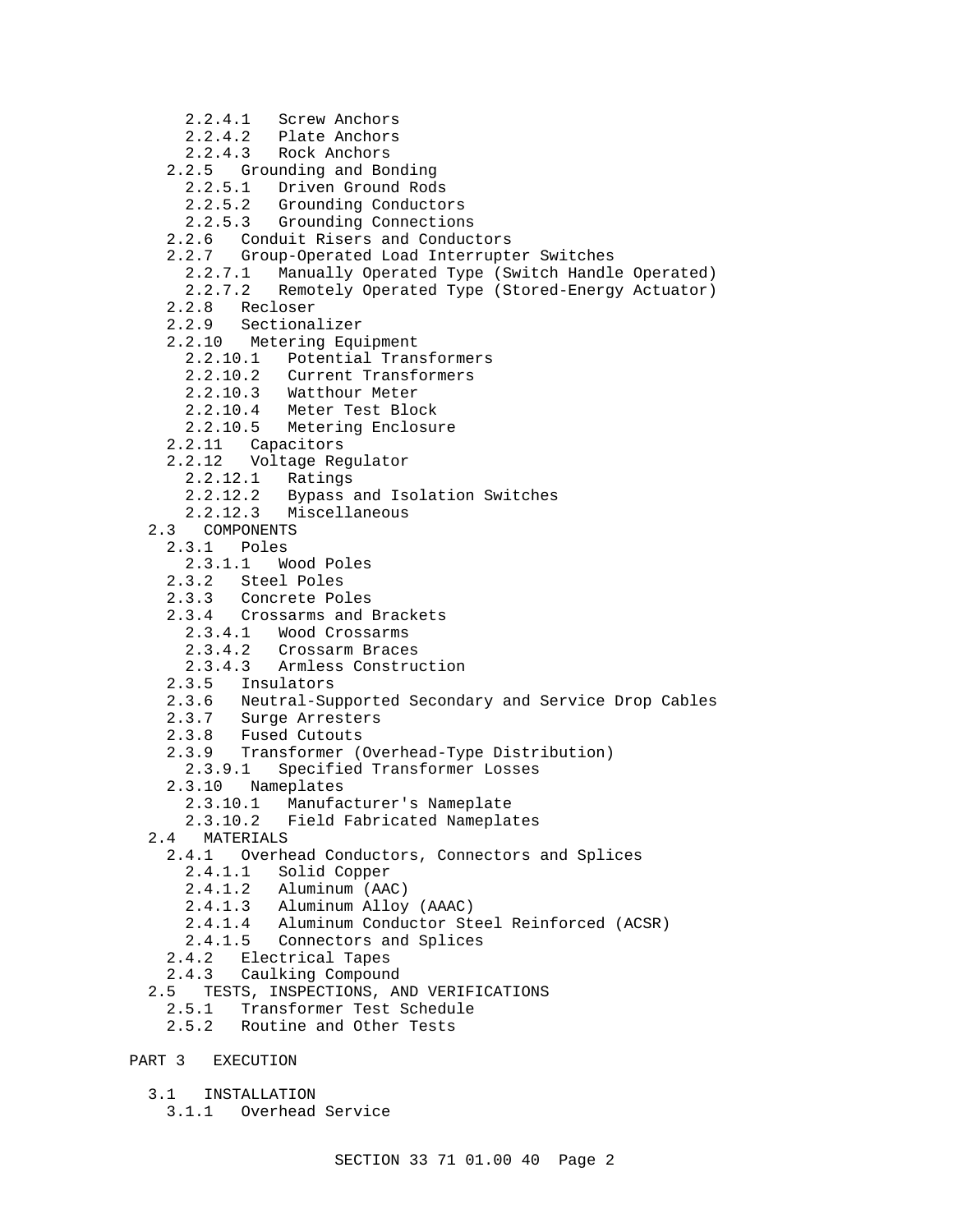3.1.2 Tree Trimming 3.1.3 Wood Pole Installation 3.1.3.1 Setting Depth of Pole 3.1.3.2 Setting in Soil, Sand, and Gravel 3.1.3.3 Setting in Solid Rock 3.1.3.4 Setting with Soil Over Solid Rock 3.1.3.5 Setting on Sloping Ground 3.1.3.6 Backfill 3.1.3.7 Setting Poles 3.1.3.8 Alignment of Poles 3.1.3.9 Pole Caps 3.1.3.10 Marking 3.1.4 Steel and Concrete Pole Setting 3.1.4.1 Cast-In-Place Foundations 3.1.4.2 Power-Installed Screw Foundations 3.1.5 Anchors and Guys 3.1.5.1 Setting Anchors 3.1.5.2 Backfilling Near [Plate] Anchors 3.1.5.3 Screw Anchors 3.1.5.4 Swamp Anchors 3.1.5.5 Rock Anchors 3.1.5.6 Guy Installation 3.1.6 Hardware 3.1.7 Grounding 3.1.7.1 Grounding Electrode Installation 3.1.7.2 Grounding Electrode Conductors 3.1.7.3 Grounding Electrode Connections 3.1.7.4 Grounding and Grounded Connections 3.1.7.5 Protective Molding 3.1.8 Conductor Installation 3.1.8.1 Line Conductors 3.1.8.2 Connectors and Splices 3.1.8.3 Conductor-To-Insulator Attachments 3.1.8.4 Armor Rods 3.1.8.5 Ties 3.1.8.6 Low-Voltage Insulated Cables 3.1.8.7 Reinstalling Conductors 3.1.8.8 New Conductor Installation 3.1.8.9 Fittings 3.1.8.10 Aluminum Connections 3.1.9 Pole Mounted Metering Equipment 3.1.9.1 Primary Meters 3.1.9.2 Installing Meter System 3.1.10 Pole Top Switch Installation 3.1.10.1 Operating Handle 3.1.11 Recloser 3.1.12 Sectionalizer 3.1.13 Risers 3.1.14 Transformer Installation 3.1.15 Crossarm Mounting Line Arms and Buck Arms 3.1.15.2 Equipment Arms 3.1.16 Field Applied Painting 3.1.17 Field Fabricated Nameplate Mounting 3.2 FIELD QUALITY CONTROL 3.2.1 General 3.2.2 Safety 3.2.3 Medium-Voltage Preassembled Cable Test

3.2.4 Sag and Tension Test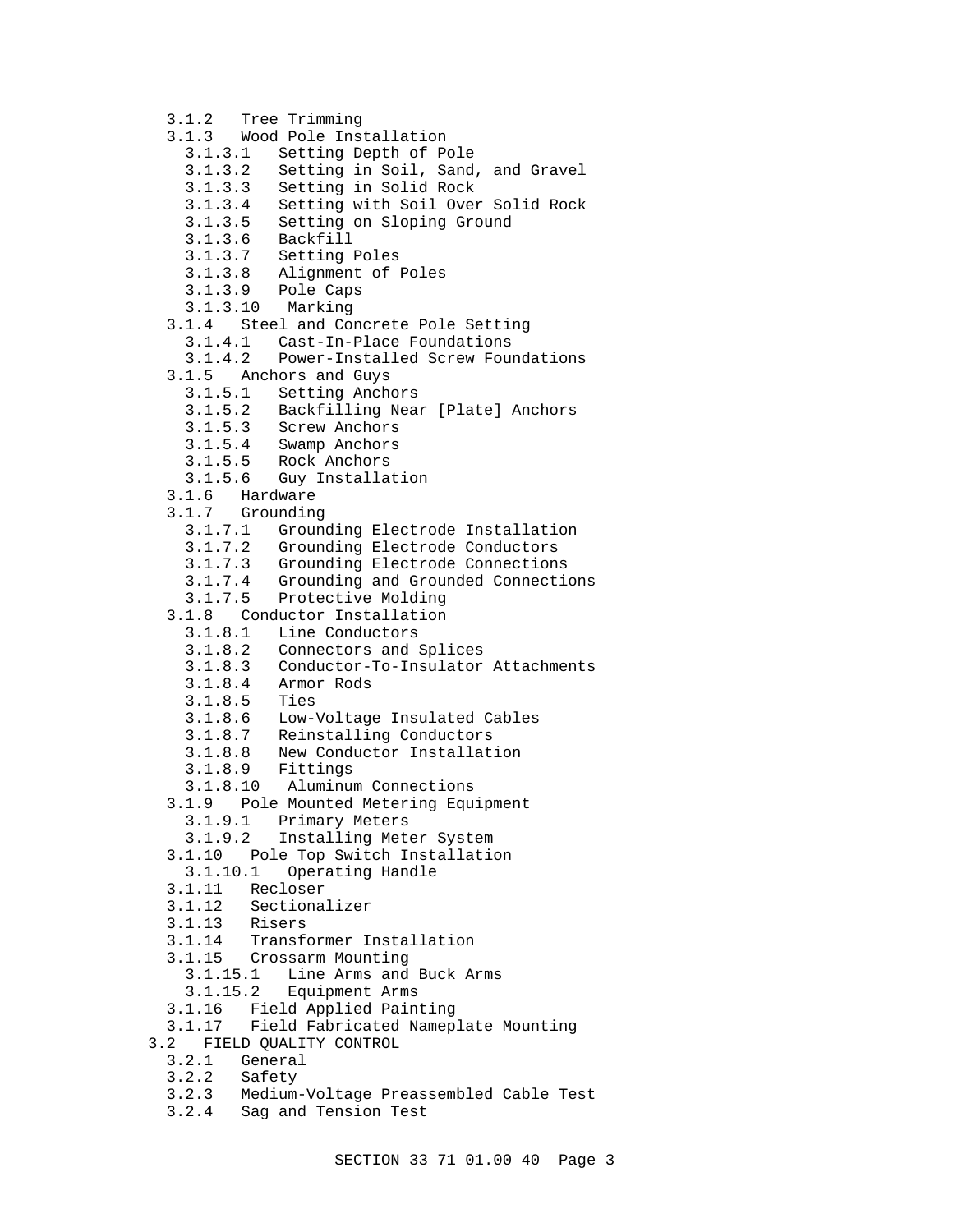- 3.2.5 Low-Voltage Cable Test
- 3.2.6 Pre-Energization Services
- 3.2.7 Performance of Acceptance Checks and Tests
	- 3.2.7.1 Overhead-Type Distribution Transformers
	- 3.2.7.2 Pole Top Interrupter Switch
	-
	- 3.2.7.3 Reclosers Sectionalizers
	- 3.2.7.5 Potential Transformers
	- 3.2.7.6 Current Transformers
	- 3.2.7.7 Metering
	- 3.2.7.8 Grounding System
- 3.2.8 Devices Subject to Manual Operation
- 3.2.9 Follow-Up Verification
- -- End of Section Table of Contents --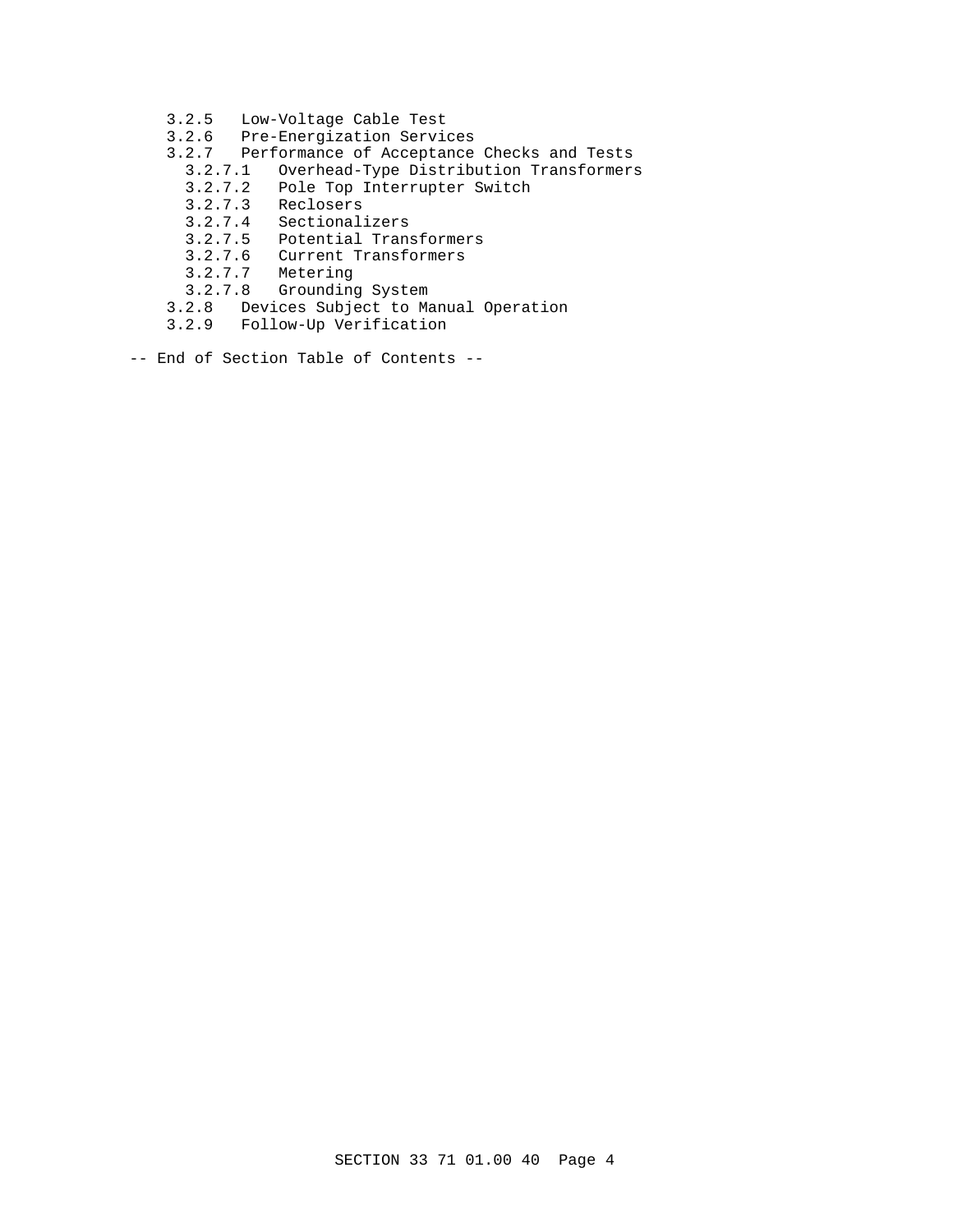USACE / NAVFAC / AFCEC / NASA

UFGS-33 71 01.00 40 (November 2014) Change  $1 - 02/17$ 

Preparing Activity: NASA

Superseding UFGS-26 26 00.00 40 (November 2008)

#### UNIFIED FACILITIES GUIDE SPECIFICATIONS

References are in agreement with UMRL dated April 2022 

SECTION 33 71 01.00 40

OVERHEAD TRANSMISSION AND DISTRIBUTION 11/14, CHG 1: 02/17

NOTE: This guide specification covers the requirements for overhead electrical work and utility poles.

> Adhere to  $UFC$   $1-300-02$  Unified Facilities Guide Specifications (UFGS) Format Standard when editing this guide specification or preparing new project specification sections. Edit this guide specification for project specific requirements by adding, deleting, or revising text. For bracketed items, choose applicable item(s) or insert appropriate information.

Remove information and requirements not required in respective project, whether or not brackets are present.

Comments, suggestions and recommended changes for this guide specification are welcome and should be submitted as a Criteria Change Request (CCR). 

NOTE: This guide specification does not cover all possible methods or requirements for providing overhead facilities. This guide specification presents the usual methods and the most used alternatives. Different materials and methods, properly specified, indicated, and economically used are acceptable when approved by cognizant authority. 

NOTE: TO DOWNLOAD UFGS GRAPHICS

Go to http://www.wbdg.org/ffc/dod/unified-facilities-guide-specifications-ufgs/for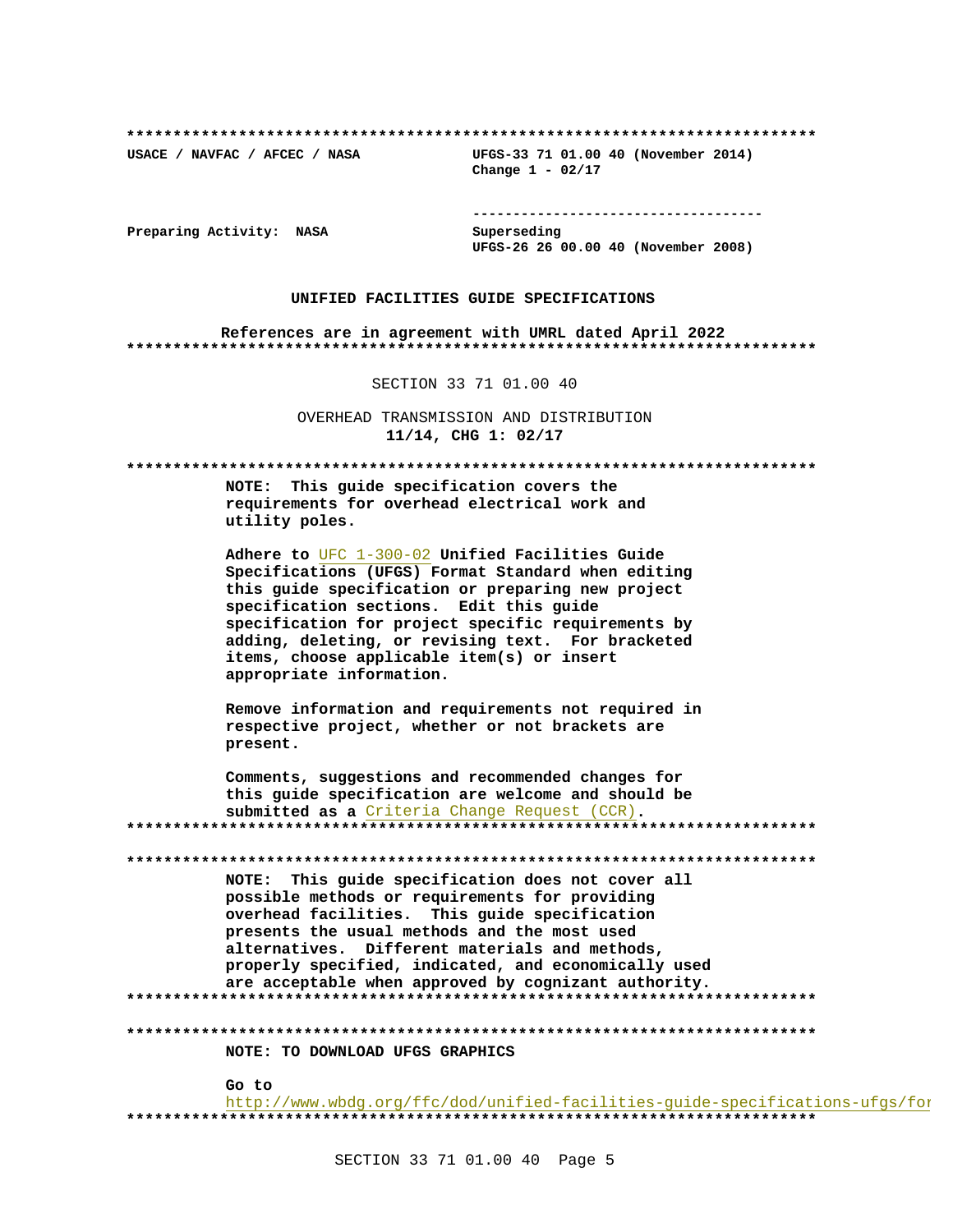. . . . . . . . . . . . . . . . . . . . NOTE: Do not include list of tables, or tables themselves, in project specifications. Use table to obtain values required in Part 2 of the specification.

### TABLE NUMBER

TITLE

- Single-phase Pole-mounted Transformer Loss &  $OH-1$ Impedance Data Cost (EC) Less Than or Equal to  $$0.04$  (2 pages)
- $OH-2$ Single-phase Pole-mounted Transformer Loss & Impedance Data Cost (EC) Greater Than \$.04 and Less Than or Equal to \$0.08 (2 pages)
- $OH-3$ Single-phase Pole-mounted Transformer Loss & Impedance Data Cost (EC) Greater Than \$.08 and Less Than or Equal to \$0.12 (2 pages)
- $EC-1$ Energy costs at NAVFAC Atlantic Activities  $(2 \text{ pages})$

# NOTE: Show the following information on the drawings:

- 1. Conductor sizes, types, and materials.
- 2. Guy strand type, size, and length.

3. Primary fused cutout; give voltage rating and state fusing (ampere rating) and "K" quick or "T" tardy required for coordination with existing upstream sectionalizing equipment.

4. Pole top switch. State voltage, current, and other operating characteristics.

5. Meter connections (can be determined from NEMA/ANSI C12.10 or similar source).

6. Anchor type, description, and dimensions suitable for the ultimate load and the specific soil at location.

7. Indicate ruling span (average span length plus 2/3 of the difference between the longest and the average span).

8. Sag table(s) for the specific conductor, the ruling span(s) and the loading zone.

9. Engineer the mechanical strength of crossarms, insulators, pins, guys and anchors Show the dimensions, materials, and other descriptions covered by drawings. Strength requirements of IEEE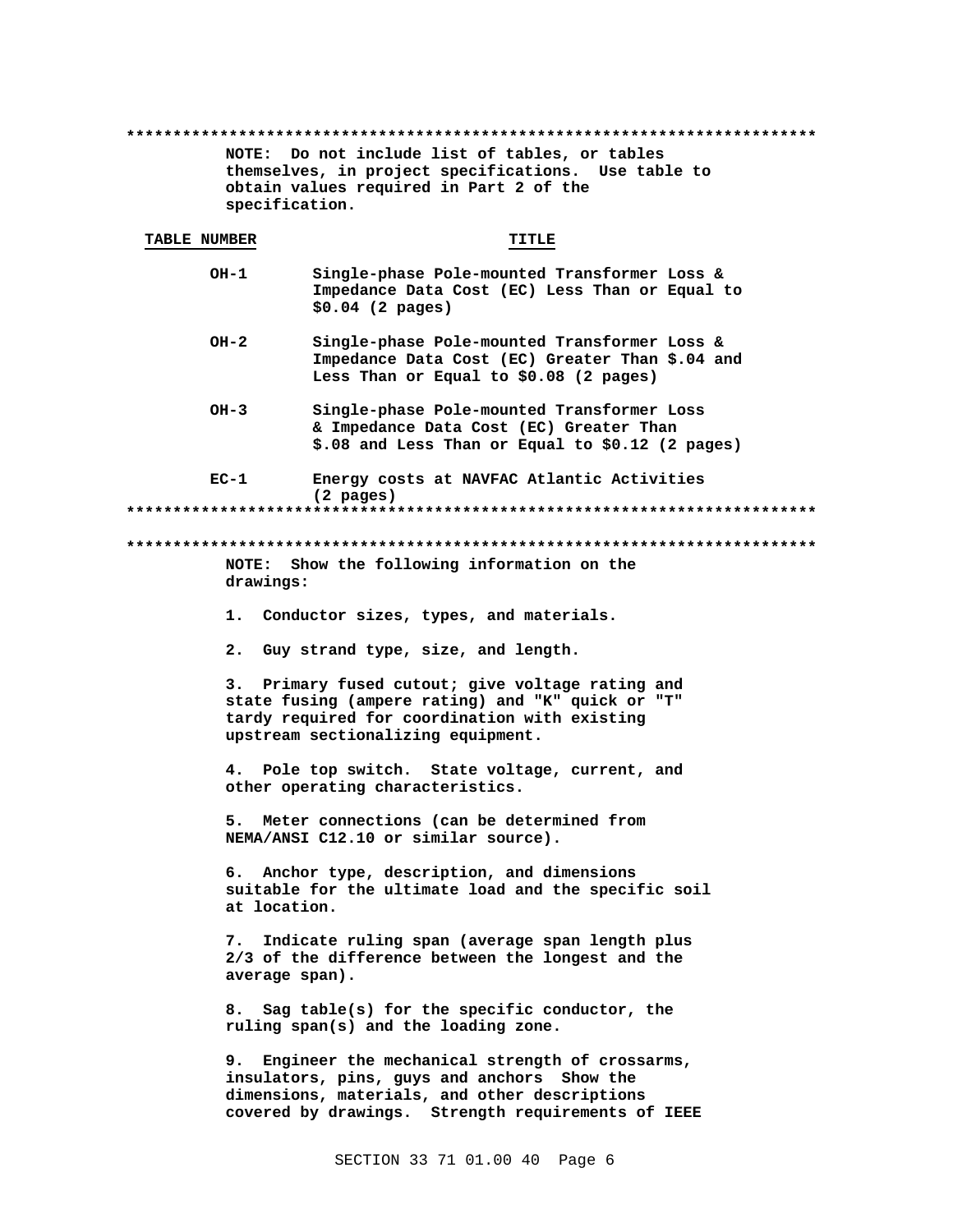PART 1 GENERAL

#### 1.1 REFERENCES

#### 

NOTE: This paragraph is used to list the publications cited in the text of the guide specification. The publications are referred to in the text by basic designation only and listed in this paragraph by organization, designation, date, and title.

Use the Reference Wizard's Check Reference feature when you add a Reference Identifier (RID) outside of the Section's Reference Article to automatically place the reference in the Reference Article. Also use the Reference Wizard's Check Reference feature to update the issue dates.

References not used in the text will automatically be deleted from this section of the project specification when you choose to reconcile references in the publish print process. 

The publications listed below form a part of this specification to the extent referenced. The publications are referred to within the text by the basic designation only.

ALLIANCE FOR TELECOMMUNICATIONS INDUSTRY SOLUTIONS (ATIS)

|         | ATIS ANSI 05.1     | Dimensions                                      | (2017) Wood Poles -- Specifications &                                           |
|---------|--------------------|-------------------------------------------------|---------------------------------------------------------------------------------|
|         |                    | AMERICAN NATIONAL STANDARDS INSTITUTE (ANSI)    |                                                                                 |
|         | ANSI C12.1         |                                                 | (2014; Errata 2016) Electric Meters - Code<br>for Electricity Metering          |
|         | ANSI C135.14       |                                                 | (1979) Staples with Rolled or Slash Points<br>for Overhead Line Construction    |
|         |                    | AMERICAN SOCIETY OF MECHANICAL ENGINEERS (ASME) |                                                                                 |
|         | <b>ASME B16.11</b> | Threaded                                        | (2016) Forged Fittings, Socket-Welding and                                      |
|         |                    | AMERICAN WOOD PROTECTION ASSOCIATION (AWPA)     |                                                                                 |
| AWPA A3 |                    |                                                 | (2015) Standard Method for Determining<br>Penetration of Preservatives and Fire |

AWPA C1 (2003) All Timber Products - Preservative Treatment by Pressure Processes

Retardants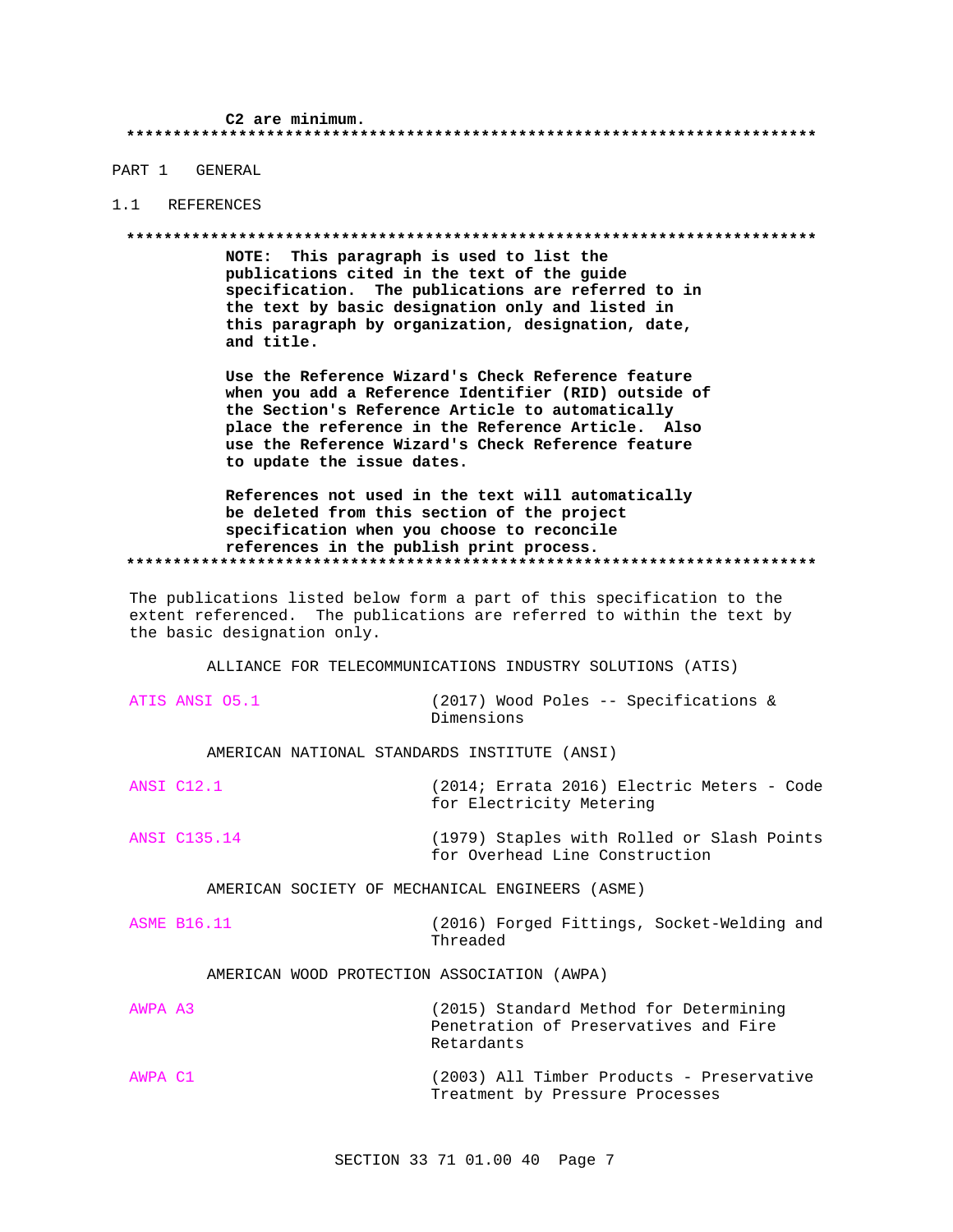| AWPA C4  | (2003) Poles - Preservative Treatment by<br>Pressure Processes          |
|----------|-------------------------------------------------------------------------|
| AWPA C25 | (2003) Sawn Crossarms - Preservative<br>Treatment by Pressure Processes |
| AWPA T1  | (2021) Use Category System: Processing and<br>Treatment Standard        |

# ASTM INTERNATIONAL (ASTM)

| <b>ASTM A36/A36M</b>   | (2019) Standard Specification for Carbon<br>Structural Steel                                                          |
|------------------------|-----------------------------------------------------------------------------------------------------------------------|
| ASTM A53/A53M          | (2020) Standard Specification for Pipe,<br>Steel, Black and Hot-Dipped, Zinc-Coated,<br>Welded and Seamless           |
| <b>ASTM A123/A123M</b> | (2017) Standard Specification for Zinc<br>(Hot-Dip Galvanized) Coatings on Iron and<br>Steel Products                 |
| <b>ASTM A153/A153M</b> | (2016a) Standard Specification for Zinc<br>Coating (Hot-Dip) on Iron and Steel<br>Hardware                            |
| ASTM A167              | (2011) Standard Specification for<br>Stainless and Heat-Resisting<br>Chromium-Nickel Steel Plate, Sheet, and<br>Strip |
| ASTM A475              | (2003; R 2020) Standard Specification for<br>Zinc-Coated Steel Wire Strand                                            |
| ASTM A575              | (2020) Standard Specification for Steel<br>Bars, Carbon, Merchant Quality, M-Grades                                   |
| ASTM A576              | (2017) Standard Specification for Steel<br>Bars, Carbon, Hot-Wrought, Special Quality                                 |
| ASTM B1                | (2013) Standard Specification for<br>Hard-Drawn Copper Wire                                                           |
| ASTM B2                | (2013) Standard Specification for<br>Medium-Hard-Drawn Copper Wire                                                    |
| ASTM B3                | (2013) Standard Specification for Soft or<br>Annealed Copper Wire                                                     |
| <b>ASTM B8</b>         | (2011; R 2017) Standard Specification for<br>Concentric-Lay-Stranded Copper Conductors,<br>Hard, Medium-Hard, or Soft |
| ASTM B117              | (2019) Standard Practice for Operating<br>Salt Spray (Fog) Apparatus                                                  |
| <b>ASTM B230/B230M</b> | (2007; R 2021) Standard Specification for<br>Aluminum 1350-H19 Wire for Electrical<br>Purposes                        |
|                        |                                                                                                                       |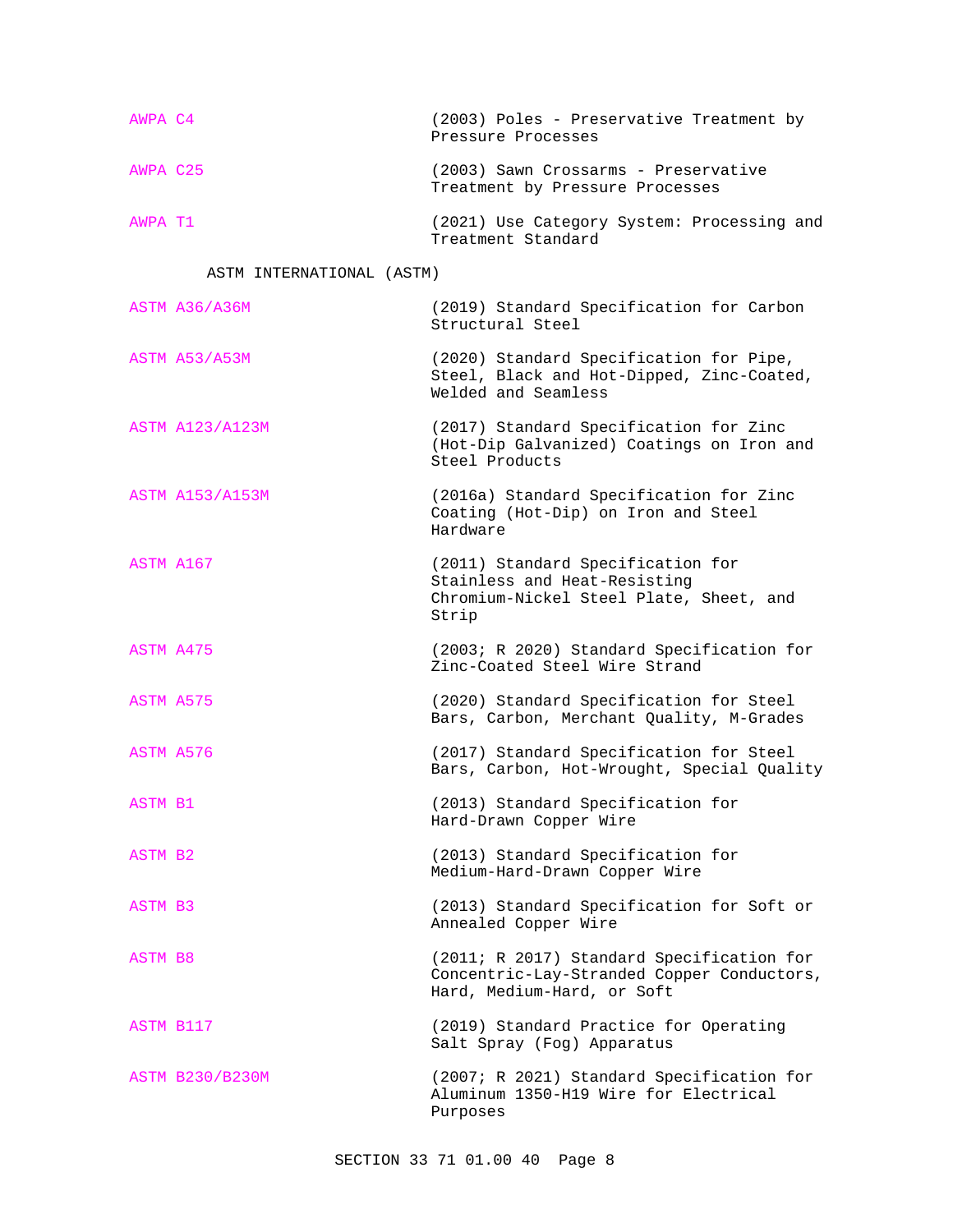| <b>ASTM B231/B231M</b> | (2016; R 2021) Standard Specification for<br>Concentric-Lay-Stranded Aluminum 1350<br>Conductors                                       |
|------------------------|----------------------------------------------------------------------------------------------------------------------------------------|
| <b>ASTM B232/B232M</b> | (2017) Standard Specification for<br>Concentric-Lay-Stranded Aluminum<br>Conductors, Coated-Steel Reinforced (ACSR)                    |
| <b>ASTM B398/B398M</b> | (2015; R 2021) Standard Specification for<br>Aluminum-Alloy 6201-T81 Wire for<br>Electrical Purposes                                   |
| <b>ASTM B399/B399M</b> | (2004; R 2021) Standard Specification for<br>Concentric-Lay-Stranded Aluminum-Alloy<br>6201-T81 Conductors                             |
| <b>ASTM D92</b>        | (2012a) Standard Test Method for Flash and<br>Fire Points by Cleveland Open Cup Tester                                                 |
| <b>ASTM D97</b>        | (2017b) Standard Test Method for Pour<br>Point of Petroleum Products                                                                   |
| ASTM D117              | (2018) Standard Guide for Sampling, Test<br>Methods, and Specifications for Electrical<br>Insulating Liquids                           |
| ASTM D709              | (2017) Standard Specification for<br>Laminated Thermosetting Materials                                                                 |
| <b>ASTM D877</b>       | (2002; R 2007) Standard Test Method for<br>Dielectric Breakdown Voltage of Insulating<br>Liquids Using Disk Electrodes                 |
| ASTM D1625             | (1971; R 2000) Standard Specifications for<br>Chromated Copper Arsenate                                                                |
| ASTM D1654             | (2008; R 2016; E 2017) Standard Test<br>Method for Evaluation of Painted or Coated<br>Specimens Subjected to Corrosive<br>Environments |
| ASTM D3487             | (2016; E2017) Standard Specification for<br>Mineral Insulating Oil Used in Electrical<br>Apparatus                                     |
| FM GLOBAL (FM)         |                                                                                                                                        |
| FM APP GUIDE           | (updated on-line) Approval Guide<br>http://www.approvalguide.com/                                                                      |
|                        | INSTITUTE OF ELECTRICAL AND ELECTRONICS ENGINEERS (IEEE)                                                                               |
| IEEE 18                | (2012) Standard for Shunt Power Capacitors                                                                                             |
| IEEE 404               | (2012) Standard for Extruded and Laminated<br>Dielectric Shielded Cable Joints Rated<br>2500 V to 500,000 V                            |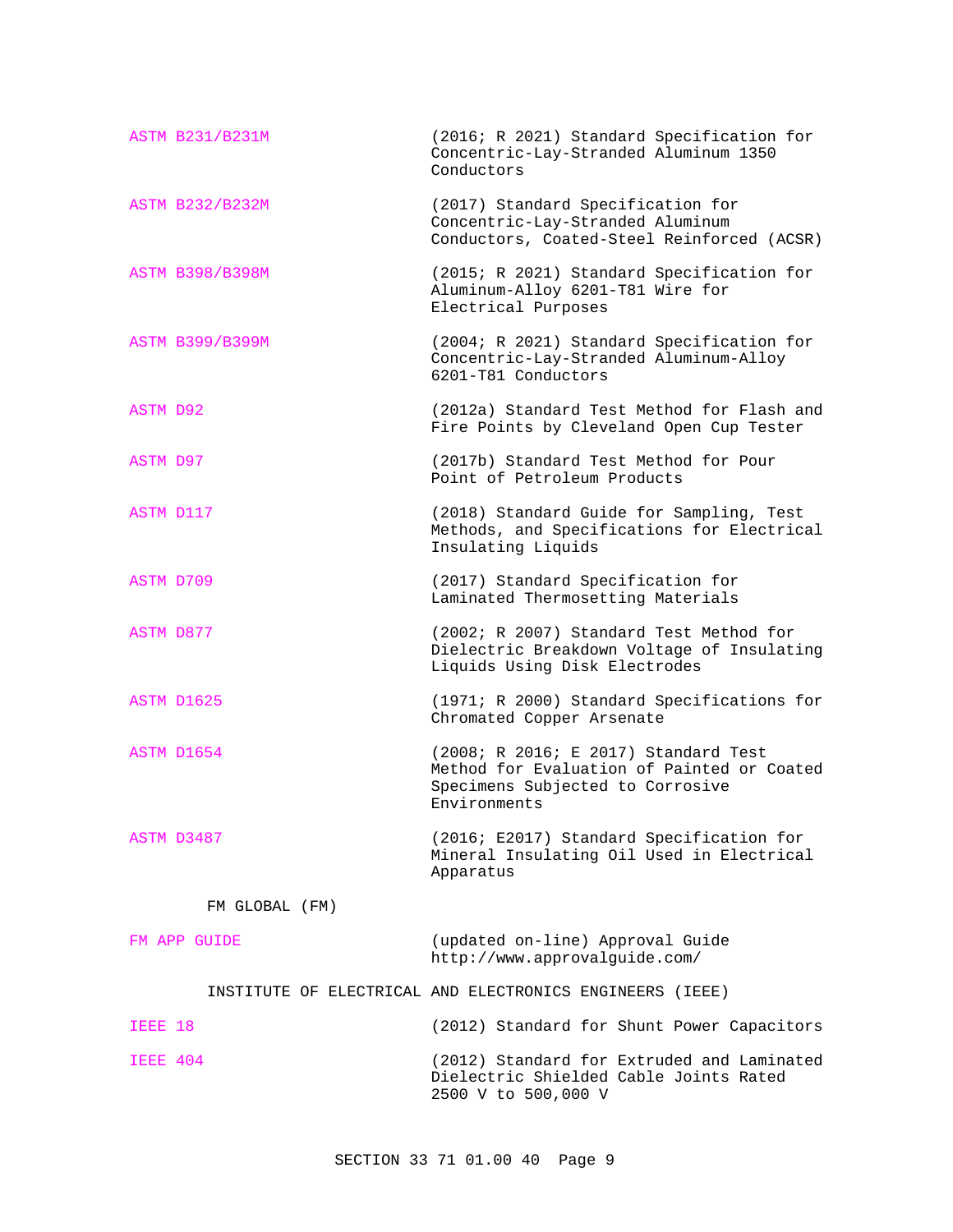| IEEE C2             | (2017; Errata 1-2 2017; INT 1 2017)<br>National Electrical Safety Code                                                                                     |
|---------------------|------------------------------------------------------------------------------------------------------------------------------------------------------------|
| <b>IEEE C37.32</b>  | (2002) High-Voltage Switches, Bus<br>Supports, and Accessories - Schedules of<br>Preferred Ratings, Construction Guidelines<br>and Specifications          |
| <b>IEEE C37.41</b>  | (2016; Corr 2017) Design Tests for<br>High-Voltage (>1000 V) Fuses and<br>Accessories                                                                      |
| <b>IEEE C37.42</b>  | (2016) Specifications for High-Voltage (><br>1000 V) Fuses and Accessories                                                                                 |
| <b>IEEE C37.63</b>  | (2013) Standard Requirements for Overhead,<br>Pad-Mounted, Dry-Vault, and Submersible<br>Automatic Line Sectionalizers for AC<br>Systems                   |
| IEEE C57.12.00      | (2021) General Requirements for<br>Liquid-Immersed Distribution, Power, and<br>Regulating Transformers                                                     |
| IEEE C57.12.20      | (2017) Overhead-Type Distribution<br>Transformers, 500 KVA and Smaller: High<br>Voltage, 34 500 Volts and Below; Low<br>Voltage, 7970/13,800 Y V and Below |
| IEEE C57.12.28      | (2014) Standard for Pad-Mounted Equipment<br>- Enclosure Integrity                                                                                         |
| IEEE C57.12.90      | (2021) Test Code for Liquid-Immersed<br>Distribution, Power, and Regulating<br>Transformers                                                                |
| <b>IEEE C57.13</b>  | (2016) Standard Requirements for<br>Instrument Transformers                                                                                                |
| <b>IEEE C57.15</b>  | (2018) Standard Requirements, Terminology,<br>and Test Code for Step-Voltage Regulators                                                                    |
| <b>IEEE C62.11</b>  | (2020) Standard for Metal-Oxide Surge<br>Arresters for Alternating Current Power<br>Circuits (>1kV)                                                        |
| <b>IEEE C135.1</b>  | (1999) Standard for Zinc-Coated Steel<br>Bolts and Nuts for Overhead Line<br>Construction                                                                  |
| <b>IEEE C135.2</b>  | (1999) Threaded Zinc-Coated Ferrous<br>Strand-Eye Anchor Rods and Nuts for<br>Overhead Line Construction                                                   |
| <b>IEEE C135.22</b> | (1988) Standard for Zinc-Coated Ferrous<br>Pole-Top Insulator Pins with Lead Threads<br>for Overhead Line Construction                                     |
| <b>IEEE C135.30</b> | (1988) Standard for Zinc-Coated Ferrous                                                                                                                    |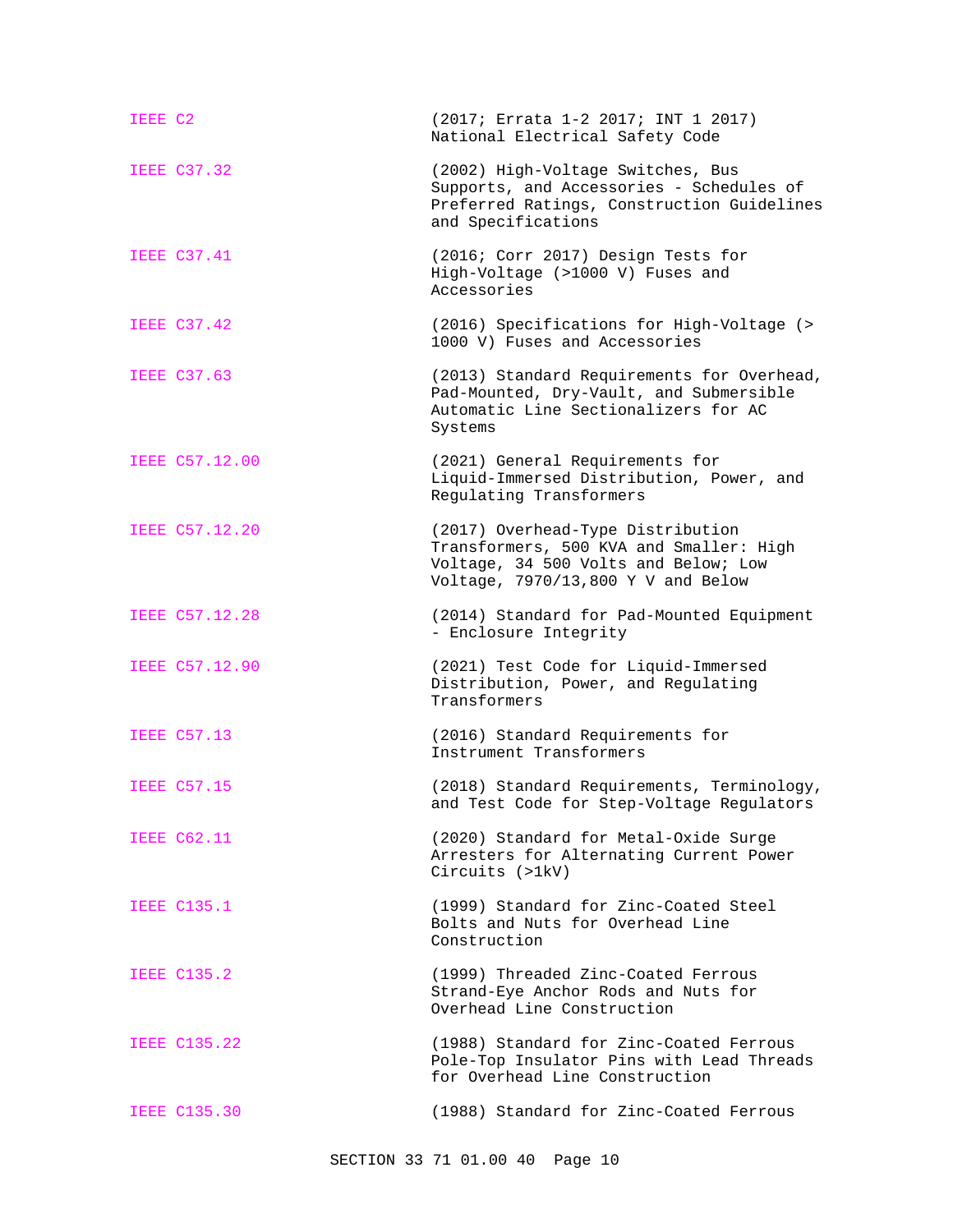|                          | Ground Rods for Overhead or Underground<br>Line Construction                                                                                              |
|--------------------------|-----------------------------------------------------------------------------------------------------------------------------------------------------------|
| IEEE Stds Dictionary     | (2009) IEEE Standards Dictionary: Glossary<br>of Terms & Definitions                                                                                      |
|                          | INTERNATIONAL ELECTRICAL TESTING ASSOCIATION (NETA)                                                                                                       |
| NETA ATS                 | (2021) Standard for Acceptance Testing<br>Specifications for Electrical Power<br>Equipment and Systems                                                    |
|                          | INTERNATIONAL ELECTROTECHNICAL COMMISSION (IEC)                                                                                                           |
| IEC 62271-111            | (2019) High Voltage Switchgear And<br>Controlgear - Part 111: Automatic Circuit<br>Reclosers for Alternating Current Systems<br>up to and including 38 kV |
|                          | NATIONAL ELECTRICAL MANUFACTURERS ASSOCIATION (NEMA)                                                                                                      |
| ANSI C12.7               | (2014) Requirements for Watthour Meter<br>Sockets                                                                                                         |
| <b>ANSI C29.2</b>        | (2020) American National Standard for<br>Insulators - Wet-Process Porcelain and<br>Toughened Glass - Distribution Suspension<br>Type                      |
| <b>ANSI C29.3</b>        | (1986; R 2012) American National Standard<br>for Wet Process Porcelain Insulators -<br>Spool Type                                                         |
| <b>ANSI C29.4</b>        | (1989; R 2012) Standard for Wet-Process<br>Porcelain Insulators - Strain Type                                                                             |
| <b>ANSI C29.5</b>        | (1984; R 2002) Wet-Process Porcelain<br>Insulators (Low and Medium Voltage Pin<br>Type)                                                                   |
|                          | ANSI/NEMA WC 71/ICEA S-96-659 (2014) Standard for Nonshielded Cables<br>Rated 2001-5000 Volts for use in the<br>Distribution of Electric Energy           |
| <b>NEMA C135.4</b>       | (1987) Zinc-Coated Ferrous Eyebolts and<br>Nuts for Overhead Line Construction                                                                            |
| NEMA ICS 6               | (1993; R 2016) Industrial Control and<br>Systems: Enclosures                                                                                              |
| NEMA WC 70               | (2021) Power Cable Rated 2000 Volts or<br>Less for the Distribution of Electrical<br>Energy                                                               |
| NEMA WC 74/ICEA S-93-639 | (2012) 5-46 kV Shielded Power Cable for<br>Use in the Transmission and Distribution<br>of Electric Energy                                                 |
| NEMA/ANSI C12.10         | (2011; R 2021) Physical Aspects of                                                                                                                        |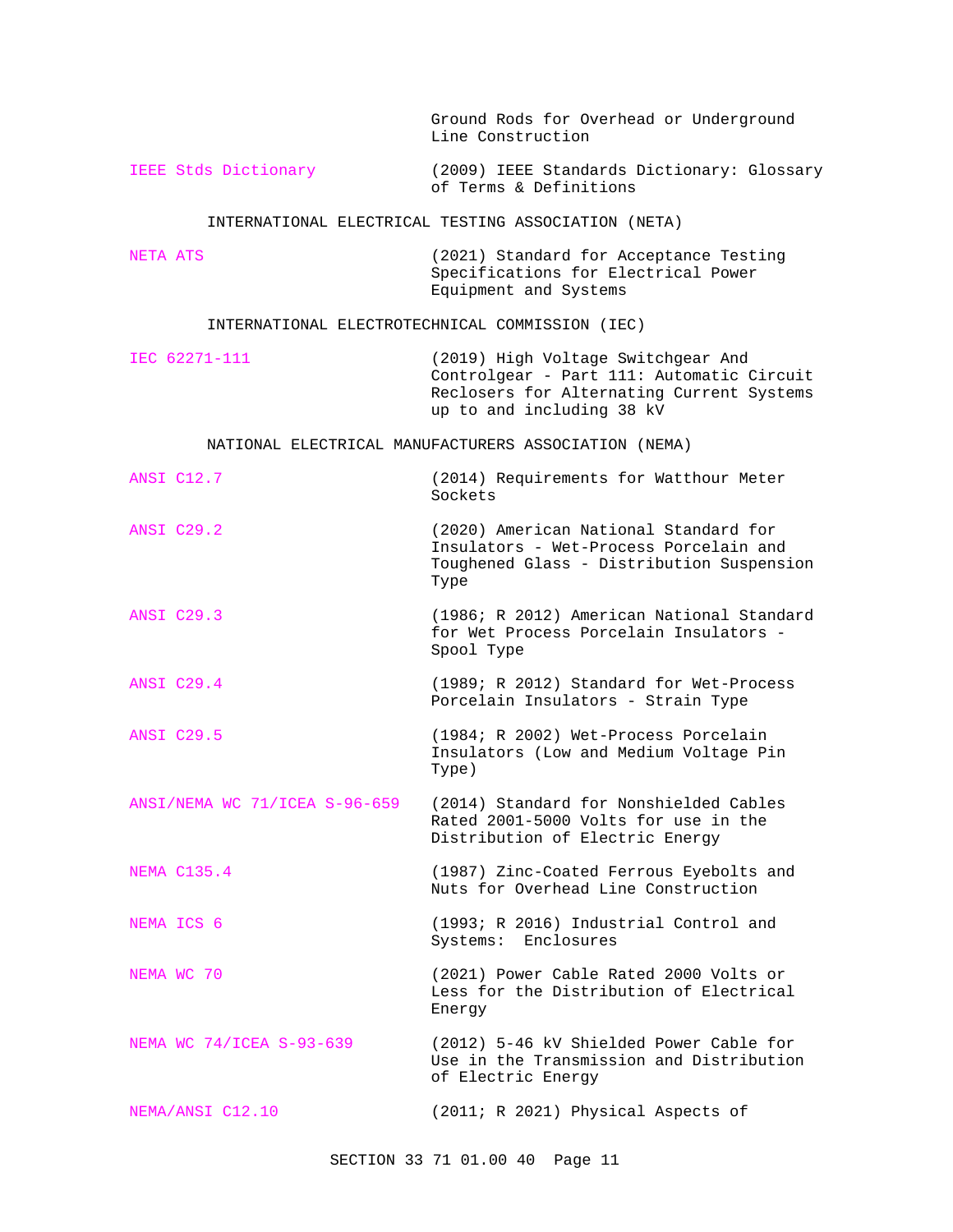Watthour Meters - Safety Standard NEMA/ANSI C29.7 (1996; 2002) American National Standard for Wet Process Porcelain Insulators - High-Voltage Line Post Type NATIONAL FIRE PROTECTION ASSOCIATION (NFPA) NFPA 70 (2020; ERTA 20-1 2020; ERTA 20-2 2020; TIA 20-1; TIA 20-2; TIA 20-3; TIA 20-4) National Electrical Code ORGANISATION FOR ECONOMIC CO-OPERATION AND DEVELOPMENT (OECD) OECD Test 203 (1992) Fish Acute Toxicity Test U.S. DEPARTMENT OF AGRICULTURE (USDA) RUS 202-1 (2004) List of Materials Acceptable for Use on Systems of RUS Electrification Borrowers RUS Bull 345-67 (1998) REA Specification for Filled Telephone Cables, PE-39 RUS Bull 1728H-701 (1993) Wood Crossarms (Solid and Laminated), Transmission Timbers and Pole Keys U.S. ENVIRONMENTAL PROTECTION AGENCY (EPA) EPA 600/4-90/027F (1993) Methods for Measuring the Acute Toxicity of Effluents and Receiving Waters to Freshwater and Marine Organisms EPA 712-C-98-075 (1998) Fate, Transport and Transformation Test Guidelines - OPPTS 835.3100- "Aerobic Aquatic Biodegradation" UNDERWRITERS LABORATORIES (UL) UL 6 (2007; Reprint Sep 2019) UL Standard for Safety Electrical Rigid Metal Conduit-Steel UL 467 (2013; Reprint Jun 2017) UL Standard for Safety Grounding and Bonding Equipment UL 486A-486B (2018; Reprint May 2021) UL Standard for Safety Wire Connectors UL 510 (2020) UL Standard for Safety Polyvinyl Chloride, Polyethylene and Rubber Insulating Tape

# 1.2 DEFINITIONS

Unless otherwise specified or indicated, electrical and electronics terms used in these specifications, and on the drawings, are as defined in IEEE Stds Dictionary.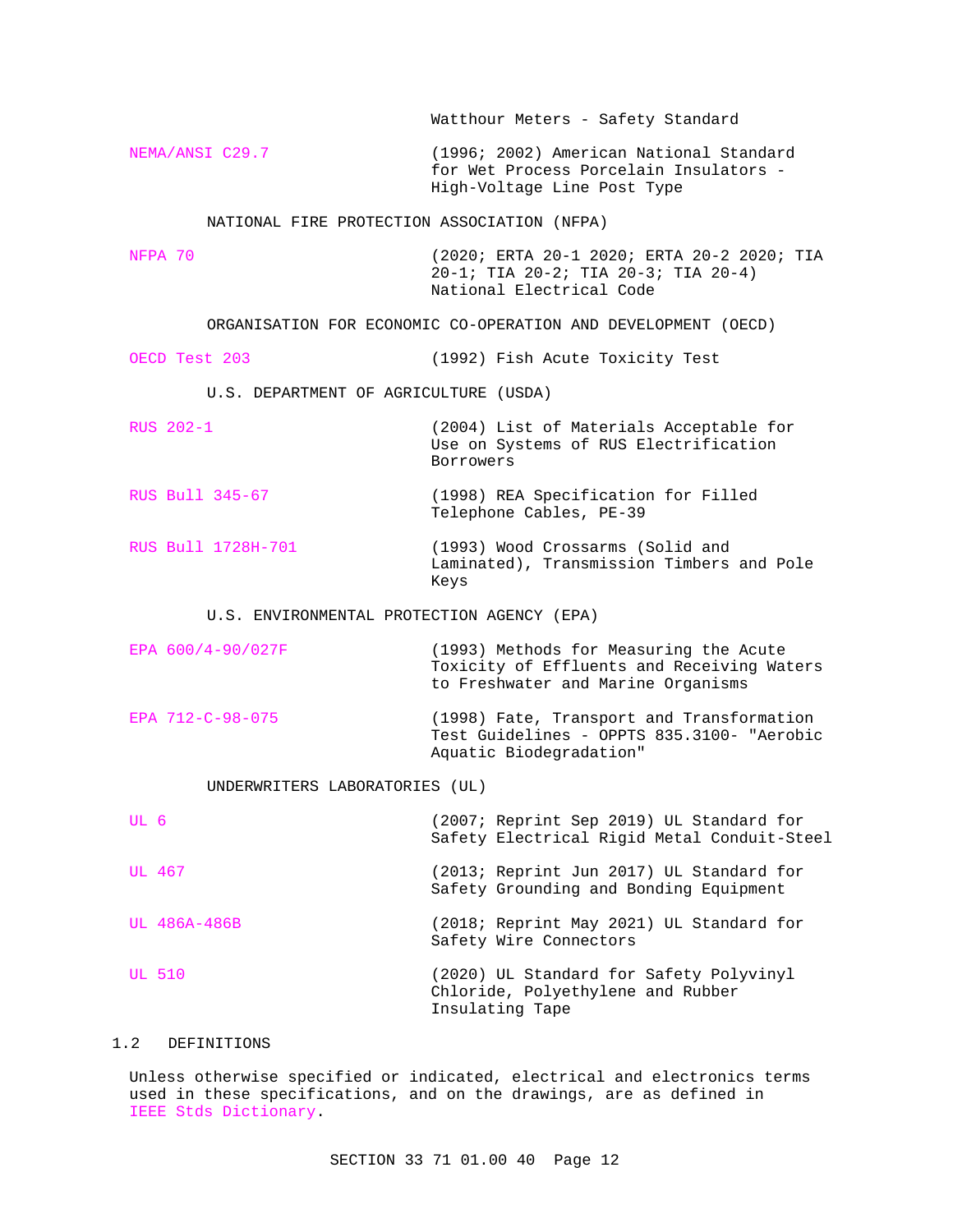#### $1.3$ ADMINISTRATIVE REQUIREMENTS

Section 26 08 00 APPARATUS INSPECTION AND TESTING applies to this section with additions and modifications specified herein.

1.3.1 Pre-Installation Meetings

Within [30] [\_\_\_\_\_] calendar days after [date of award] [date of receipt by him of notice of award], submit for the approval of the Contracting Officer [six (6)] [\_\_\_\_\_] copies of specified drawings of all equipment to be furnished under this contract, together with weights and overall dimensions. Submit the following data and drawings:

- a. Connection Diagrams
- b. Fabrication Drawings
- c. Installation Drawings

Submit certification from the manufacturer indicating conformance with the specified poles and transformer losses:

- a. Concrete Poles
- b. Steel Poles
- c. Wood Poles
- d. Wood Crossarms
- e. Transformer Losses

Submit operation and maintenance data in accordance with Section 01 78 23 OPERATION AND MAINTENANCE DATA and as specified herein.

#### $1.4$ SUBMITTALS

#### 

NOTE: Review Submittal Description (SD) definitions in Section 01 33 00 SUBMITTAL PROCEDURES and edit the following list, and corresponding submittal items in the text, to reflect only the submittals required for the project. The Guide Specification technical editors have classified those items that require Government approval, due to their complexity or criticality, with a "G". Generally, other submittal items can be reviewed by the Contractor's Quality Control System. Only add a "G" to an item, if the submittal is sufficiently important or complex in context of the project.

For Army projects, fill in the empty brackets following the "G" classification, with a code of up to three characters to indicate the approving authority. Codes for Army projects using the Resident Management System (RMS) are: "AE" for Architect-Engineer; "DO" for District Office (Engineering Division or other organization in the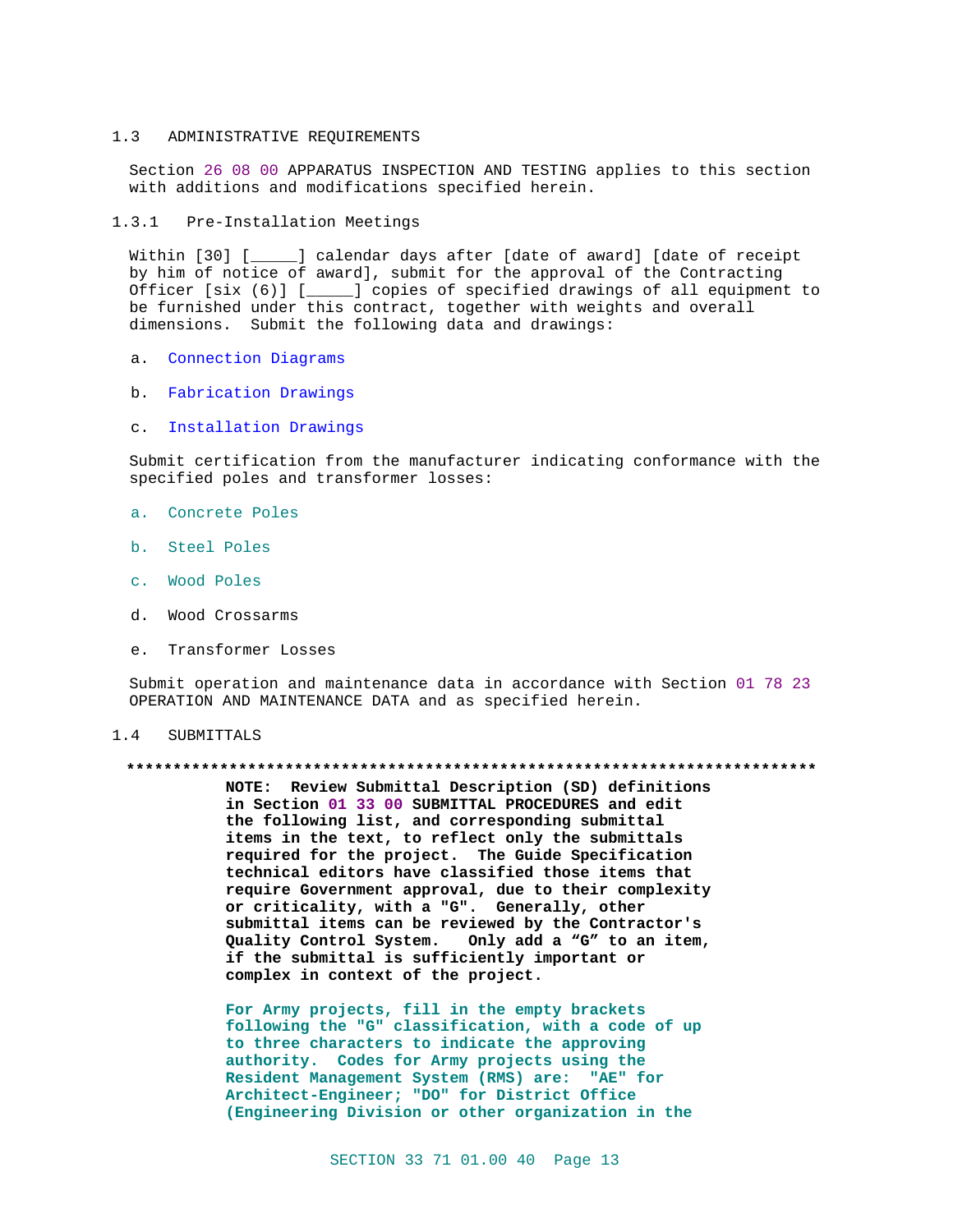District Office); "AO" for Area Office; "RO" for Resident Office; and "PO" for Project Office. Codes following the "G" typically are not used for Navy projects.

The "S" classification indicates submittals required as proof of compliance for sustainability Guiding Principles Validation or Third Party Certification and as described in Section 01 33 00 SUBMITTAL PROCEDURES.

Submittal items not designated with a "G" are considered as being for information only for Army projects and for Contractor Quality Control approval for Navy projects. 

Government approval is required for submittals with a "G" or "S" classification. Submittals not having a "G" or "S" classification are [for Contractor Quality Control approval.][for information only. When used, a code following the "G" classification identifies the office that will review the submittal for the Government.] Submit the following in accordance with Section 01 33 00 SUBMITTAL PROCEDURES:

#### 

NOTE: Use the following paragraph and subparagraphs regarding transformer submittals for NAVFAC projects. In the bracketed option, insert your appropriate NAVFAC Component organization and For other projects, perform submittal review code. with the designer of record. If submittal review by NAVFAC LANT is specifically desired, ensure the responsible Government agency coordinates with NAVFAC LANT, Code CIEE during the design process. Add appropriate information in Section titled "Submittal Procedures" to coordinate with the special requirements. . . . . . . . . . . . 

[[Code [CIEE] [\_\_\_\_\_], NAVFAC [Atlantic] [\_\_\_\_] will review and approve transformer submittals.] As an exception to this paragraph, transformers manufactured by ABB in Athens, GA; by Cooper Power Systems in Lumberton, MS; by ERMCO in Dyersburg, TN; or by Howard Industries in Laurel, MS need not meet the submittal requirements of this contract. Instead, submit the following:

- a. Provide certification, from the manufacturer, that the technical requirements of this specification are met.
- b. Manufacturer is to conduct routine and other tests (paragraph ROUTINE AND OTHER TESTS, which [will] be witnessed by the Government paragraph TESTS, INSPECTIONS, AND VERIFICATIONS). Provide certified copies of the tests.
- c. Provide field test reports (paragraph FIELD OUALITY CONTROL).]

SD-02 Shop Drawings

Connection Diagrams; G[, [  $\Box$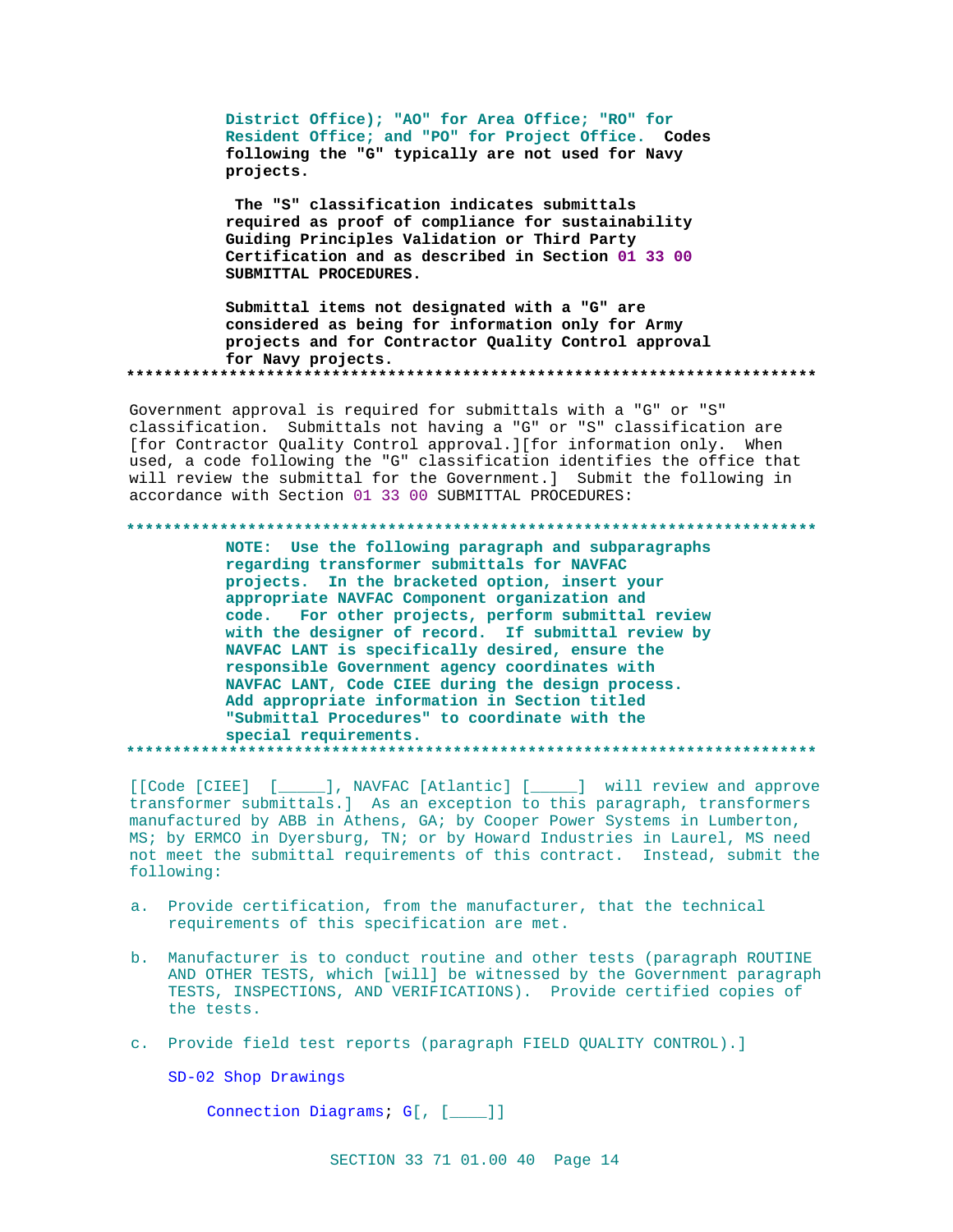```
Fabrication Drawings; G[, [____]]
    Installation Drawings; G[, [____]]
SD-03 Product Data
    Conductors; G[, [___]]
    Insulators; G[, [____]]
    Concrete Poles; G[, [____]]
    Steel Poles; G[, [____]]
    Wood Poles; G[, [____]]
    Nameplates; G[, [____]]
    Pole Top Switch; G[, [___]]
    Recloser; G[, [____]]
    Sectionalizer; G[, [____]]
    Cutouts; G[, [____]]
    Transformer; G[, [___]]
    Metering Equipment; G[, [___]]
    Meters; G[, [____]]
    Surge Arresters; G[, [___]]
    Guy Strand; G[, [____]]
    Anchors; G[, [____]]
SD-05 Design Data
    Concrete Pole Design; G[, [____]]
    Steel Pole Design; G[, [____]]
    Power-Installed Screw Foundations[; G[, [____]]]
SD-06 Test Reports
    Wood Crossarm Inspection Report; G[, [____]]
    Field Test Plan; G[, [____]]
    Field Quality Control; G[, [___]]
    Ground Resistance Test Reports; G[, [___]]
SD-07 Certificates
```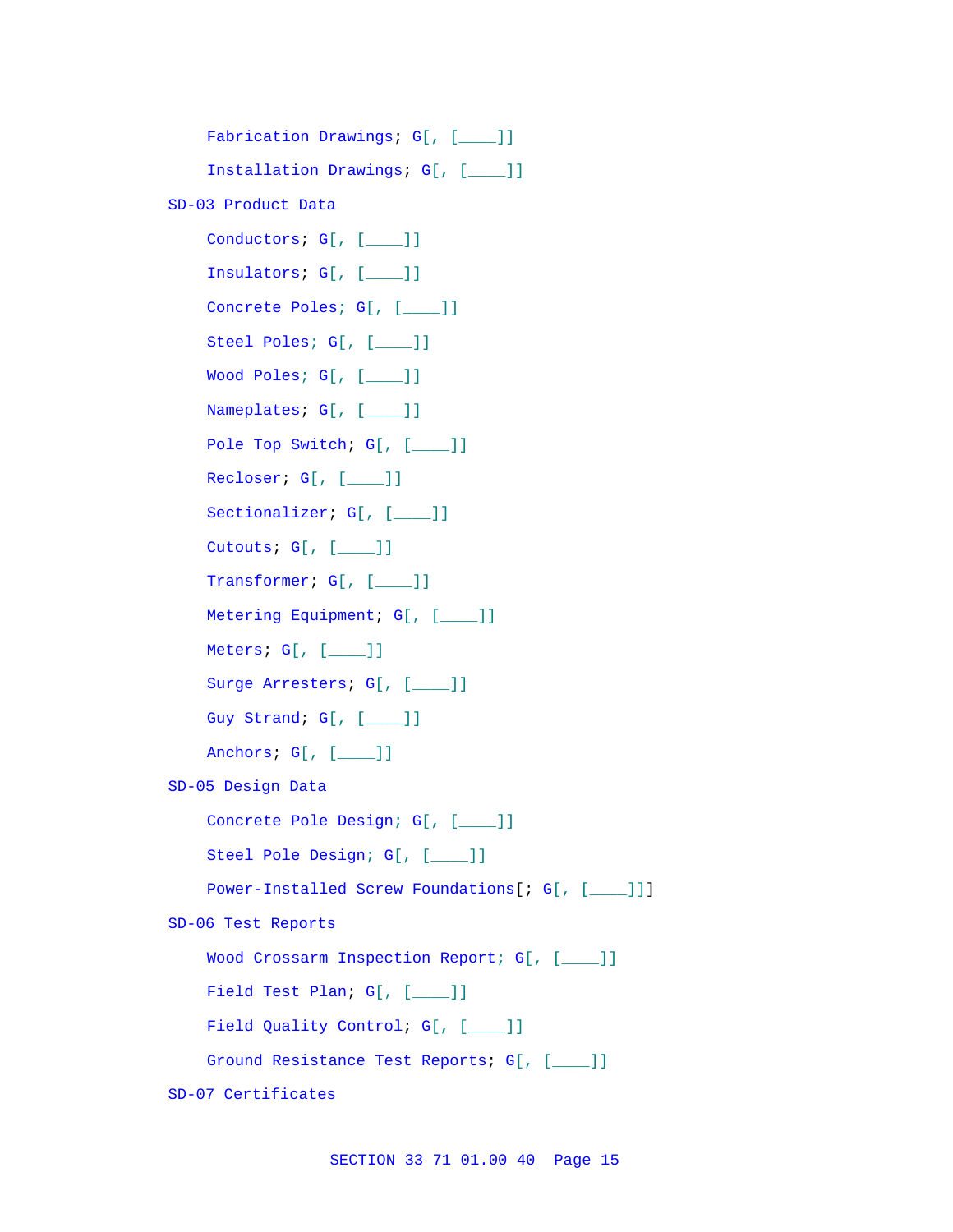- [ Wood Crossarms; G[, [ \_\_\_\_ ]]
- ] Transformer Losses; G[, [\_\_\_]]

SD-09 Manufacturer's Field Reports

Routine and Other Tests; G[, [\_\_\_]]

SD-10 Operation and Maintenance Data

Operation and Maintenance Manuals, Data Package 5; G[, [\_\_\_\_]]

SD-11 Closeout Submittals

Transformer Test Schedule; G[, [\_\_\_\_]]

- 1.5 MAINTENANCE MATERIAL SUBMITTALS
- 1.5.1 Additions to Operations and Maintenance Data

In addition to requirements of Data Package 5, include the following in the operation and maintenance manuals provided:

- a. Assembly and installation drawings
- b. Prices for spare parts and supply list
- c. Date of purchase
- 1.6 QUALITY CONTROL
- 1.6.1 Regulatory Requirements

In each of the publications referred to herein, consider the advisory provisions to be mandatory. Interpret references in these publications to the "authority having jurisdiction," or words of similar meaning, to mean the Contracting Officer. Provide equipment, materials, installation, and workmanship in accordance with the mandatory and advisory provisions of NFPA 70 and IEEE C2 unless more stringent requirements are specified or indicated.

# 1.6.2 Standard Products

Provide materials and equipment that are products of manufacturers regularly engaged in the production of such products which are of equal material, design and workmanship. Provide products that have been in satisfactory commercial or industrial use for 2 years prior to bid opening. The 2-year period includes applications of equipment and materials under similar circumstances and of similar size. Provide a product that has been on sale on the commercial market through advertisements, manufacturers' catalogs, or brochures during the 2-year period. Where two or more items of the same class of equipment are required, provide items that are products of a single manufacturer; however, the component parts of the item need not be the products of the same manufacturer unless stated in this section.

# 1.6.2.1 Alternative Qualifications

Products having less than a 2-year field service record are acceptable if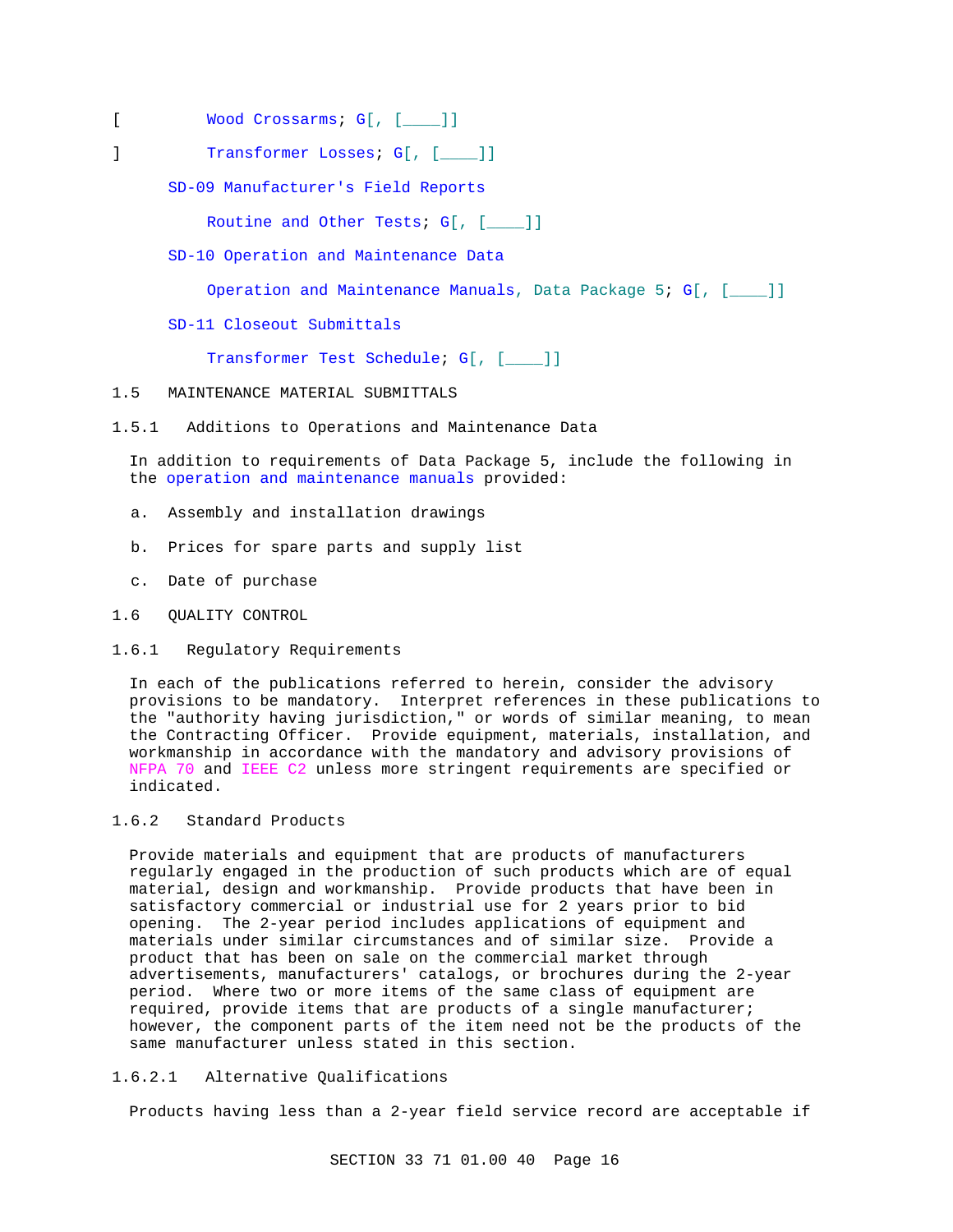a certified record of satisfactory field operation for not less than 6000 hours, exclusive of the manufacturers' factory or laboratory tests, is furnished.

#### 1.6.2.2 Material and Equipment Manufacturing Date

Do not use products manufactured more than 3 years prior to date of delivery to site, unless specified otherwise.

## 1.6.3 Ground Resistance Test Reports

Submit the measured ground resistance of grounding system. When testing grounding electrodes and grounding systems, identify each grounding electrode and each grounding system for testing. Include the test method and test setup (i.e. pin location) used to determine ground resistance and soil conditions at the time the measurements were made.

#### 1.6.4 Wood Crossarm Inspection Report

Furnish an inspection report from an independent inspection agency, approved by the Contracting Officer, stating that offered products comply with applicable AWPA and RUS standards. The RUS approved Quality Mark "WQC" on each crossarm is acceptable, in lieu of inspection reports, as evidence of compliance with applicable AWPA treatment standards.

#### 1.6.4.1 Field Test Plan

Provide a proposed field test plan [20] [30] [\_\_\_\_\_] days prior to testing the installed system. Do not perform field test until the test plan is approved. Provide a test plan that consists of complete field test procedures including tests to be performed, test equipment required, and tolerance limits.

# 1.7 DELIVERY, STORAGE, AND HANDLING

Visually inspect devices and equipment when received and prior to acceptance from conveyance. Protect stored items from the environment in accordance with the manufacturer's published instructions. Replace damaged items. Store oil filled transformers and switches in accordance with the manufacturer's requirements. For wood poles held in storage more than 2 weeks, store in accordance with ATIS ANSI O5.1. Handle wood poles in accordance with ATIS ANSI O5.1, except do not use pointed tools capable of producing indentations more than an inch in depth. Nails and holes are not permitted in top of poles. Handle and store metal poles in accordance with the manufacturer's instructions.

#### 1.8 WARRANTY

Support the equipment items by service organizations which are reasonably convenient to the equipment installation in order to render satisfactory service to the equipment on a regular and emergency basis during the warranty period of the contract.

#### PART 2 PRODUCTS

#### 2.1 SYSTEM DESCRIPTION

# **\*\*\*\*\*\*\*\*\*\*\*\*\*\*\*\*\*\*\*\*\*\*\*\*\*\*\*\*\*\*\*\*\*\*\*\*\*\*\*\*\*\*\*\*\*\*\*\*\*\*\*\*\*\*\*\*\*\*\*\*\*\*\*\*\*\*\*\*\*\*\*\*\*\* NOTE: Specify a 120-hour test in a noncorrosive**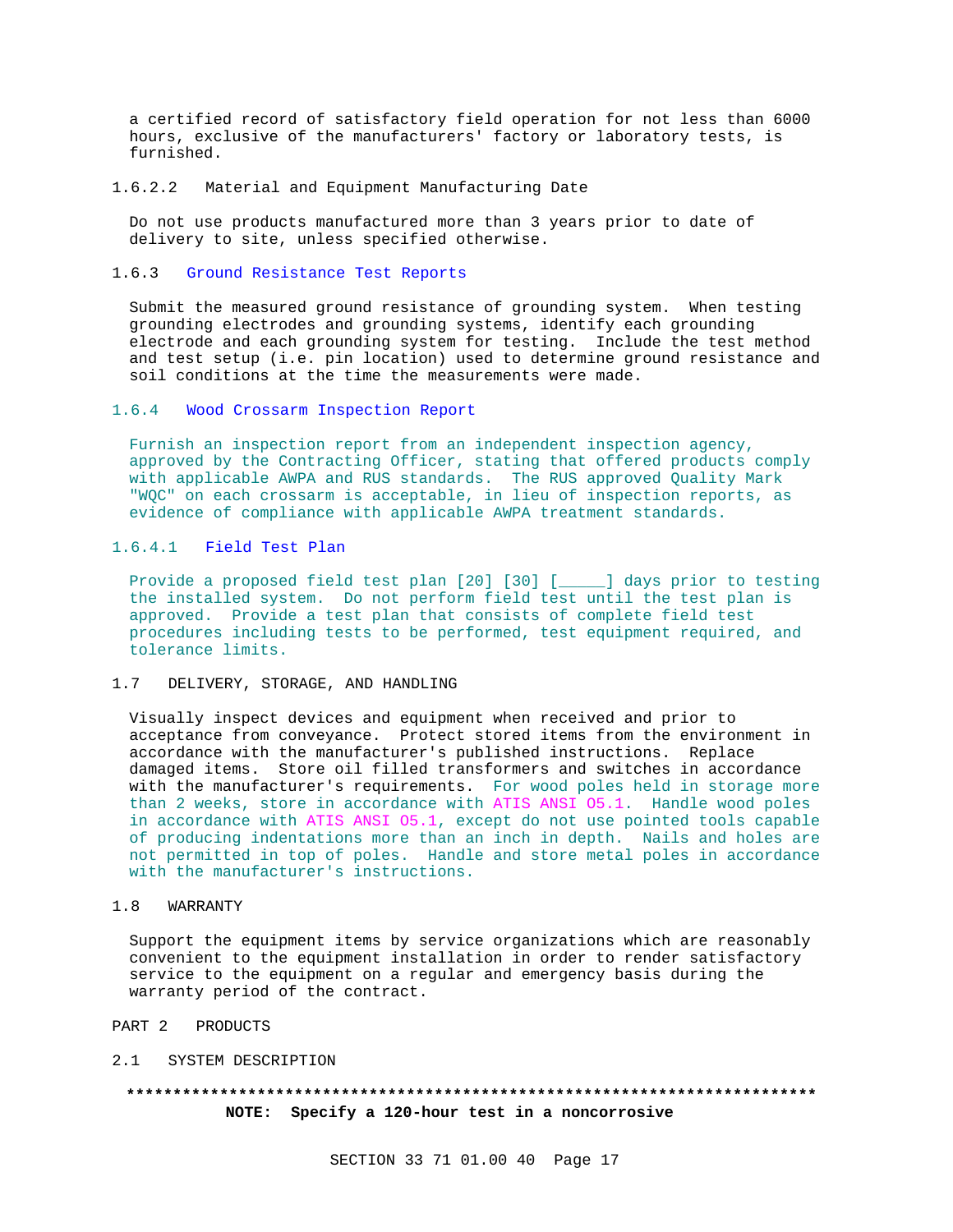#### **environment and specify a 480-hour test in a corrosive environment. \*\*\*\*\*\*\*\*\*\*\*\*\*\*\*\*\*\*\*\*\*\*\*\*\*\*\*\*\*\*\*\*\*\*\*\*\*\*\*\*\*\*\*\*\*\*\*\*\*\*\*\*\*\*\*\*\*\*\*\*\*\*\*\*\*\*\*\*\*\*\*\*\*\***

Consider materials specified herein or shown on contract drawings which are identical to materials listed in RUS 202-1 as conforming to requirements. Provide equipment and component items, not hot-dip galvanized or porcelain enamel finished, with corrosion-resistant finishes which withstand [120] [480] hours of exposure to the salt spray test specified in ASTM B117 without loss of paint or release of adhesion of the paint primer coat to the metal surface in excess of 1.6 mm 1/16 inch from the test mark. Provide the described test mark and test evaluation in accordance with ASTM D1654 with a rating of not less than 7 in accordance with TABLE 1, (Procedure A). Coat cut edges or otherwise damaged surfaces of hot-dip galvanized sheet steel or mill galvanized sheet steel with a zinc rich paint conforming to the manufacturer's standard.

#### 2.1.1 Design Requirements

Provide materials and equipment that are products of manufacturers regularly engaged in the production of such products which are of equal material, design and workmanship. Provide products that have been in satisfactory commercial or industrial use for 2 years prior to bid opening. The 2-year period includes applications of equipment and materials under similar circumstances and of similar size. Provide a product that has been on sale on the commercial market through advertisements, manufacturers' catalogs, or brochures during the 2-year period. Where two or more items of the same class of equipment are required, provide items that are products of a single manufacturer; however, the component parts of the item need not be the products of the same manufacturer unless stated in this section.

# 2.2 EQUIPMENT

#### 2.2.1 Hardware

# **\*\*\*\*\*\*\*\*\*\*\*\*\*\*\*\*\*\*\*\*\*\*\*\*\*\*\*\*\*\*\*\*\*\*\*\*\*\*\*\*\*\*\*\*\*\*\*\*\*\*\*\*\*\*\*\*\*\*\*\*\*\*\*\*\*\*\*\*\*\*\*\*\*\* NOTE: In hot humid marine atmospheres, galvanized steel pole-line hardware is not acceptable. Permit only hot-dip galvanized malleable or ductile iron. Check local usage. Navy projects require hot-dip galvanized hardware only. \*\*\*\*\*\*\*\*\*\*\*\*\*\*\*\*\*\*\*\*\*\*\*\*\*\*\*\*\*\*\*\*\*\*\*\*\*\*\*\*\*\*\*\*\*\*\*\*\*\*\*\*\*\*\*\*\*\*\*\*\*\*\*\*\*\*\*\*\*\*\*\*\*\***

Provide hot-dip galvanized hardware in accordance with ASTM A153/A153M and ASTM A123/A123M.

# **\*\*\*\*\*\*\*\*\*\*\*\*\*\*\*\*\*\*\*\*\*\*\*\*\*\*\*\*\*\*\*\*\*\*\*\*\*\*\*\*\*\*\*\*\*\*\*\*\*\*\*\*\*\*\*\*\*\*\*\*\*\*\*\*\*\*\*\*\*\*\*\*\*\* NOTE: Do not use this paragraph for Navy projects. The pole line construction criteria for the Navy, including the listing of materials, is covered in the pole plates. \*\*\*\*\*\*\*\*\*\*\*\*\*\*\*\*\*\*\*\*\*\*\*\*\*\*\*\*\*\*\*\*\*\*\*\*\*\*\*\*\*\*\*\*\*\*\*\*\*\*\*\*\*\*\*\*\*\*\*\*\*\*\*\*\*\*\*\*\*\*\*\*\*\***

[Provide zinc-coated hardware that complies with IEEE C135.1, IEEE C135.2, NEMA C135.4, ANSI C135.14 IEEE C135.22. Provide steel hardware that complies with ASTM A575 and ASTM A576. Provide pole-line hardware that is hot-dip galvanized [steel.] [steel, except use anchor rods of the copper-molten welded-to-steel type with nonferrous corrosion-resistant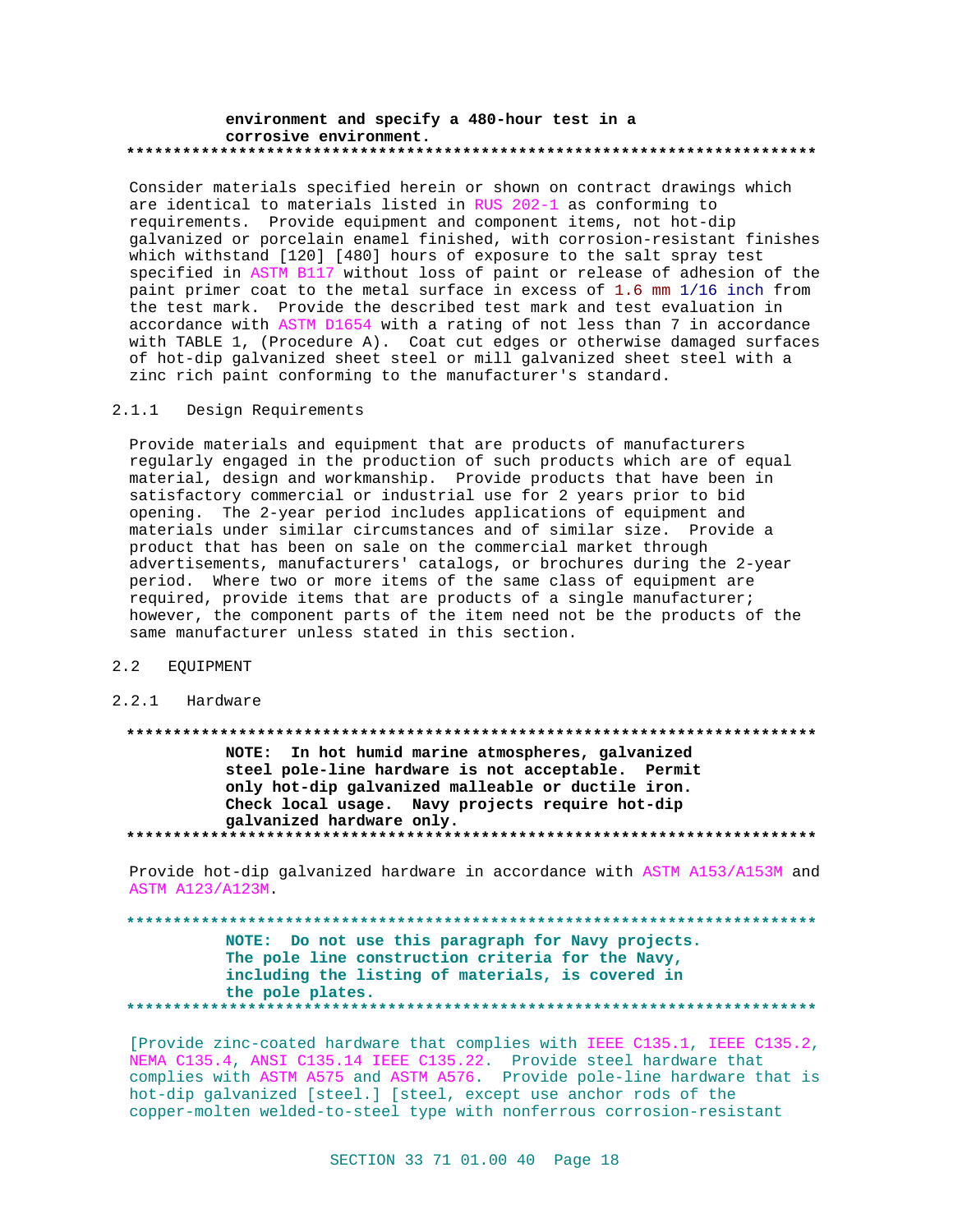fittings]. ++Install washers under boltheads and nuts on wood surfaces and elsewhere as required. Provide washers used on through-bolts and double-arming bolts that are approximately 57.2 mm square 2-1/4 inches square and 4.8 mm 3/16-inch thick. Make the diameter of holes in washers the correct standard size for the bolt on which a washer is used. Provide washers for use under heads of carriage-bolts, of the proper size to fit over square shanks of bolts. Use eye bolts, bolt eyes, eyenuts, strain-load plates, lag screws, guy clamps, fasteners, hooks, shims, and clevises wherever required to support and to protect poles, brackets, crossarms, guy wires, and insulators.]

## 2.2.1.1 Pins

Provide pins that are zinc-coated forged steel with lead-thread height to suit the insulator to be installed, but not less than 115 millimeter high by 16 millimeter diameter 4-1/2-inches high by 5/8-inch diameter. Provide shoulder that is not less than 50 millimeter 2-inch diameter and that is designed to distribute the load uniformly to the crossarm. Provide shank that is not less than 16 millimeter diameter by 145 millimeter length 5/8-inch diameter by 5-3/4-inch length, equipped with a 50 millimeter 2-inch square washer, nut, and locknut, and that projects not less than 3 millimeter 1/8-inch nor more than 50 millimeter 2-inches beyond the locknut. Use broad-based corner pins of drop-forged welded steel or malleable iron for turning small angles, as indicated.

#### 2.2.1.2 Hot-Line Clamps

Make connections to overhead primary conductors with hot-line clamps of the screw type with concealed threads. Fill thread chamber with corrosion-resistant compound. Provide hot-line clamp tap conductor of bare soft-drawn seven-strand 5.2 millimeter diameter No. 4 copper, except that for the hot-line clamp tap conductor for lateral lines 6.5 millimeter diameter No. 2 and larger, provide bare soft-drawn copper of the same size and stranding as the lateral line.

Provide stirrups for hot-line clamp connections that are 100 by 100 millimeter 4 by 4 inches, and are constructed of bare hard-drawn copper the same size as the tap line but not less than No. 4.

### 2.2.1.3 Secondary Racks

Provide secondary racks that are the 2-, 3-, or 4-wire type as required and are furnished complete with spool insulators.

Provide racks that meet industry requirements for the strength and deflection of heavy-duty steel racks and that are either galvanized steel or aluminum alloy.

Provide top of insulator points that are rounded and smooth. Hold insulators in place with a 16 millimeter 5/8-inch buttonhead bolt equipped with a nonferrous cotter pin, or equivalent, at the bottom.

# 2.2.2 Guy Strand

[ASTM A475, [high-strength] [extra high-strength], Class A or B, galvanized strand steel cable][Class 30 [high-strength][extra high-strength] copper-clad steel]. Provide guy strand that is [\_\_\_\_\_] mm -inch in diameter with a minimum breaking strength of [\_\_\_\_] Newton pounds. Provide guy terminations designed for use with the particular strand and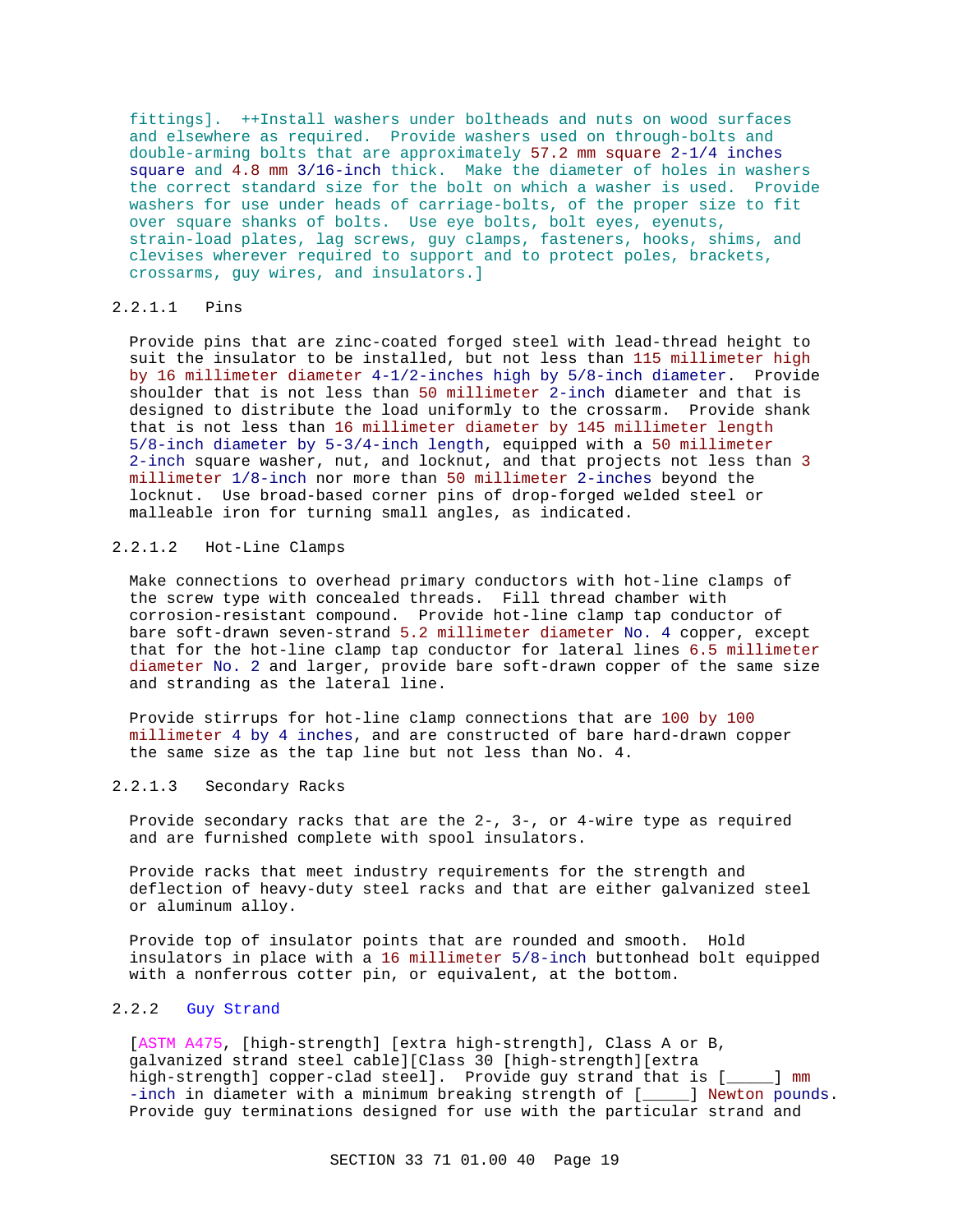developing at least the ultimate breaking strength of the strand.

 $2.2.3$ Round Guy Markers

Vinyl or PVC material, [white] [yellow] colored, 2440 mm 8-feet long and shatter resistant at sub-zero temperatures.

2.2.3.1 Guy Attachment

Thimble eye guy attachment.

#### 2.2.4 Anchors and Anchor Rods

# NOTE: Complete guy-anchor assembly provides strength conforming to IEEE C2 for the grade of construction of the line. In areas of extremely high chemical activity of the soil, completely encaseanchor rods and ground rods in concrete to point 100 mm 4 inches above finished grade. Provide anchors that are a special unit to be indicated.

Provide anchors that present holding area indicated on drawings as a minimum. Provide anchor rods that are triple thimble-eye, [19] [25] mm diameter by 2440 mm [3/4] [one]-inch diameter by 8-feet long. Provide anchors and anchor rods that are hot dip galvanized.

### 2.2.4.1 Screw Anchors

# NOTE: For NAVFAC Atlantic projects normally use screw type anchors. Provide Newton pound rating and leave out "[fitting Class 6000]."

Screw type [swamp] anchors having a manufacturer's rating [of not less than [\_\_\_\_\_] Newton pounds in loose to medium sand/clay soil, Class 6] [at least equal to rating indicated] and extra heavy pipe rods conforming to ASTM A53/A53M, Schedule 80, and couplings conforming to ASME B16.11, [fitting Class 6000.]

#### 2.2.4.2 Plate Anchors

Minimum area of [\_\_\_\_\_] square mm inches and rated by manufacturer for [ \_\_\_\_\_ ] Newton pounds or more in soils classified as medium dense coarse sand and sandy gravels; firm to stiff clays and silts.

 $2, 2, 4, 3$ Rock Anchors

Rock anchors having a manufacturer's rating of [102,310][160,130] Newtons  $[23,000][36,000]$  pounds.

- 2.2.5 Grounding and Bonding
- 2.2.5.1 Driven Ground Rods

# NOTE: Use "copper-clad steel" ground rods for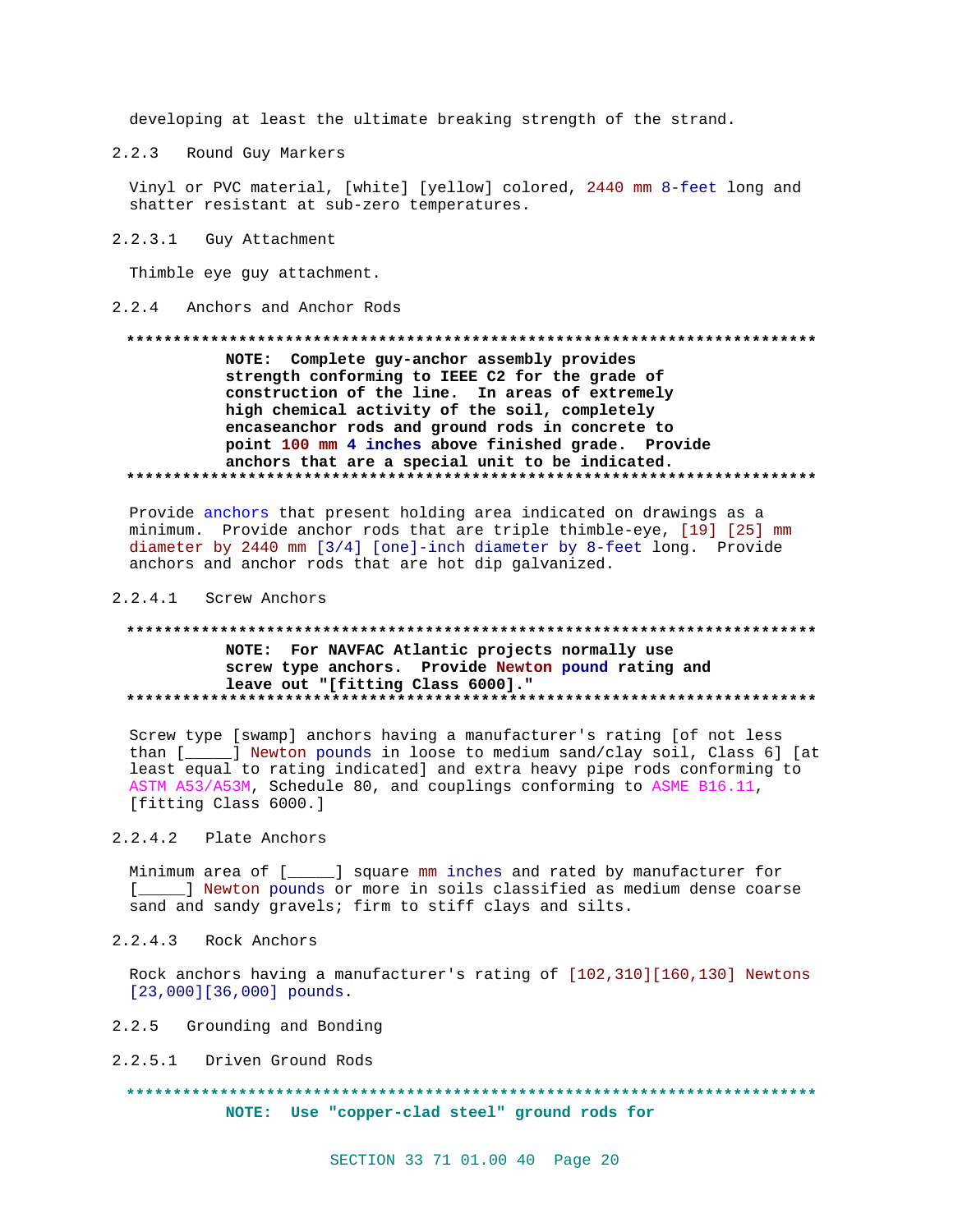#### **NAVFAC Atlantic projects. \*\*\*\*\*\*\*\*\*\*\*\*\*\*\*\*\*\*\*\*\*\*\*\*\*\*\*\*\*\*\*\*\*\*\*\*\*\*\*\*\*\*\*\*\*\*\*\*\*\*\*\*\*\*\*\*\*\*\*\*\*\*\*\*\*\*\*\*\*\*\*\*\*\***

Provide [copper-clad steel ground rods conforming to UL 467][zinc-coated steel ground rods conforming to IEEE C135.30][solid stainless steel ground rods] not less than 19 mm 3/4-inch in diameter by 3.1 m 10-feet in length. Sectional type rods are acceptable for rods 6.1 m 20-feet or longer.

2.2.5.2 Grounding Conductors

ASTM B8. Provide soft drawn copper wire ground conductors a minimum No. 4 AWG. Provide PVC ground wire protectors.

2.2.5.3 Grounding Connections

UL 467. Exothermic weld or compression connector.

2.2.6 Conduit Risers and Conductors

Provide PVC riser shield containing a PVC back plate and PVC extension shield or a rigid galvanized steel conduit, as indicated, and conforming to UL 6. Provide conductors and terminations as specified in Section 33 71 02 UNDERGROUND ELECTRICAL DISTRIBUTION.

- [2.2.7 Group-Operated Load Interrupter Switches
- 2.2.7.1 Manually Operated Type (Switch Handle Operated)

Provide manually operated (switch handle operated) load interrupter switches that comply with IEEE C37.32 and are of the outdoor, manually-operated, three-pole, single-throw type with either tilting or rotating insulators. Provide switches that are equipped with interrupters capable of interrupting currents equal to the switch's continuous current rating. Provide preassembled switches for the indicated configuration and mounting. Provide high-pressure, limited-area type moving contacts, designed to ensure continuous surface contact. Provide fused or non-fused switches as indicated. Provide switches complete with necessary operating mechanisms, handles, and other items required for manual operation from the ground. Locate switch operating handles approximately 1.1 meters 42-inches above final grade. Provide insulation of switch operating mechanisms that includes both insulated interphase rod sections and insulated vertical shafts. Provide each handle with a padlock arranged to lock the switch in both the open and the closed position.

[2.2.7.2 Remotely Operated Type (Stored-Energy Actuator)

# **\*\*\*\*\*\*\*\*\*\*\*\*\*\*\*\*\*\*\*\*\*\*\*\*\*\*\*\*\*\*\*\*\*\*\*\*\*\*\*\*\*\*\*\*\*\*\*\*\*\*\*\*\*\*\*\*\*\*\*\*\*\*\*\*\*\*\*\*\*\*\*\*\*\* NOTE: SF6 switches are available for nominal voltages of 15 kV through 34.5 kV in 600 ampere continuous and load-break ratings. Delete SCADA equipment and remote telemetry when not required. \*\*\*\*\*\*\*\*\*\*\*\*\*\*\*\*\*\*\*\*\*\*\*\*\*\*\*\*\*\*\*\*\*\*\*\*\*\*\*\*\*\*\*\*\*\*\*\*\*\*\*\*\*\*\*\*\*\*\*\*\*\*\*\*\*\*\*\*\*\*\*\*\*\***

Provide remotely-operated, [air-insulated] [SF6 insulated] load interrupter switches that are rated in accordance with and comply with the requirements of IEEE C37.32 and are of the outdoor, three-pole, [pole-mounted] [crossarm-mounted] type. Provide interrupter devices that are [air-insulated] [SF6-insulated, puffer-type] switches capable of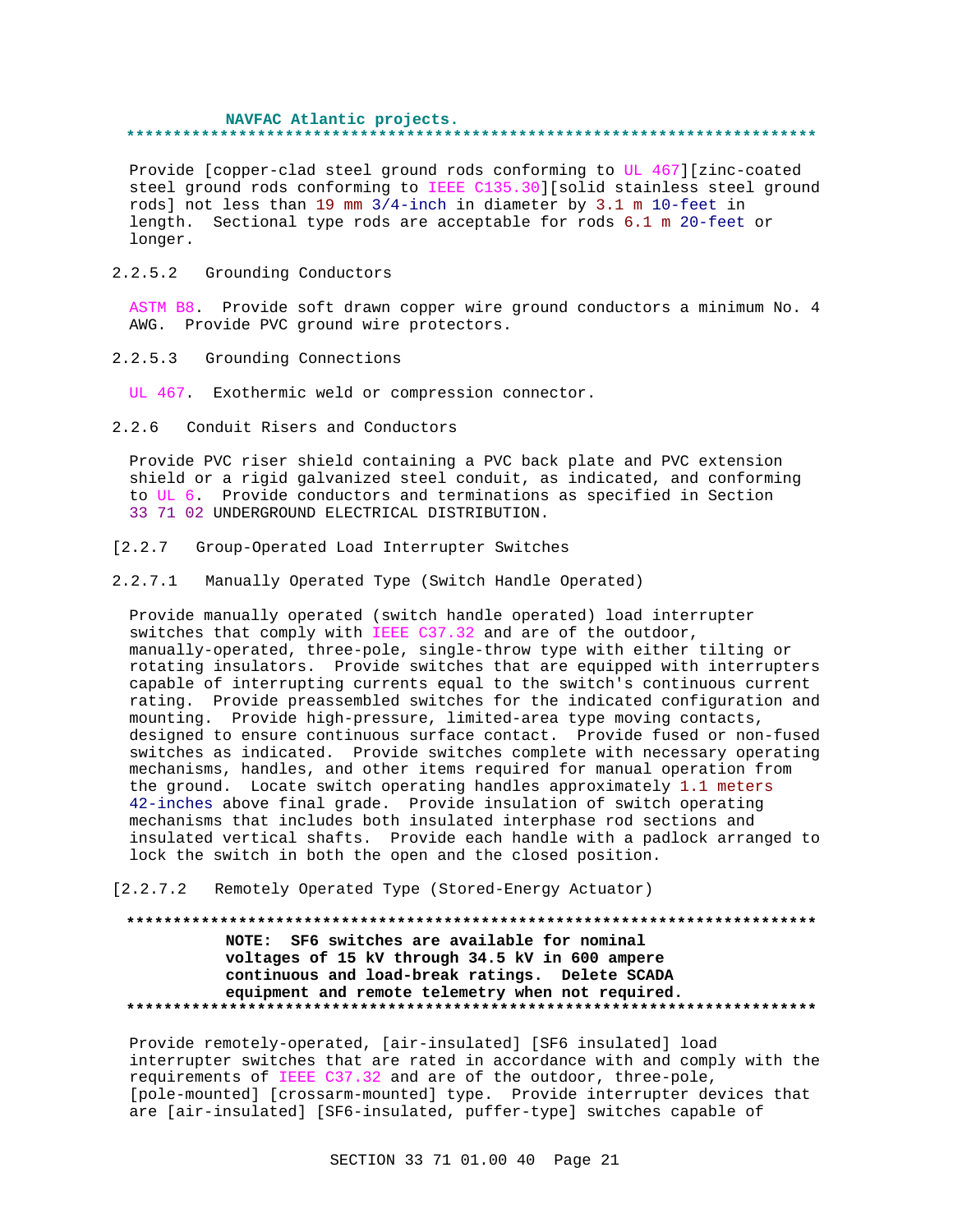interrupting currents equal to the switch continuous current ratings indicated. Provide switches that utilize an electric motor-charged, stored-energy (spring-driven) operator to simultaneously trip all phases. Provide a switch-control unit [for push-button operation from the ground] [for push-button operation from the ground and remote switch actuation via telemetry]. Provide a switch-control unit that is pad-lockable, tamper-resistant, in a NEMA ICS 6, Type [3R] [4] [4X] [4X-SS] enclosure, which is connected to the switch actuator by a shielded control cable. Provide control power for closing and tripping by a battery mounted in the control unit enclosure. Provide the switch control unit with a separate 120 volt ac circuit for the battery powered. Power for charging the operator mechanism is 120 volt ac or battery powered. If operator mechanism charging power is from a battery, provide capacity for a minimum of [\_\_\_\_\_] [four] sequential opening and closing operation without battery charging. Configure the switch control unit for supervisory, control, and data acquisition (SCADA) function, including local and remote operation. Provide voltage and current sensors, one set for each phase, for monitoring of both normal and fault conditions. Provide switches with visual indication of open switch contact for clearance and isolation purposes. Provide switch mechanisms with provisions for grounding of nonenergized metal parts. Provide the switch control unit with switch operations.

# ]][2.2.8 Recloser

IEC 62271-111. [Provide recloser controller that is [electronically] [hydraulically] operated and utilizes an [oil] [vacuum] operating medium.]

][2.2.9 Sectionalizer

IEEE C37.63.

#### ][2.2.10 Metering Equipment

# **\*\*\*\*\*\*\*\*\*\*\*\*\*\*\*\*\*\*\*\*\*\*\*\*\*\*\*\*\*\*\*\*\*\*\*\*\*\*\*\*\*\*\*\*\*\*\*\*\*\*\*\*\*\*\*\*\*\*\*\*\*\*\*\*\*\*\*\*\*\*\*\*\*\***

**NOTE: "Metering Equipment" paragraph and its subparagraphs are for primary metering. Only use when primary metering is required by the local utility company and specific metering requirements have been properly coordinated with the cognizant EFD/EFA. Cover secondary metering in Sections 26 12 19.10 THREE-PHASE PAD-MOUNTED TRANSFORMERS, 26 12 21 SINGLE-PHASE PAD-MOUNTED TRANSFORMERS, or 26 20 00 INTERIOR DISTRIBUTION SYSTEM as applicable. \*\*\*\*\*\*\*\*\*\*\*\*\*\*\*\*\*\*\*\*\*\*\*\*\*\*\*\*\*\*\*\*\*\*\*\*\*\*\*\*\*\*\*\*\*\*\*\*\*\*\*\*\*\*\*\*\*\*\*\*\*\*\*\*\*\*\*\*\*\*\*\*\*\***

Provide pole mounted metering equipment that includes current transformers, potential transformers, watthour meter, [meter test switch block,] metering enclosure, wire, conduit and fittings.

# 2.2.10.1 Potential Transformers

Provide potential transformers that are rated for outdoor service fitted for crossarm mounting and secondary connection box for conduit connection. Provide [2.4] [4.16] [7.2] [12.0] [12.47] [\_\_\_\_\_] kV to 120 volts ac, 60 Hz voltage rating. Provide transformers that conform to the requirements of IEEE C57.13 BIL [45] [60] [75] [95] kV and accuracy Class 0.3 (min.) of [75 VA] [burden Y].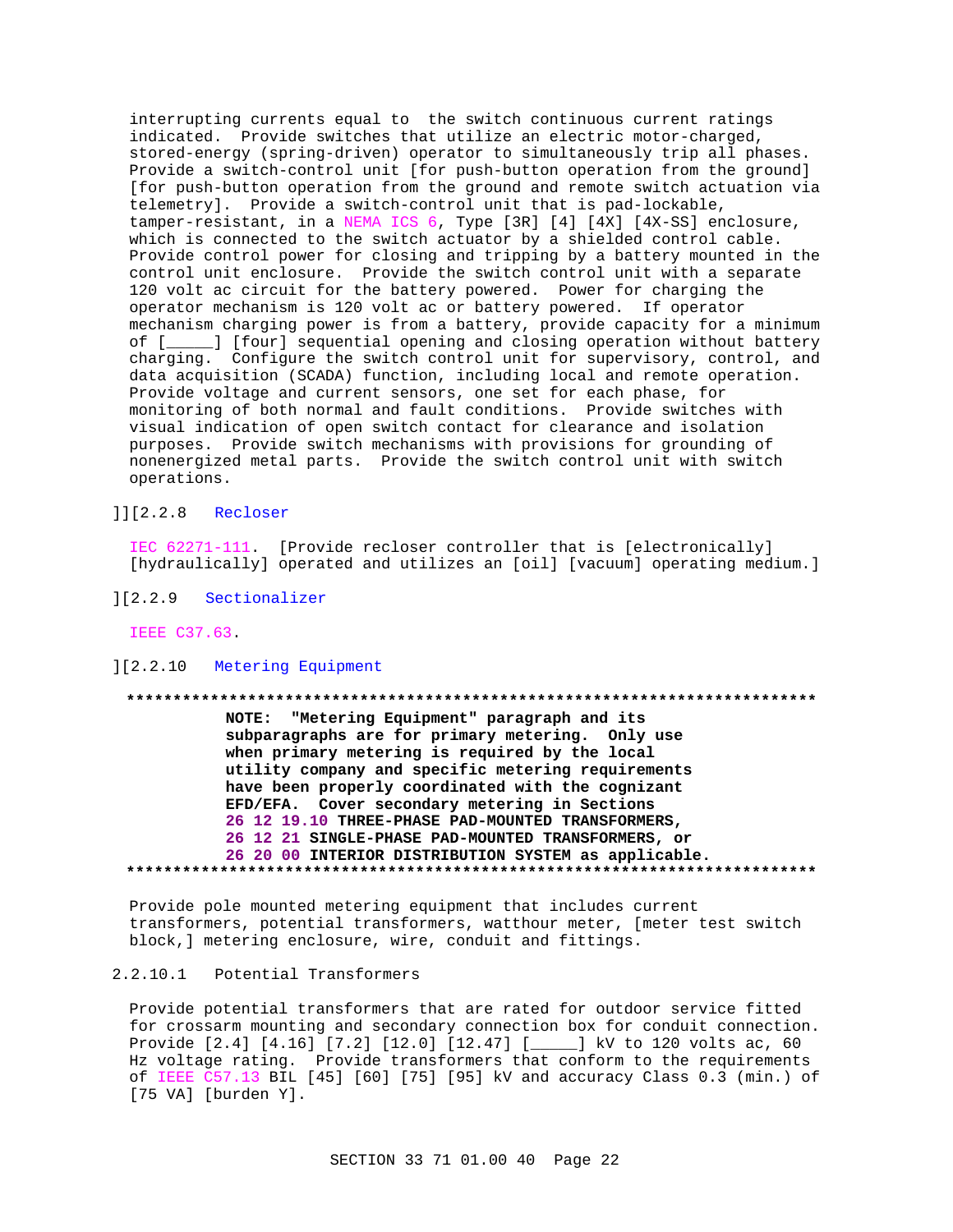## 2.2.10.2 Current Transformers

Provide current transformers that are rated for outdoor service with crossarm mounting and secondary connection box for conduit connection. Provide [2.4] [4.16] [7.2] [12.47] [12.0] [\_\_\_\_\_] kV voltage rating. Provide [\_\_\_\_\_] to 5 amperes current rating. Provide transformers that conform to requirements of IEEE C57.13, BIL [45] [60] [75] [95] kV and accuracy Class 0.3 at [B2.0] [50 VA].

2.2.10.3 Watthour Meter

Provide meter with provisions for future pulse initiation.

- a. Meters: NEMA/ANSI C12.10 and ANSI C12.1; when providing meter with electronic time-of-use register.
	- (1) Form: [5A] [5S] [6A] [6S].
	- (2) Element: [2] [2 1/2] [3].
	- (3) Voltage: 120 volts.
	- (4) Current: 2 1/2 amperes.
	- (5) Frequency: 60 hertz.
	- (6) Kilowatt hour register: 5 dial or 5 digit type.

#### b. Demand register:

- (1) Solid state type.
- (2) Meter reading multiplier:
	- (a) Indicate multiplier on the meter face.
	- (b) Provide multiplier in even hundreds.
- (3) Program demand interval length: for [15] [30] [60] minutes with rolling demand up to six subintervals per interval.
- c. Mounting:
	- (1) Provide a meter with [matching socket per ANSI C12.7 with [manual] [automatic] current short-circulating device.] ["A" base type mounting].

## [2.2.10.4 Meter Test Block

Provide meter test block with [T] [10] pole group of open knife type switches designed for the isolation of metering devices at meter location by opening each circuit individually. Provide current switches that short circuit current supply before opening meter circuit. Provide black switch handles of potential switches. Provide red switch handles of current switches.

## ]2.2.10.5 Metering Enclosure

Provide metering enclosure of galvanized steel, weatherproof construction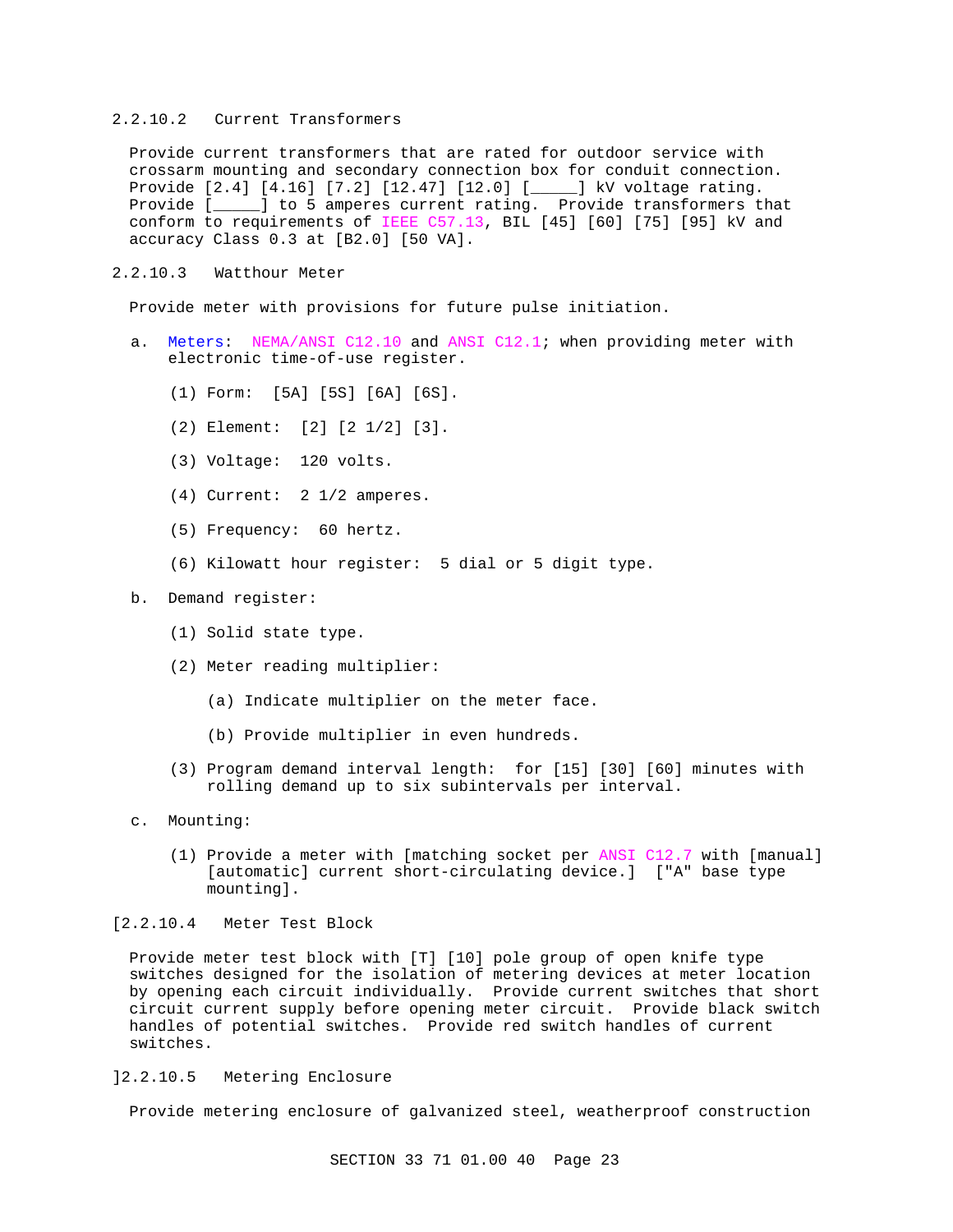with pole mounting bracket, and 19 mm 3/4-inch exterior plywood, full size backboard and hinged door arranged for padlocking in closed position. Provide adequate internal space to house equipment and wiring but not smaller than 510 by 760 by 280 mm 20 by 30 by 11-inches deep. Paint metal manufacturer's standard finish.

# ]2.2.11 Capacitors

Provide capacitor equipment that complies with IEEE 18 and that is of the three-phase, grounded-wye, outdoor type rated for continuous operation and automatically switched. Provide equipment suitable for mounting on a single pole. Do not use polychlorinated biphenyl and tetrachloroethylene (perchloroethylene) as the dielectric. Provide equipment that is rated for the system voltage. Provide the indicated kvars that are automatically switched by [single-step] [time switch] [voltage] [current] [kilovar] [control] [multiple-step] [voltage] [kilovar] [control providing the indicated number of steps and switching the indicated kvar]. Provide necessary transformers for sensing circuit variations and for low-voltage control. Provide oil-immersed switches for automatic switching of capacitors, electrically separate from ungrounded capacitor enclosures and metal frames. Provide installations that include one primary fuse cutout and one surge arrester for each ungrounded phase conductor. Provide fuse link ratings in accordance with the manufacturer's recommendations. Provide capacitor equipment, except for low-voltage control and primary fuse cutouts, that is subassembled and coordinated by one manufacturer. Ship units, including metal pole-mounting supports and hardware, in complete sections ready for connection at the site. Provide low-voltage equipment that is socket or cabinet type, mounted on the pole approximately 1.2 m 4-feet above grade. Connect with the necessary wiring in conduit to capacitor equipment, provided with secondary arrester protection against switching surges when recommended by the manufacturer.

# 2.2.12 Voltage Regulator

# **\*\*\*\*\*\*\*\*\*\*\*\*\*\*\*\*\*\*\*\*\*\*\*\*\*\*\*\*\*\*\*\*\*\*\*\*\*\*\*\*\*\*\*\*\*\*\*\*\*\*\*\*\*\*\*\*\*\*\*\*\*\*\*\*\*\*\*\*\*\*\*\*\*\* NOTE: Bypass arresters are normally standard equipment. Coordinate with the manufacturer to determine if incoming line arresters are needed. \*\*\*\*\*\*\*\*\*\*\*\*\*\*\*\*\*\*\*\*\*\*\*\*\*\*\*\*\*\*\*\*\*\*\*\*\*\*\*\*\*\*\*\*\*\*\*\*\*\*\*\*\*\*\*\*\*\*\*\*\*\*\*\*\*\*\*\*\*\*\*\*\*\***

Provide voltage regulators that comply with IEEE C57.15 and are of the outdoor, self-cooled, 55/65 degrees C temperature rise, single-phase type. Provide windings and the load-tap-changing mechanism that are mineral-oil-immersed. When operating under load, provide a regulator with plus and minus 10 percent automatic voltage regulation in approximately 5/8 percent steps, with 16 steps above and 16 steps below rated voltage. Provide automatic control equipment with Class 1 accuracy. Provide bypass surge arresters suitable for [a grounded] [an ungrounded] system and for the associated regulator voltage. [Provide [station] [intermediate] class surge arresters that are mounted next to each incoming line bushing on a regulator tank-mounted bracket and connected to a surge arrester ground pad-mounted on the regulator tank].

# 2.2.12.1 Ratings

Provide the following ratings at 60 Hz:

Maximum voltage...........................................[\_\_\_\_\_]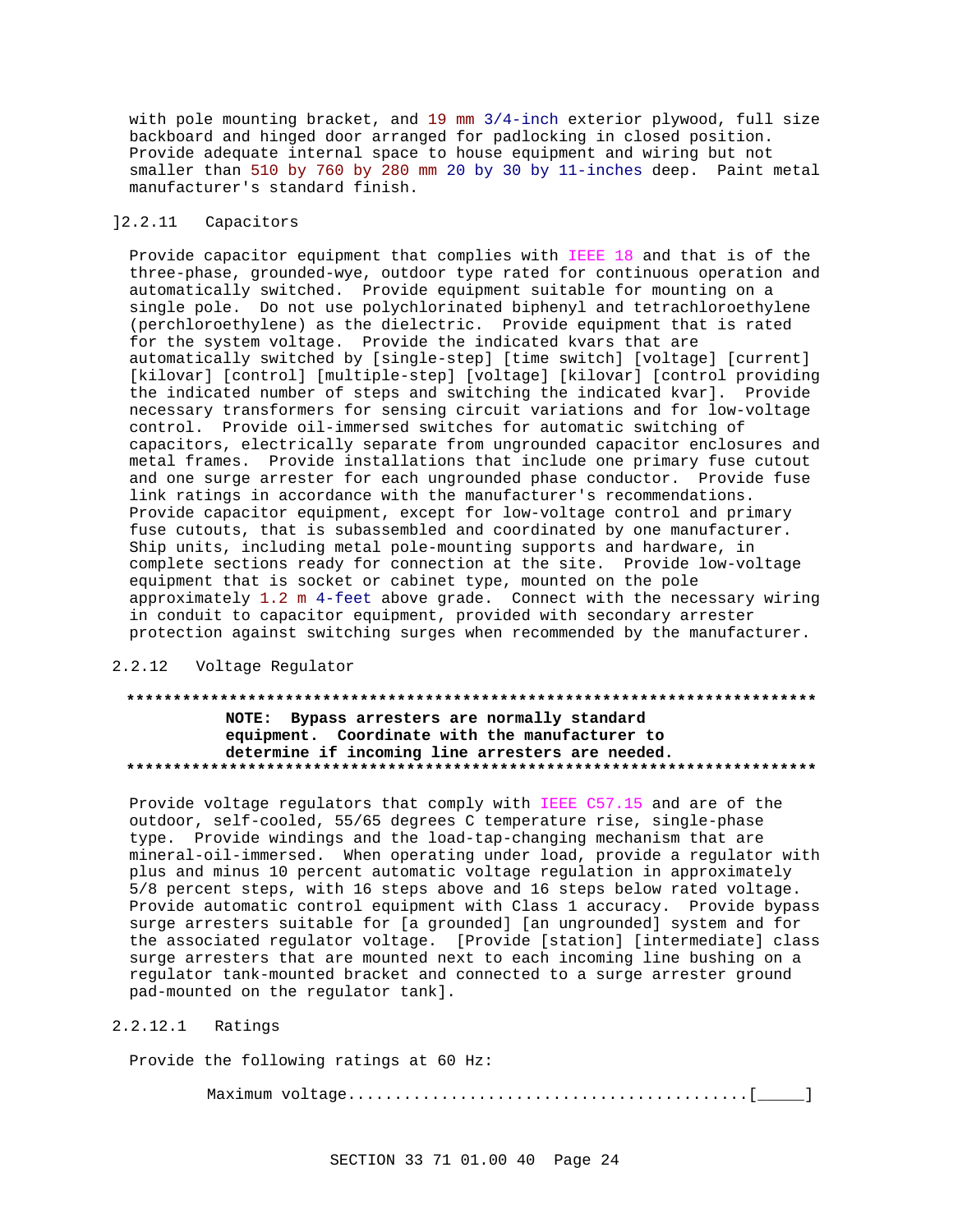# 2.2.12.2 Bypass and Isolation Switches

Provide switches of the outdoor, stickhook-operated, single-pole, single-throw, vertical-break type suitable for the indicated mounting. Provide switches of a type designed to provide bypass of a single-phase regulator circuit by an integral sequence which always occurs when each switch is opened or closed. Provide opening sequences that initially bypass the single-phase regulator circuit, then open the input and output circuits, and finally interrupt the exciting current. Make opening any single-phase regulator circuit not possible until after the bypass circuit is closed. Provide ratings at 60 Hz in accordance with IEEE C37.41 and as follows:

| Momentary asymmetrical current in the closed position $[\_\_]$ |
|----------------------------------------------------------------|
| Momentary asymmetrical current in the bypass position [_____]  |
|                                                                |

#### 2.2.12.3 Miscellaneous

Provide standard accessories and components in accordance with IEEE C57.15. Provide single-phase units with additional components and accessories required by IEEE C57.15 for three-phase units.

#### 2.3 COMPONENTS

# 2.3.1 Poles

**\*\*\*\*\*\*\*\*\*\*\*\*\*\*\*\*\*\*\*\*\*\*\*\*\*\*\*\*\*\*\*\*\*\*\*\*\*\*\*\*\*\*\*\*\*\*\*\*\*\*\*\*\*\*\*\*\*\*\*\*\*\*\*\*\*\*\*\*\*\*\*\*\*\***

**NOTE: Use "class" for wood poles and "strength" for concrete and steel poles. Follow local utility practice regarding grounding metallic items on poles, after coordination with local DPW/BCE. Specify clearances and climbing space in accordance with IEEE C2 or applicable state code. \*\*\*\*\*\*\*\*\*\*\*\*\*\*\*\*\*\*\*\*\*\*\*\*\*\*\*\*\*\*\*\*\*\*\*\*\*\*\*\*\*\*\*\*\*\*\*\*\*\*\*\*\*\*\*\*\*\*\*\*\*\*\*\*\*\*\*\*\*\*\*\*\*\***

Provide poles of lengths and [classes] [strengths] indicated.

# 2.3.1.1 Wood Poles

# **\*\*\*\*\*\*\*\*\*\*\*\*\*\*\*\*\*\*\*\*\*\*\*\*\*\*\*\*\*\*\*\*\*\*\*\*\*\*\*\*\*\*\*\*\*\*\*\*\*\*\*\*\*\*\*\*\*\*\*\*\*\*\*\*\*\*\*\*\*\*\*\*\*\* NOTE: For NAVFAC Atlantic projects, do not use lodgepole pine or Western Larch poles. \*\*\*\*\*\*\*\*\*\*\*\*\*\*\*\*\*\*\*\*\*\*\*\*\*\*\*\*\*\*\*\*\*\*\*\*\*\*\*\*\*\*\*\*\*\*\*\*\*\*\*\*\*\*\*\*\*\*\*\*\*\*\*\*\*\*\*\*\*\*\*\*\*\***

Wood poles machine trimmed by turning, [Douglas Fir] [Lodgepole Pine] [Western Larch] [Southern Yellow Pine] [\_\_\_\_\_] conforming to ATIS ANSI O5.1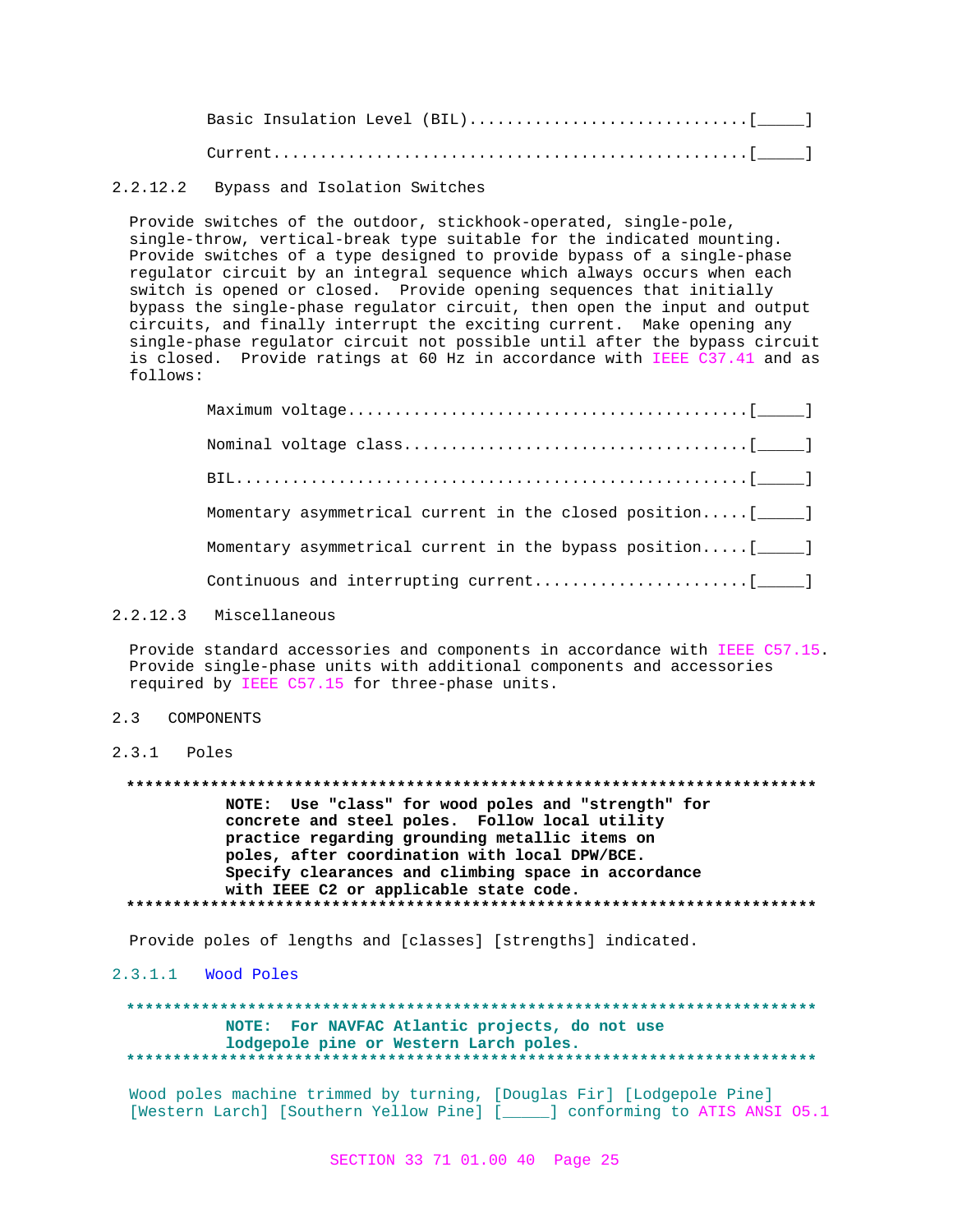and RUS Bull 345-67. Gain, bore and roof poles before treatment. If additional gains are required subsequent to treatment, provide metal gain plates. Pressure treat poles with [pentachlorophenol,] [ammoniacal copper arsenate (ACA), ] [chromated copper arsenate (CCA)], except do not treat Douglas Fir and Western Larch poles with CCA in accordance with AWPA C1 and AWPA C4 as referenced in RUS Bull 345-67. Ensure the quality of each pole with "WQC" (wood quality control) brand on each piece, or by an approved inspection agency report.

a. Preservative

# NOTE: Choose one of the following three types of preservatives, according to the environment.

For preservative used for humid, harsh environment, provide Chromated Copper Arsenate type  $(A)(B)(C)$  conforming to AWPA T1 and ASTM D1625.

Treat wood poles with waterborne preservatives conforming to AWPA T1.

### b. Preservative Application

Apply preservative treatment using a pressure process conforming to and AWPA T1 for Southern Pine. Determine penetration of preservatives as specified in AWPA A3 and obtain complete sapwood penetration.

Before treatment, roof, gain and bore poles that are to be given a full-length preservative treatment. Plug unused holes in poles with treated wood-dowel pins. Treat field-cut gains or field-bored holes in poles with an approved preservative compound.

#### c. Storage

For poles stored for any reason more than 2 weeks, stack them on pressure treated or decay-resistant skids of such dimensions and so arranged as to support the poles without producing noticeable distortion. Stack poles in a manner that permits free circulation of air; with the bottom poles of the stacks at least 300 millimeter 1-foot above ground level or any vegetation growing thereon. No decayed or decaying wood is permitted to remain underneath stored poles.

# d. Handling

Do not drag treated poles along the ground. Do not use pole tongs, cant hooks, and other pointed tools capable of producing indentations more than 25 millimeter 1 inch in depth, in handling the poles. Do not apply tools to the groundline section of any pole. Groundline section is that portion between 300 millimeter 1 foot above and 600 millimeter 2 feet below the ground line.

# 2.3.2 Steel Poles

Provide a steel pole design for withstanding the loads specified in IEEE C2 multiplied by the appropriate overload capacity factors, that are hot-dip galvanized in accordance with ASTM A123/A123M and that are not painted. Provide poles that have tapered tubular members, either round in cross-section or polygonal, and that comply with strength calculations performed by a registered professional engineer. Submit calculations in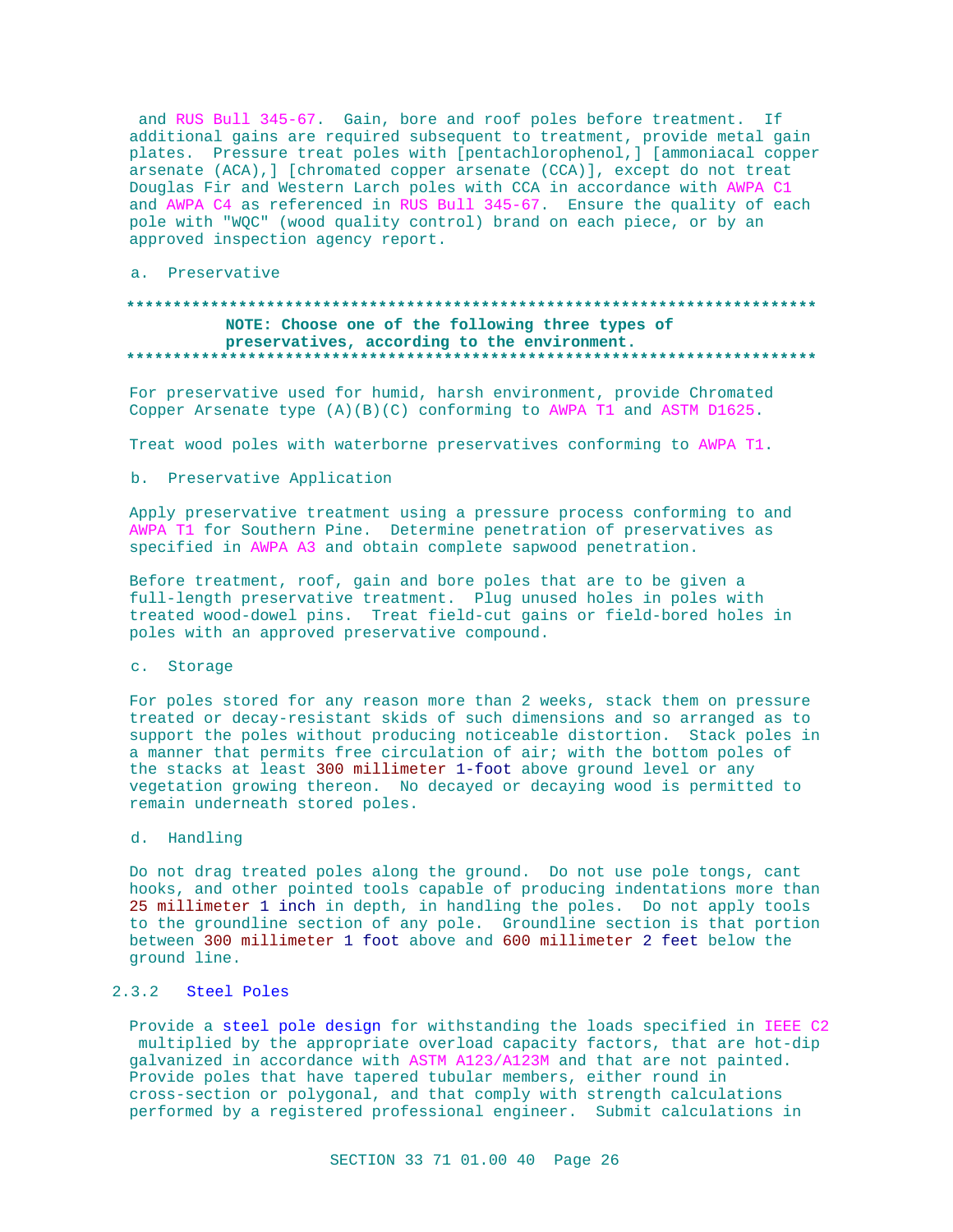accordance with the design data portion of paragraph SUBMITTALS. Provide certification, from the manufacturer, that the technical requirements of this specification are met. Provide one piece pole shafts. Provide welded construction poles with no bolts, rivets, or other means of fastening except as specifically approved. Provide pole markings that are approximately 900 to 1270 mm 3 to 4 feet above grade and that include manufacturer, year of manufacture, top and bottom diameters, length, and a loading tree. Provide attachment requirements as indicated, including grounding provisions. Climbing facilities are not required. Provide bases of the anchor-bolt-mounted type.

# 2.3.3 Concrete Poles

# NOTE: In areas where freezing temperatures occur, increase the minimum compressive strength given for concrete in spun poles in line with concrete design for such temperatures.

Provide a concrete pole design for withstanding the loads specified in IEEE C2 multiplied by the appropriate overload capacity factors. Provide reinforced or prestressed, either cast or spun poles. Provide spun poles that are manufactured by a centrifugal spinning process with concrete pumped into a polished round tapered metal mold. Provide concrete for spun poles that has a compressive strength of at least 34.5 MPa 5000 psi at 28 days; steel wire that has an ultimate tensile strength of at least 827 MPa; 120,000 psi; and reinforcing bars that have an ultimate tensile strength of at least 276 MPa 40,000 psi. After the high speed spinning action is completed, cure a spun pole by a suitable wet steam process. Provide spun poles that have a water absorption of not greater than three percent to eliminate cracking and to prevent erosion. Provide concrete poles that have hollow shafts. Provide poles that have a hard, smooth, nonporous surface that is resistant to soil acids, road salts, and attacks of water and frost. Do not install poles for at least 15 days after manufacture. Provide fittings and brackets that conform to the concrete pole design. Provide poles that conform to strength calculations performed by a registered professional engineer and submit in accordance with design data portion of paragraph SUBMITTALS. Provide certification, from the manufacturer, that the technical requirements of this specification are met.

#### $2.3.4$ Crossarms and Brackets

#### $2.3.4.1$ Wood Crossarms

Conform to RUS Bull 1728H-701. Pressure treat crossarms with pentachlorophenol, chromated copper arsenate (CCA), or ammoniacal copper arsenate (ACA). Provide treatment that conforms to AWPA C25. Provide solid wood, distribution type crossarms, with a 6.4 mm 1/4-inch 45 degree chamfer on all top edges. Provide cross-sectional area minimum dimensions of 108.0 mm  $4-1/4$  inches in height by 82.6 mm  $3-1/4$  inches in depth in accordance with IEEE C2 for Grade B construction. Provide crossarms that are 2.4 m 8-feet in length, except use 3.1 m 10-foot crossarms for crossarm-mounted banked single-phase transformers or elsewhere as indicated. Provide crossarms that are machined, chamfered, trimmed, and bored for stud and bolt holes before pressure treatment. Provide factory drilling for pole and brace mounting, for four pin or four vertical line-post insulators, and for four suspension insulators, except where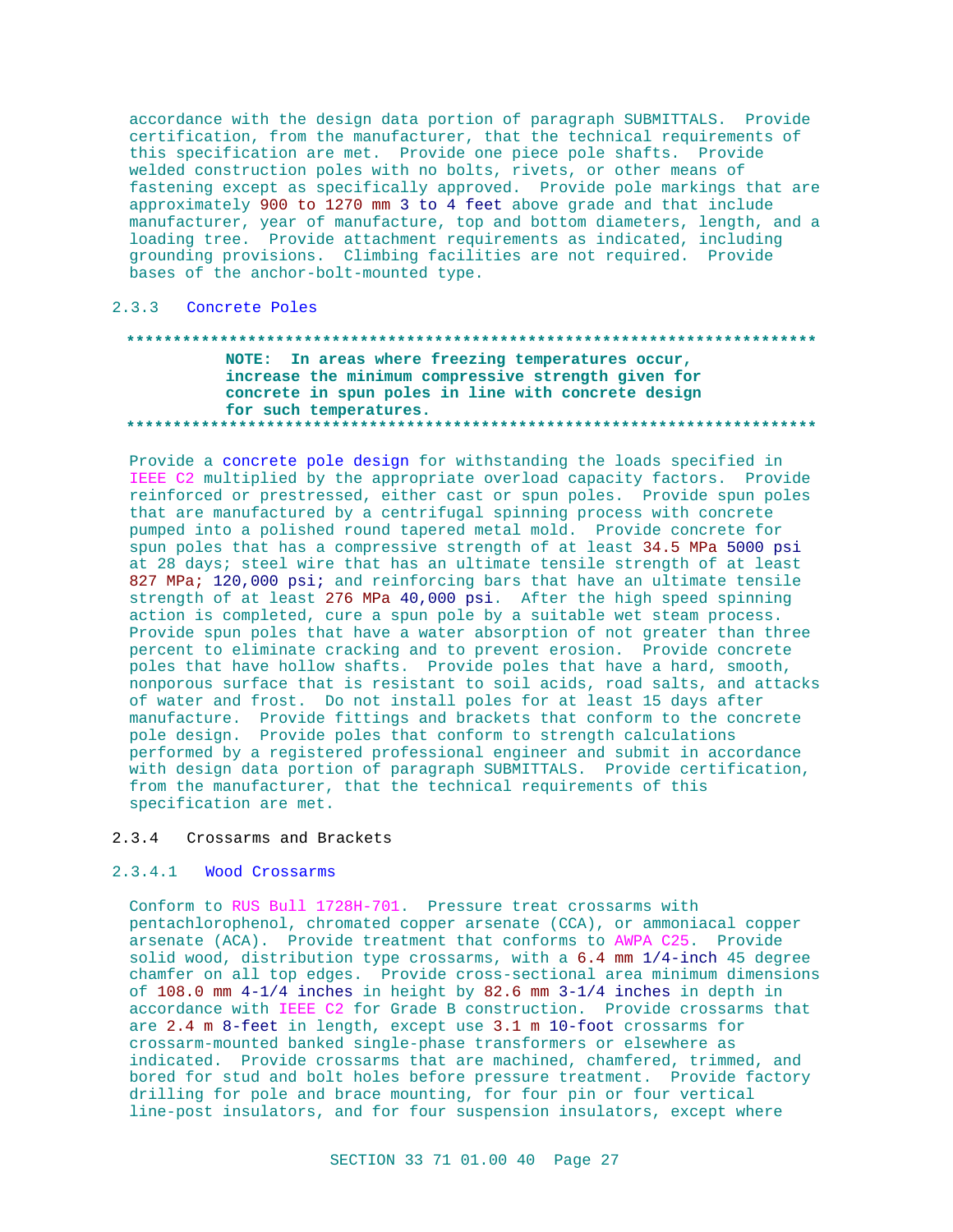otherwise indicated or required. Provide required climbing space and wire clearances by drilling. Provide crossarms that are straight and free of twists to within 2.5 mm per 304.8 mm 1/10-inch per foot of length. Provide bend or twist that is in one direction only.

## 2.3.4.2 Crossarm Braces

Provide [flat steel] [or] [steel angle] as indicated. Provide braces with [965 mm span with 2440 mm crossarms] [and] [1520 mm span with 3050 mm crossarms] [38-inch span for 8-foot crossarms] [and] [60-inch span for 10-foot crossarms].

### 2.3.4.3 Armless Construction

Provide pole mounting brackets for line-post or pin insulators and eye bolts for suspension insulators as shown. Attach brackets to poles with a minimum of two bolts. Provide brackets either integrally as part of an insulator or attached to an insulator with a suitable stud. Provide bracket mounting surface suitable for the shape of the pole. Provide brackets for wood poles that have wood gripping members. Provide horizontal offset brackets that have a 5-degree uplift angle. Provide pole top brackets that conform to IEEE C135.22, except for modifications necessary to provide support for a line-post insulator. Provide brackets that have a strength exceeding that of the required insulator strength, but in no case less than a 12.5 kN 2800 pound cantilever strength.

#### 2.3.5 Insulators

#### **\*\*\*\*\*\*\*\*\*\*\*\*\*\*\*\*\*\*\*\*\*\*\*\*\*\*\*\*\*\*\*\*\*\*\*\*\*\*\*\*\*\*\*\*\*\*\*\*\*\*\*\*\*\*\*\*\*\*\*\*\*\*\*\*\*\*\*\*\*\*\*\*\*\***

**NOTE: Stipulate insulator class required for each application. The following table suggests insulator types from specific ANSI Standards for application under normal conditions. Number followed by diagonal slash indicates quantity of insulators when other than one. Environments with unusual contaminant conditions require special treatment. Provide spool insulators for use with brackets, or devices to support the neutral-messenger of triplex or quadruplex, secondary or service cables that conform to ANSI C29.3 Class 53-2. Use the values in Table II for NAVFAC Atlantic projects.**

|            |                            |                   | <b>TABLE I</b>    |                          |                   |
|------------|----------------------------|-------------------|-------------------|--------------------------|-------------------|
|            | NESC min.                  | <b>ANSI</b>       | C <sub>29.7</sub> | NEMA                     | <b>ANSI</b>       |
| Voltage    | dry flashover              | C <sub>29.5</sub> | Post              | C <sub>29.2</sub>        | C <sub>29.4</sub> |
| kv         | kv                         | Pin               | ("L" or "S")      | Suspension               | Guy               |
| Strain     |                            |                   |                   |                          |                   |
| 5. or less | 20                         | $55 - 1$          | $57 - 1$          | $52 - 1$                 | $54 - 1$          |
| 7.2        | 39                         | $55 - 3$          | $57 - 1$          | $2/52 - 1$ or $2/52 - 9$ | $54 - 1$          |
| 15         | 55                         | $55 - 3$          | $57 - 1$          | $2/52 - 1$ or $2/52 - 9$ | $54 - 2$          |
| 25         | 75                         | $55 - 6$          | $57 - 2$          | $2/52 - 4$               | $54 - 3$          |
|            |                            | C <sub>29.6</sub> |                   |                          |                   |
| 35         | 100                        | $56 - 3$          | $57 - 2$          | $3/52 - 4$               | $54 - 3$          |
|            |                            |                   | TABLE II          |                          |                   |
|            | <b>ANSI</b><br><b>NEMA</b> |                   | C <sub>29.7</sub> | <b>NEMA</b>              | <b>ANSI</b>       |

**Voltage C29.3 C29.5 Post C29.2 C29.4**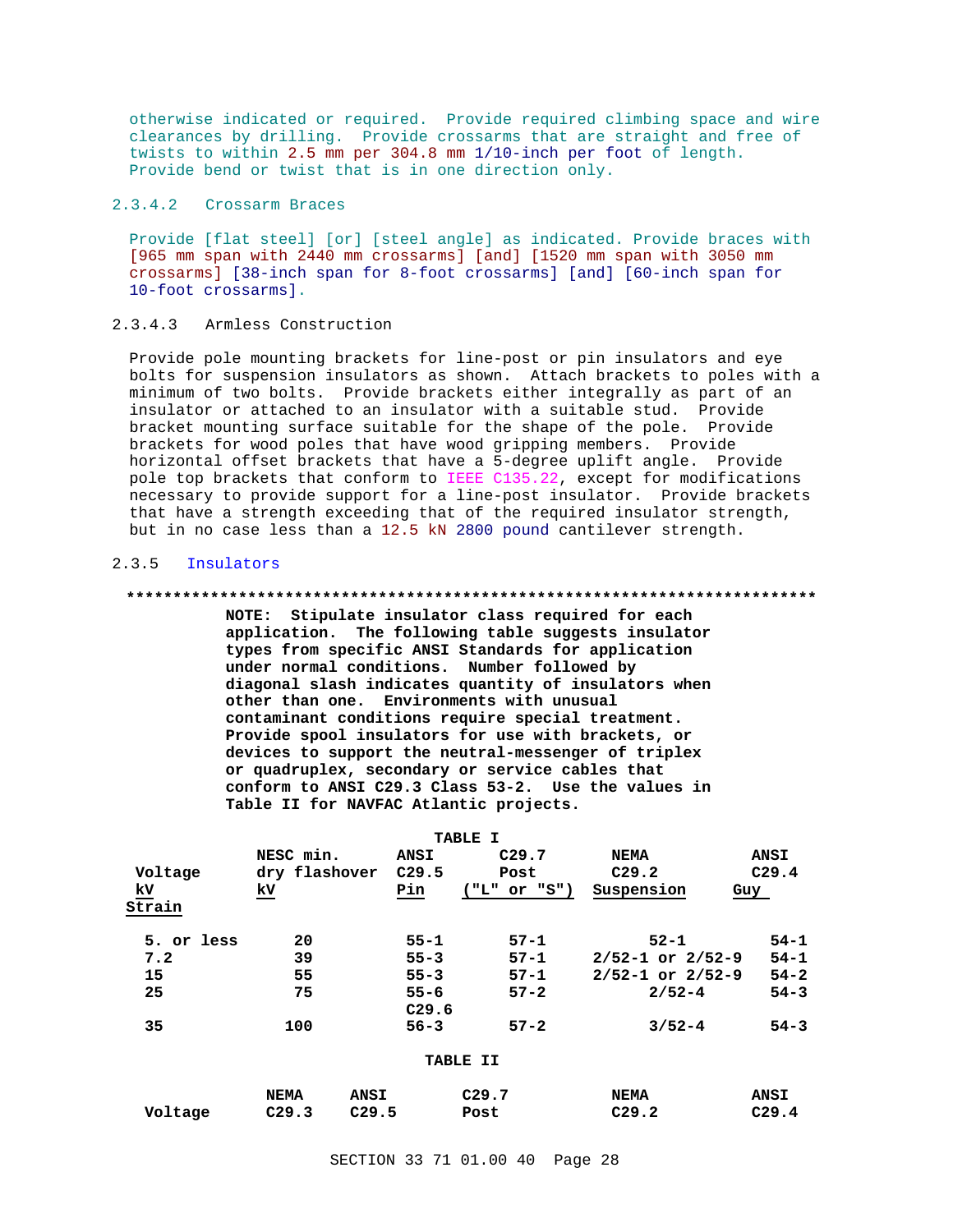| <u>kV</u><br>Strain | Spool    | Pin      | TABLE II<br>("L" or "S") | Suspension | Guy      |
|---------------------|----------|----------|--------------------------|------------|----------|
| 5. or less          | $53 - 2$ | $55 - 3$ | $57 - 1$                 | $52 - 1$   | $54 - 4$ |
| 15.                 | $53 - 2$ | $55 - 5$ | $57 - 1$                 | $2/52 - 1$ | $54 - 4$ |
| 35                  | $53 - 2$ | $- - -$  | $57 - 4$                 | $3/52 - 4$ | $54 - 4$ |

**When specifying or indicating post insulators, add the appropriate "L" or "S" designation indicating "L" long studs or "S" short. Example: "57-1L" indicates an insulator for wood crossarms and "57-1S" indicates an insulator for use on steel members. When the engineer determines that station policy differs from these requirements, specify insulators which match the policy in effect at the station by ANSI reference and class. Determine insulator flashover values from Table 273-1, IEEE C2. In areas with severe lightning problems, provide transmission line corners and dead ends with special pressure-treated wood-guy insulators having arcing horns for lighting discharge. In addition to being used with underground terminals, use fiberglass guy strain insulators where other interference problems exist. \*\*\*\*\*\*\*\*\*\*\*\*\*\*\*\*\*\*\*\*\*\*\*\*\*\*\*\*\*\*\*\*\*\*\*\*\*\*\*\*\*\*\*\*\*\*\*\*\*\*\*\*\*\*\*\*\*\*\*\*\*\*\*\*\*\*\*\*\*\*\*\*\*\***

Provide wet-process porcelain insulators which are radio interference free.

- [ a. Line post type insulators: NEMA/ANSI C29.7, Class [ \_\_\_\_ ].
- ][b. Suspension insulators: ANSI C29.2 [4/52-4 for 34.5 kV on NAVSTA NORVA], Quantity per Phase, [\_\_\_\_\_], Class [\_\_\_\_\_].
- ][c. Spool insulators: ANSI C29.3, Class [\_\_\_\_\_].
- ][d. Guy strain insulators: ANSI C29.4, Class [\_\_\_\_\_], [except provide fiberglass type when used with underground terminal or when other interference problems exist].
- ][e. Pin insulators: ANSI C29.5, Class [\_\_\_\_\_].
- ]2.3.6 Neutral-Supported Secondary and Service Drop Cables

**\*\*\*\*\*\*\*\*\*\*\*\*\*\*\*\*\*\*\*\*\*\*\*\*\*\*\*\*\*\*\*\*\*\*\*\*\*\*\*\*\*\*\*\*\*\*\*\*\*\*\*\*\*\*\*\*\*\*\*\*\*\*\*\*\*\*\*\*\*\*\*\*\*\***

**NOTE: The term "secondary," for this general purpose, means either bare or insulated conductors installed between poles and operated at the utilization voltage. Utilize bare conductors on long span, open wire design when a neutral-supported secondary cable is not appropriate due to weight. When using bare conductors for secondary applications use the above paragraph OVERHEAD CONDUCTORS. "Services" are insulated conductors extending from a pole to the metering point or service entrance connection at the utilization point. Minimum conductor size for aluminum, aluminum alloy, or ACSR is No. 4 AWG and for copper,**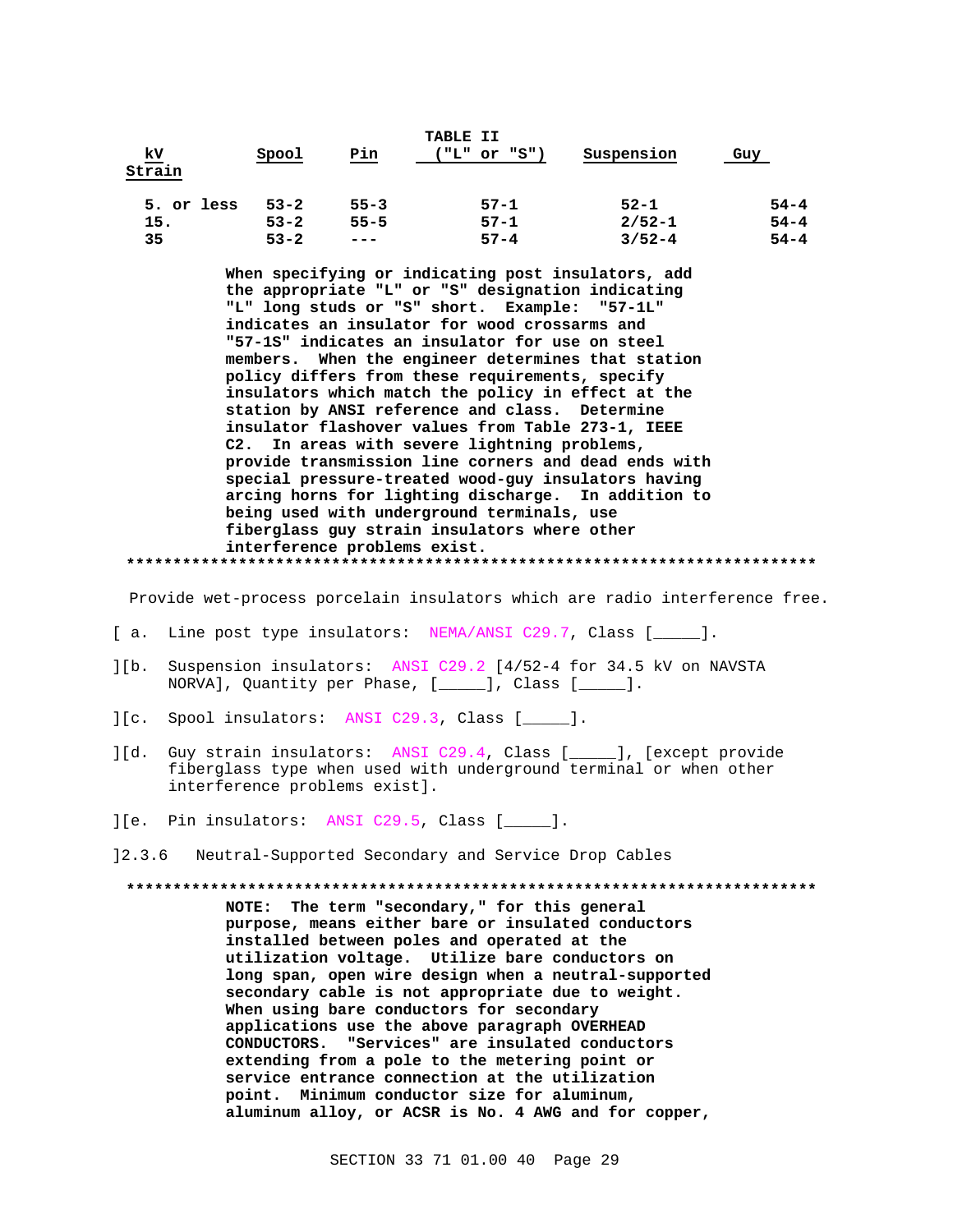# **No. 6 AWG. For NAVFAC LANT projects, do not use ACSR.**

# **\*\*\*\*\*\*\*\*\*\*\*\*\*\*\*\*\*\*\*\*\*\*\*\*\*\*\*\*\*\*\*\*\*\*\*\*\*\*\*\*\*\*\*\*\*\*\*\*\*\*\*\*\*\*\*\*\*\*\*\*\*\*\*\*\*\*\*\*\*\*\*\*\*\***

Provide [Service] [Secondary] cables of [aluminum] [copper], [triplex] [quadruplex] with cross-linked polyethylene insulation on the phase conductors. Provide bare [ACSR] [aluminum alloy] [hard drawn copper] that is the same size as the phase conductors unless otherwise indicated. Provide cables that conform to [NEMA WC 70][ and ][ ANSI/NEMA WC 71/ICEA S-96-659] for cross-linked polyethylene insulation.

## 2.3.7 Surge Arresters

#### **\*\*\*\*\*\*\*\*\*\*\*\*\*\*\*\*\*\*\*\*\*\*\*\*\*\*\*\*\*\*\*\*\*\*\*\*\*\*\*\*\*\*\*\*\*\*\*\*\*\*\*\*\*\*\*\*\*\*\*\*\*\*\*\*\*\*\*\*\*\*\*\*\*\***

**NOTE: Rating of lightning (surge) arresters is 125 percent of the nominal line-to-ground voltage of four-wire, multi-grounded neutral systems; 80 percent of the nominal line-to-line voltage for three-wire, solidly grounded neutral systems; or nominal line-to-line voltage for delta and ungrounded-wye systems. Normally use distribution class arresters. However, use intermediate class on the 34.5 kV system at Naval Base, Norfolk, VA. \*\*\*\*\*\*\*\*\*\*\*\*\*\*\*\*\*\*\*\*\*\*\*\*\*\*\*\*\*\*\*\*\*\*\*\*\*\*\*\*\*\*\*\*\*\*\*\*\*\*\*\*\*\*\*\*\*\*\*\*\*\*\*\*\*\*\*\*\*\*\*\*\*\***

IEEE C62.11, metal oxide, polymeric-housed, surge arresters arranged for [crossarm] [equipment] mounting. Provide [3] [6] [9] [10] [12] [15] [27] [30] [36] kV RMS voltage rating. Provide [Distribution] [Intermediate] [Station] class arresters.

# 2.3.8 Fused Cutouts

# **\*\*\*\*\*\*\*\*\*\*\*\*\*\*\*\*\*\*\*\*\*\*\*\*\*\*\*\*\*\*\*\*\*\*\*\*\*\*\*\*\*\*\*\*\*\*\*\*\*\*\*\*\*\*\*\*\*\*\*\*\*\*\*\*\*\*\*\*\*\*\*\*\*\* NOTE: Include last bracketed sentence for NAS Pensacola projects. Delete it in all other projects. For NAVFAC Atlantic projects, use "open type" cutouts with Type "K" fuses as indicated. \*\*\*\*\*\*\*\*\*\*\*\*\*\*\*\*\*\*\*\*\*\*\*\*\*\*\*\*\*\*\*\*\*\*\*\*\*\*\*\*\*\*\*\*\*\*\*\*\*\*\*\*\*\*\*\*\*\*\*\*\*\*\*\*\*\*\*\*\*\*\*\*\*\***

[Open] [Enclosed] type fused cutouts rated [100] [200] amperes and [ amperes symmetrical interrupting current at [[7.8] [15] kV ungrounded] [8.3/15 kV gnd Y] [15/26 kV gnd Y] [27/34.5 kV gnd Y], conforming to IEEE C37.42. Type [K] [T] fuses conforming to IEEE C37.42 with ampere ratings [as indicated] [equal to 150 percent of the transformer full load rating]. Open link type fuse cutouts are not acceptable. [Provide heavy duty open drop-out type, rated 15 kV, 200 Amp, 7,100 Amp I.C. (Sym.).]

## 2.3.9 Transformer (Overhead-Type Distribution)

# **\*\*\*\*\*\*\*\*\*\*\*\*\*\*\*\*\*\*\*\*\*\*\*\*\*\*\*\*\*\*\*\*\*\*\*\*\*\*\*\*\*\*\*\*\*\*\*\*\*\*\*\*\*\*\*\*\*\*\*\*\*\*\*\*\*\*\*\*\*\*\*\*\*\* NOTE: Use the following guidelines for specifying transformers.**

**1. Use IEEE C57.12.00, Figure 3 (a), voltage designations, such as 4160 V - 120/240 V.**

**2. Select impedance value in accordance with technical note under paragraph SPECIFIED TRANSFORMER LOSSES.**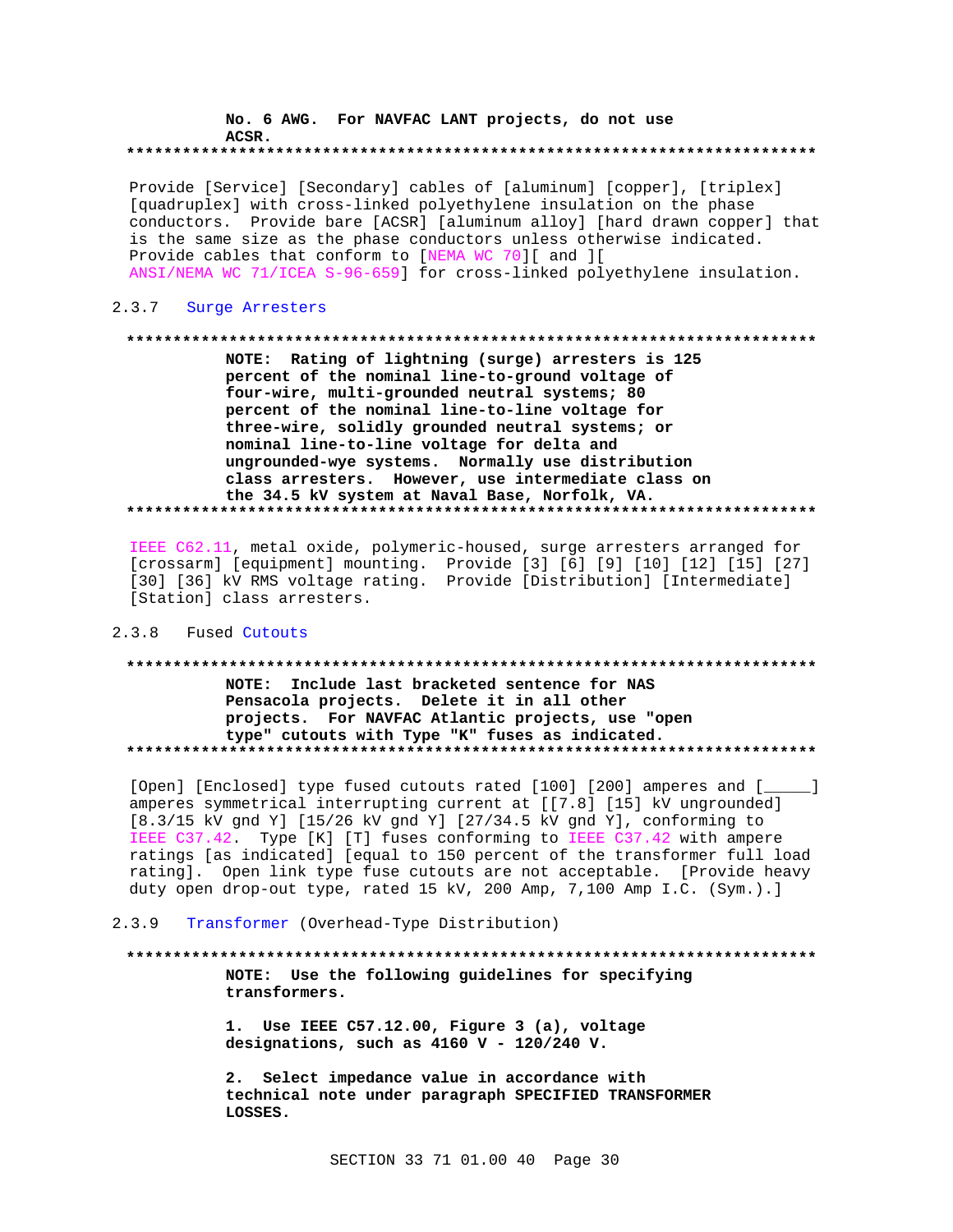# 3. Do not use fully self-protected transformers.

- a. IEEE C57.12.20.
- b. Single phase, self-cooled, 65 degrees C. continuous temperature rise, two winding, 60 Hertz.
- c. Insulating liquid:

# NOTE: Choose one of the following options. For NAVFAC Atlantic, choose less-flammable transformer liquids for all projects unless there is a specific requirement to do otherwise.

- [ Mineral oil: ASTM D3487, Type II, tested in accordance with ASTM D117. Provide identification of transformer as "non-PCB" and "Type II mineral oil" on the nameplate.
- ][Less-flammable transformer liquids: NFPA 70 and FM APP GUIDE for less-flammable liquids having a fire point not less than 300 degrees C tested per ASTM D92 and a dielectric strength not less than 33 kV tested per ASTM D877. Provide identification of transformer as "non-PCB" and "manufacturer's name and type of fluid on the nameplate.

Provide fluid that is a biodegradable electrical insulating and cooling liquid classified by UL and approved by FM as "less flammable fluids. Provide fluid that meets the following fluid properties:

- (1) Pour point: ASTM D97, less than -15 degrees C
- (2) Aquatic biodegradation: EPA 712-C-98-075, 100 percent.
- (3) Trout toxicity: OECD Test 203, zero mortality of EPA 600/4-90/027F, pass.
- d. Ratings:
	- $(1)$  kVA:  $[$  [ ].
	- (2) BIL: [95] [75] [60] kV.
	- (3) Primary voltage: [\_\_\_\_\_] kV.
	- (4) Secondary voltage: [\_\_\_\_\_] volts.
	- (5) Minimum Tested Impedance at 85 degrees C: [\_\_\_\_] percent.
- [ e. Single-phase connections:
	- (1) Connect primary: [Phase-to-phase] [Phase-to-ground].
	- (2) Provide transformer with [\_\_\_\_\_] high voltage bushing(s).
- ][f. Three-phase connections: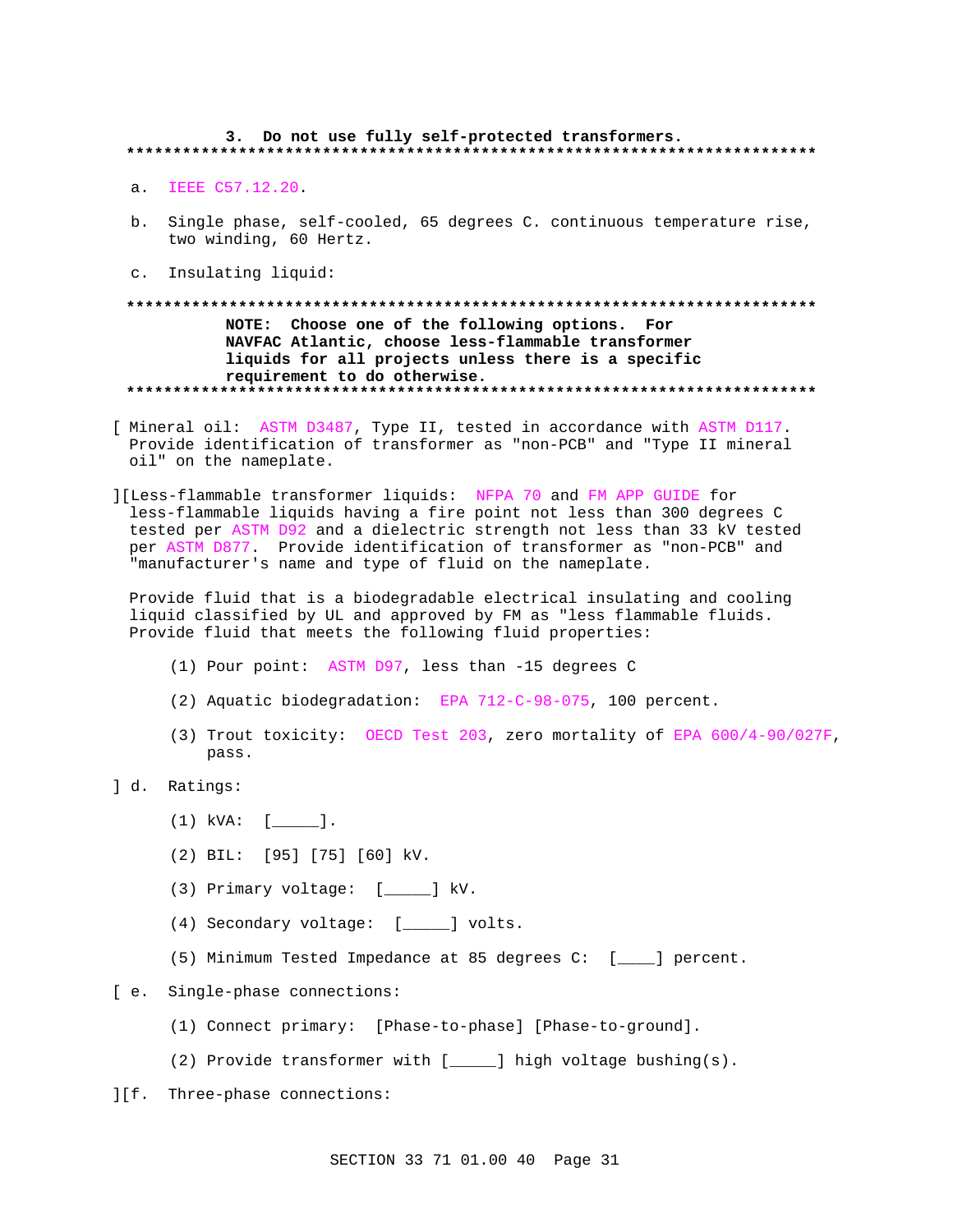- (1) Connect primary: [Grounded wye] [Ungrounded wye] [Delta].
- (2) Connect secondary: [Grounded wye] [Delta], for [\_\_\_\_] volt, three phase, [\_\_\_\_\_] wire service.
- (3) Provide transformer with [\_\_\_\_\_] high voltage bushings.
- ] g. Taps:
	- (1) Provide four 2 1/2 percent full capacity taps, two above and two below rated primary voltage. Provide tap changer that has an external handle.

NOTE: The "series-multiple voltage-changing switch" is in the primary winding of the transformer and is for dual-voltage systems. It is normally used when a base is planning a voltage upgrade of its primary distribution system or when there are multiple systems on base and they want the transformer to be interchangeable. Caution: If this option is indicated, specify the BIL level for the higher voltage and coordinate actual transformer losses with multiple manufacturers and specify to obtain an energy efficient transformer. \*\*\*\*\*\*\*\*\*\*\*\*\*\*

- [ h. Externally operated Series-Multiple Voltage-Changing Switch.
- ] i. Corrosion Protection:

NOTE: In hostile environments, the additional cost of stainless steel tanks and covers is justified. 

- (1) [Provide transformer tanks and covers that are corrosion resistant and are fabricated of stainless steel conforming to ASTM A167, Type 304 or 304L.] Provide paint coating system that complies with IEEE C57.12.28 regardless of tank and cover material. Provide light gray, ANSI color No. 70 finish coat.
- j. Show transformer kVA capacity using 65 mm 2-1/2-inch Arabic numerals placed near the low-voltage bushings.

#### $2.3.9.1$ Specified Transformer Losses

NOTE: This paragraph is for use on Navy Projects only. Steps to specifying transformer losses.

1. Print Tables OH-1, OH-2, OH-3, and EC-1 or EC-2 as applicable (directions included at the front of this specification).

2. Obtain energy cost for the specific activity from the cognizant EFD or PWC. Base energy costs on the cost of energy without the demand charge factors scaled in. Use Table EC-1 for energy costs at the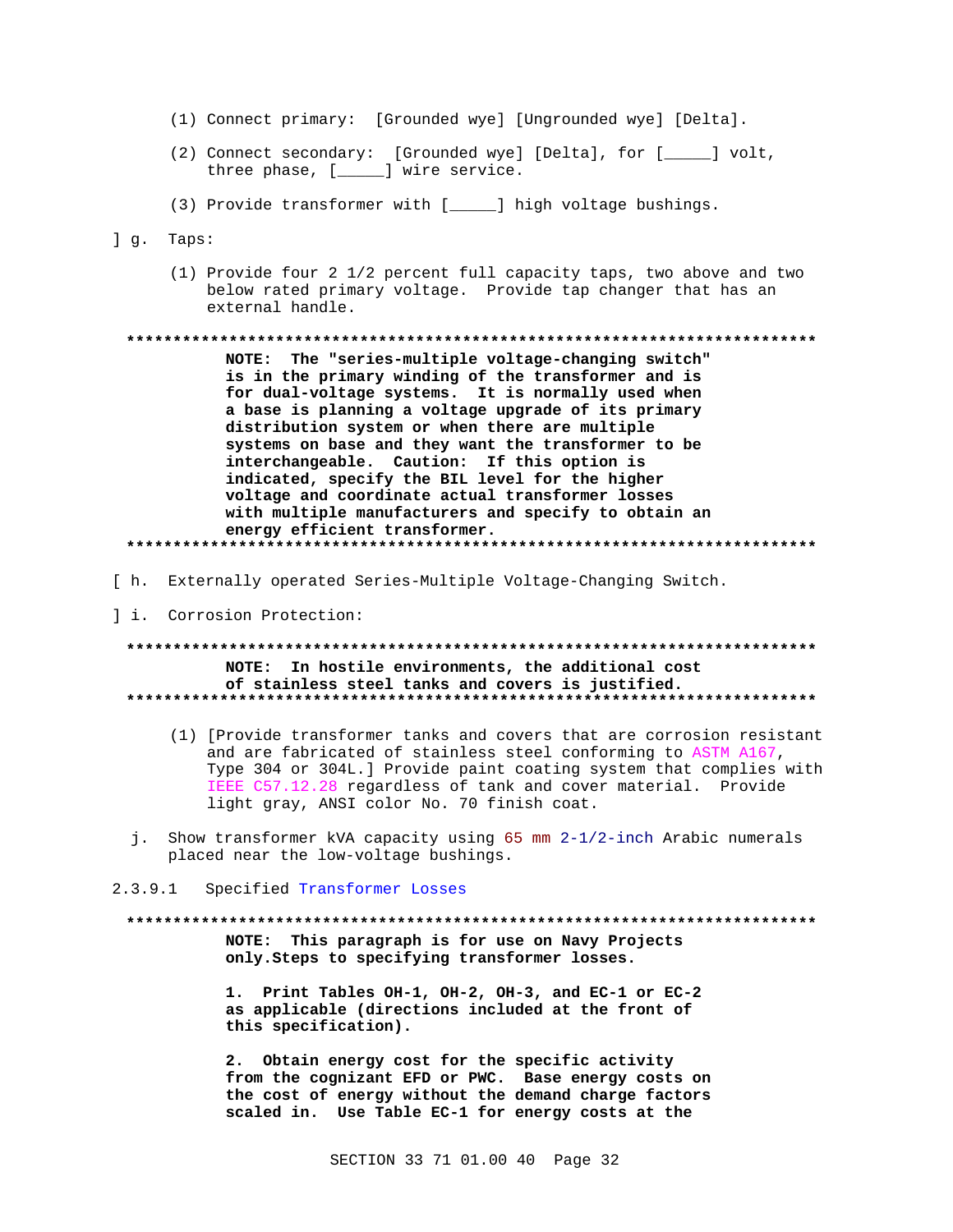**NAVFAC Atlantic activities indicated.**

**3. Use Tables OH-1, OH-2, and OH-3 to specify losses and impedances for transformers based on energy cost range, and transformer primary and secondary voltages.**

#### **4. Perform fault current calculations to verify that distribution equipment is coordinated with impedance specified. \*\*\*\*\*\*\*\*\*\*\*\*\*\*\*\*\*\*\*\*\*\*\*\*\*\*\*\*\*\*\*\*\*\*\*\*\*\*\*\*\*\*\*\*\*\*\*\*\*\*\*\*\*\*\*\*\*\*\*\*\*\*\*\*\*\*\*\*\*\*\*\*\*\***

Provide no-load losses (NLL) in watts at 20 degrees C, and load losses (LL) in watts at 85 degrees C, as follows:

| $\ensuremath{\mathsf{NAME}}$ | $\underline{\text{KVA}}$ | $\mathrm{"NLL"}$ | "T.T. |
|------------------------------|--------------------------|------------------|-------|
| $[\, \texttt{T1}\,]$         |                          |                  |       |
| [T2]                         |                          |                  |       |

Use the values for the specified losses for comparison with the losses determined during the routine tests. If the routine test values exceed the specified values by more than the tolerances allowed by Table 19 in IEEE C57.12.00, the transformer is unacceptable.

#### 2.3.10 Nameplates

2.3.10.1 Manufacturer's Nameplate

Provide each item of equipment with a nameplate bearing the manufacturer's name, address, model number, and serial number securely affixed in a conspicuous place; the nameplate of the distributing agent is not acceptable. Provide equipment containing liquid-dielectrics with the type of dielectric on the nameplate.

2.3.10.2 Field Fabricated Nameplates

ASTM D709. Provide laminated plastic nameplates for each equipment enclosure, relay, switch, and device; as specified or as indicated on the drawings. Identify the function and, when applicable, the position with each nameplate inscription. Provide melamine plastic, 3 mm 0.125-inch thick nameplates, white with [black] [\_\_\_\_\_] center core. Provide matte finish surface. Provide square corners. Accurately align lettering and engrave into the core. Minimum size of nameplates is 25 by 65 mm 1 by 2.5-inches. Minimum size of lettering is 6.35 mm 0.25 inch high normal block style.

## 2.4 MATERIALS

2.4.1 Overhead Conductors, Connectors and Splices

**\*\*\*\*\*\*\*\*\*\*\*\*\*\*\*\*\*\*\*\*\*\*\*\*\*\*\*\*\*\*\*\*\*\*\*\*\*\*\*\*\*\*\*\*\*\*\*\*\*\*\*\*\*\*\*\*\*\*\*\*\*\*\*\*\*\*\*\*\*\*\*\*\*\* NOTE: For NAVFAC Atlantic projects, do not use "aluminum conductor steel reinforced (ACSR)." \*\*\*\*\*\*\*\*\*\*\*\*\*\*\*\*\*\*\*\*\*\*\*\*\*\*\*\*\*\*\*\*\*\*\*\*\*\*\*\*\*\*\*\*\*\*\*\*\*\*\*\*\*\*\*\*\*\*\*\*\*\*\*\*\*\*\*\*\*\*\*\*\*\***

Provide bare [copper] [aluminum (AAC)] [aluminum alloy (AAAC)] [aluminum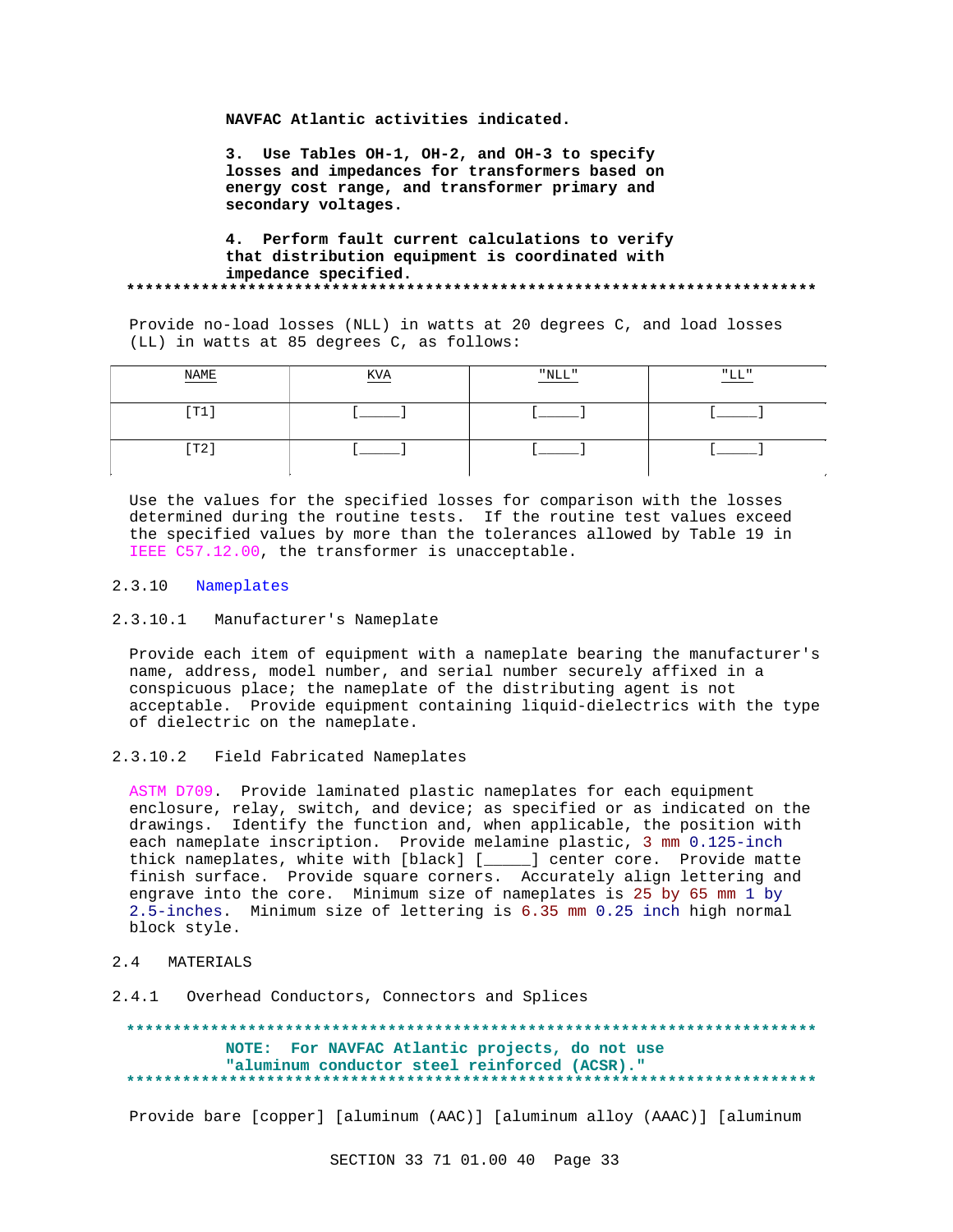conductor steel reinforced (ACSR)] Conductors of sizes and types indicated. [Where aluminum conductors are connected to dissimilar metal, use fittings conforming to UL 486A-486B.]

2.4.1.1 Solid Copper

ASTM B1, ASTM B2, and ASTM B3, hard-drawn, medium-hard-drawn, and soft-drawn, respectively. ASTM B8, stranded.

2.4.1.2 Aluminum (AAC)

ASTM B230/B230M and ASTM B231/B231M.

2.4.1.3 Aluminum Alloy (AAAC)

ASTM B398/B398M or ASTM B399/B399M.

2.4.1.4 Aluminum Conductor Steel Reinforced (ACSR)

ASTM B232/B232M, aluminum.

2.4.1.5 Connectors and Splices

Provide connectors and splices of copper alloys for copper conductors, aluminum alloys for aluminum-composition conductors, and a type designed to minimize galvanic corrosion for copper to aluminum-composition conductors. Provide aluminum-composition, aluminum-composition to copper, and copper-to-copper that complies with UL 486A-486B.

## 2.4.2 Electrical Tapes

Provide UL listed tapes for electrical insulation and other purposes in wire and cable splices. Provide terminations, repairs and miscellaneous purposes, electrical tapes that comply with UL 510.

2.4.3 Caulking Compound

Provide compound for sealing of conduit risers that is of a puttylike consistency workable with hands at temperatures as low as 2 degrees C 35 degrees F, that does not slump at a temperature of 150 degrees C 300 degrees F, and that does not harden materially when exposed to air. Provide compound that readily caulks or adheres to clean surfaces of the materials with which it is designed to be used. Provide compound that has no injurious effects upon the workmen or upon the materials.

#### 2.5 TESTS, INSPECTIONS, AND VERIFICATIONS

#### 2.5.1 Transformer Test Schedule

The Government reserves the right to witness tests. Provide transformer test schedule for tests to be performed at the manufacturer's test facility. Submit required test schedule and location, and notify the Contracting Officer 30 calendar days before scheduled test date. Notify Contracting Officer 15 calendar days in advance of changes to scheduled date.

- a. Test Instrument Calibration
	- (1) Provide a manufacturer that has a calibration program which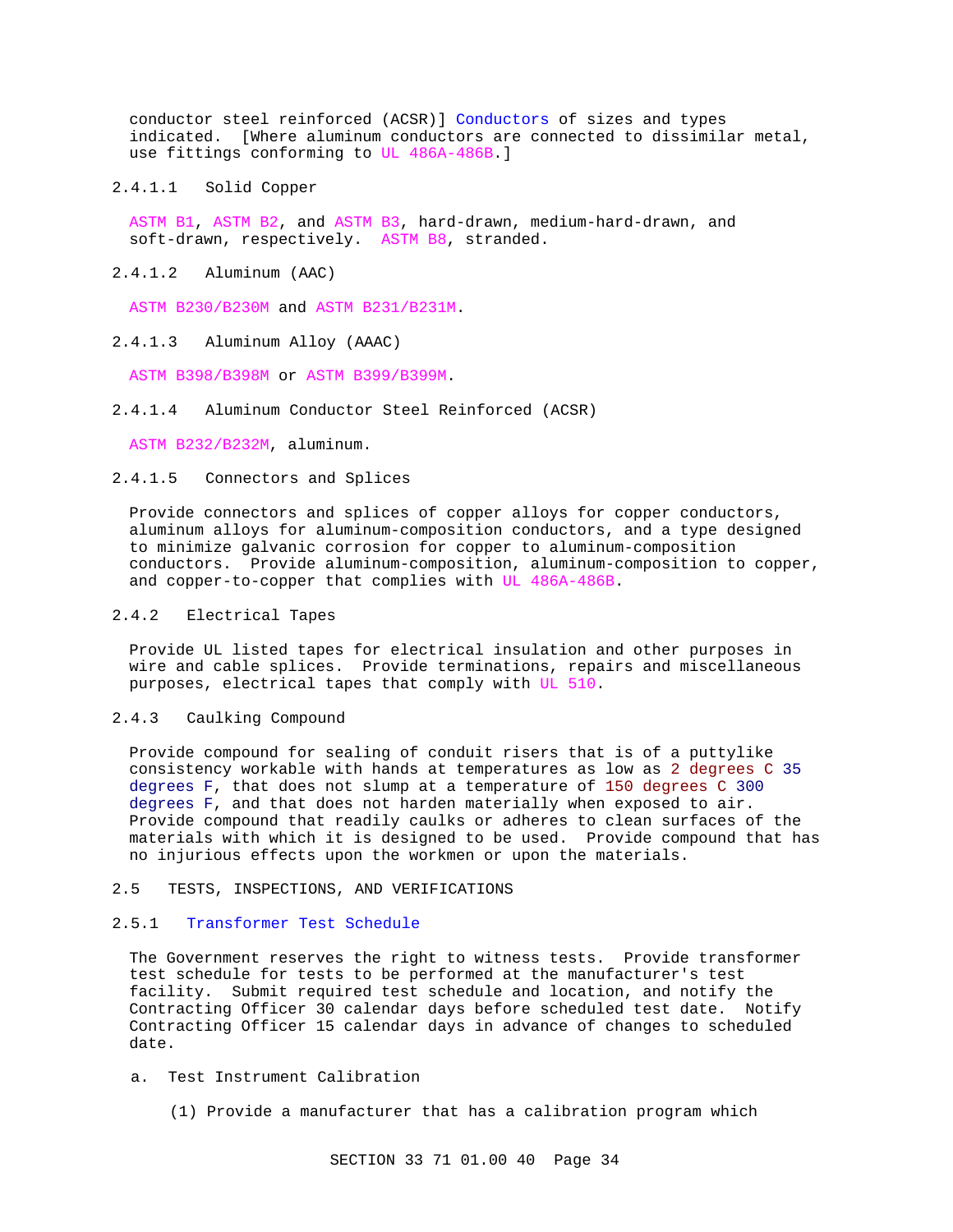assures that all applicable test instruments are maintained within rated accuracy.

- (2) Provide an accuracy that is directly traceable to the National Institute of Standards and Technology.
- (3) Provide instrument calibration frequency schedule that does not exceed 12 months for both test floor instruments and leased specialty equipment.
- (4) Provide visible dated calibration labels on all test equipment.
- (5) Provide calibrating standard of higher accuracy than that of the instrument tested.
- (6) Keep up-to-date records that indicate dates and test results of instruments calibrated or tested. For instruments calibrated by the manufacturer on a routine basis, in lieu of third party calibration, include the following:

(a) Maintain up-to-date instrument calibration instructions and procedures for each test instrument.

(b) Identify the third party/laboratory calibrated instrument to verify that calibrating standard is met.

# 2.5.2 Routine and Other Tests

IEEE C57.12.00 and IEEE C57.12.90. Perform routine and other tests by the manufacturer on [each of] the actual transformer(s) prepared for this project to ensure that the design performance is maintained in production. Submit test reports, by serial number and receive approval before delivery of equipment to the project site. Provide required tests as follows:

- a. Polarity
- b. Ratio
- c. No-load losses (NLL) and excitation current
- d. Load losses (LL) and impedance voltage
- e. Dielectric
	- (1) Impulse
	- (2) Applied voltage
	- (3) Induced voltage
- f. Leak
- PART 3 EXECUTION
- 3.1 INSTALLATION

# **\*\*\*\*\*\*\*\*\*\*\*\*\*\*\*\*\*\*\*\*\*\*\*\*\*\*\*\*\*\*\*\*\*\*\*\*\*\*\*\*\*\*\*\*\*\*\*\*\*\*\*\*\*\*\*\*\*\*\*\*\*\*\*\*\*\*\*\*\*\*\*\*\*\* NOTE: In areas where the applicable State code is**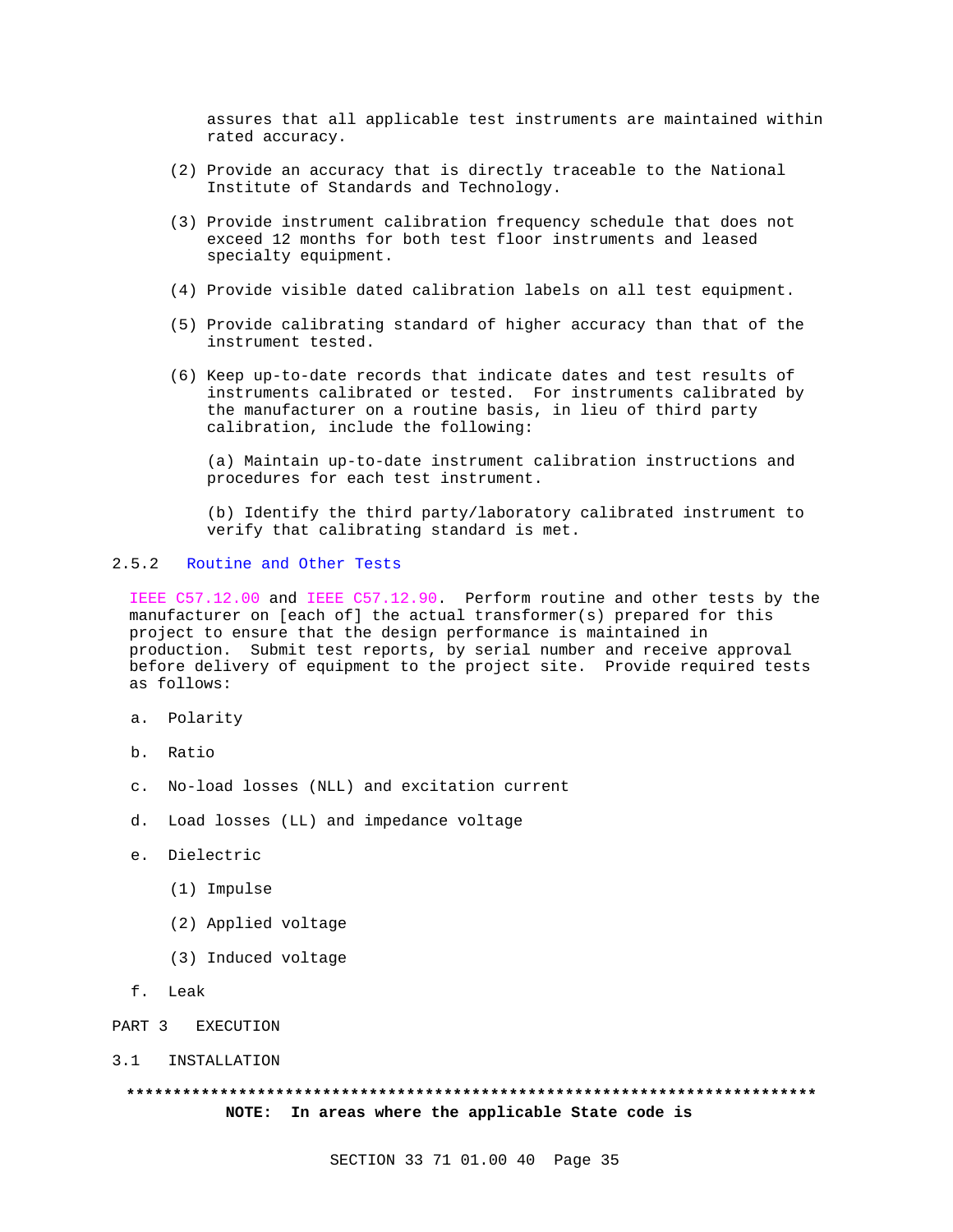# **more stringent, substitute it for IEEE C2 and make the required changes under paragraph REFERENCES. In California, use CALPUC G.O.95, State of California Public Utilities Commission. \*\*\*\*\*\*\*\*\*\*\*\*\*\*\*\*\*\*\*\*\*\*\*\*\*\*\*\*\*\*\*\*\*\*\*\*\*\*\*\*\*\*\*\*\*\*\*\*\*\*\*\*\*\*\*\*\*\*\*\*\*\*\*\*\*\*\*\*\*\*\*\*\*\***

Provide overhead pole line installation conforming to requirements of [\_\_\_\_] [IEEE C2] [CALPUC G.O. 95] for Grade [B] [C] construction of overhead lines in [light] [medium] [heavy] loading districts and NFPA 70 for overhead services. Provide material required to make connections into existing system and perform excavating, backfilling, and other incidental labor. Consider street, alleys, roads and drives "public." Provide pole configuration as indicated.

### 3.1.1 Overhead Service

Terminate overhead service conductors into buildings at service entrance fittings or weatherhead outside building. Installation and connection of service entrance equipment to overhead service conductor is included in Section 26 20 00 INTERIOR DISTRIBUTION SYSTEM. Provide nearby support bracket for overhead wires that is not less than [\_\_\_\_\_\_] meters feet above finished grade at building. Provide drip loops that are formed on conductors at entrances to buildings, cabinets, or conduits.

## 3.1.2 Tree Trimming

Where lines pass through trees, trim trees at least[ 4.5 meters 15 feet ][\_\_\_\_\_\_] clear on both sides horizontally and below for medium-voltage lines, and[ 1.5 meters 5-feet][\_\_\_\_\_\_] clear on both sides horizontally and below for other lines. Do not allow a branch to overhang horizontal clearances. Where trees are indicated to be removed to provide a clear right-of-way, clearing is specified in Section 31 11 00 CLEARING AND GRUBBING.

#### 3.1.3 Wood Pole Installation

#### **\*\*\*\*\*\*\*\*\*\*\*\*\*\*\*\*\*\*\*\*\*\*\*\*\*\*\*\*\*\*\*\*\*\*\*\*\*\*\*\*\*\*\*\*\*\*\*\*\*\*\*\*\*\*\*\*\*\*\*\*\*\*\*\*\*\*\*\*\*\*\*\*\*\***

**NOTE: Include the bracketed sentence for projects where poles are set in tropical areas of the Pacific Ocean, that are infested by the Formosan termite, coptotermes formosanus shirake. Delete it in other projects. For NAVFAC Pacific projects, contact Code 18, Environmental Division, for latest guidance on termite treatment methods. \*\*\*\*\*\*\*\*\*\*\*\*\*\*\*\*\*\*\*\*\*\*\*\*\*\*\*\*\*\*\*\*\*\*\*\*\*\*\*\*\*\*\*\*\*\*\*\*\*\*\*\*\*\*\*\*\*\*\*\*\*\*\*\*\*\*\*\*\*\*\*\*\*\***

Provide pole holes at least as large at the top as at the bottom and large enough to provide 100 mm 4-inch clearance between the pole and side of the hole. [Provide a 150 mm 6-inch band of soil around and down to the base of the pole treated with 7.5 to 11.4 liters 2 to 3 gallons of a one percent dursban TC termiticide solution.]

# 3.1.3.1 Setting Depth of Pole

Provide pole setting depths as follows: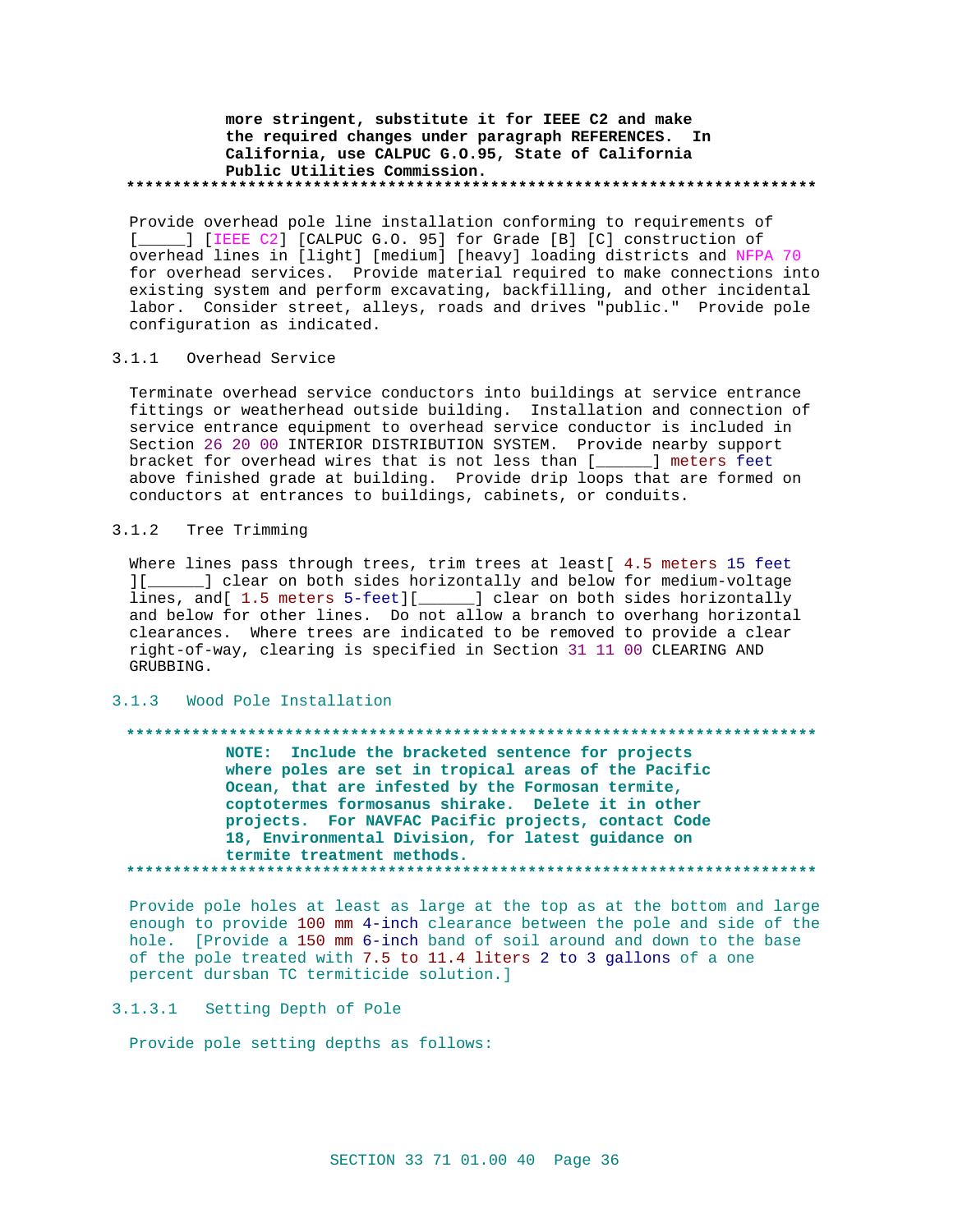| Length of Pole<br>(mm) | Setting in Soil<br>(mm) | Setting in Solid Rock<br>(mm) |
|------------------------|-------------------------|-------------------------------|
| 6095                   | 1520                    | 910                           |
| 7600                   | 1675                    | 1065                          |
| 9120                   | 1675                    | 1065                          |
| 10640                  | 1825                    | 1215                          |
| 12160                  | 1825                    | 1215                          |
| 13680                  | 1980                    | 1370                          |
| 15200                  | 2130                    | 1370                          |
| 16720                  | 2280                    | 1520                          |
| 18240                  | 2440                    | 1520                          |
| 19810                  | 2590                    | 1675                          |
| 21340                  | 2740                    | 1675                          |
| 22860                  | 2895                    | 1825                          |
| 24380                  | 3050                    | 1825                          |
| 25910                  | 3200                    | 1980                          |
| 27430                  | 3350                    | 1980                          |
| 28950                  | 3500                    | 2130                          |
| 30480                  | 3810                    | 2280                          |

| Length of Pole<br>feet | Setting in Soil<br>(feet) | Setting in Solid Rock<br>(feet) |
|------------------------|---------------------------|---------------------------------|
| 20                     | 5.0                       | 3.0                             |
| 25                     | 5.5                       | 3.5                             |
| 30                     | 5.5                       | 3.5                             |
| 35                     | 6.0                       | 4.0                             |
| 40                     | 6.0                       | 4.0                             |
| 45                     | 6.5                       | 4.5                             |
| 50                     | 7.0                       | 4.5                             |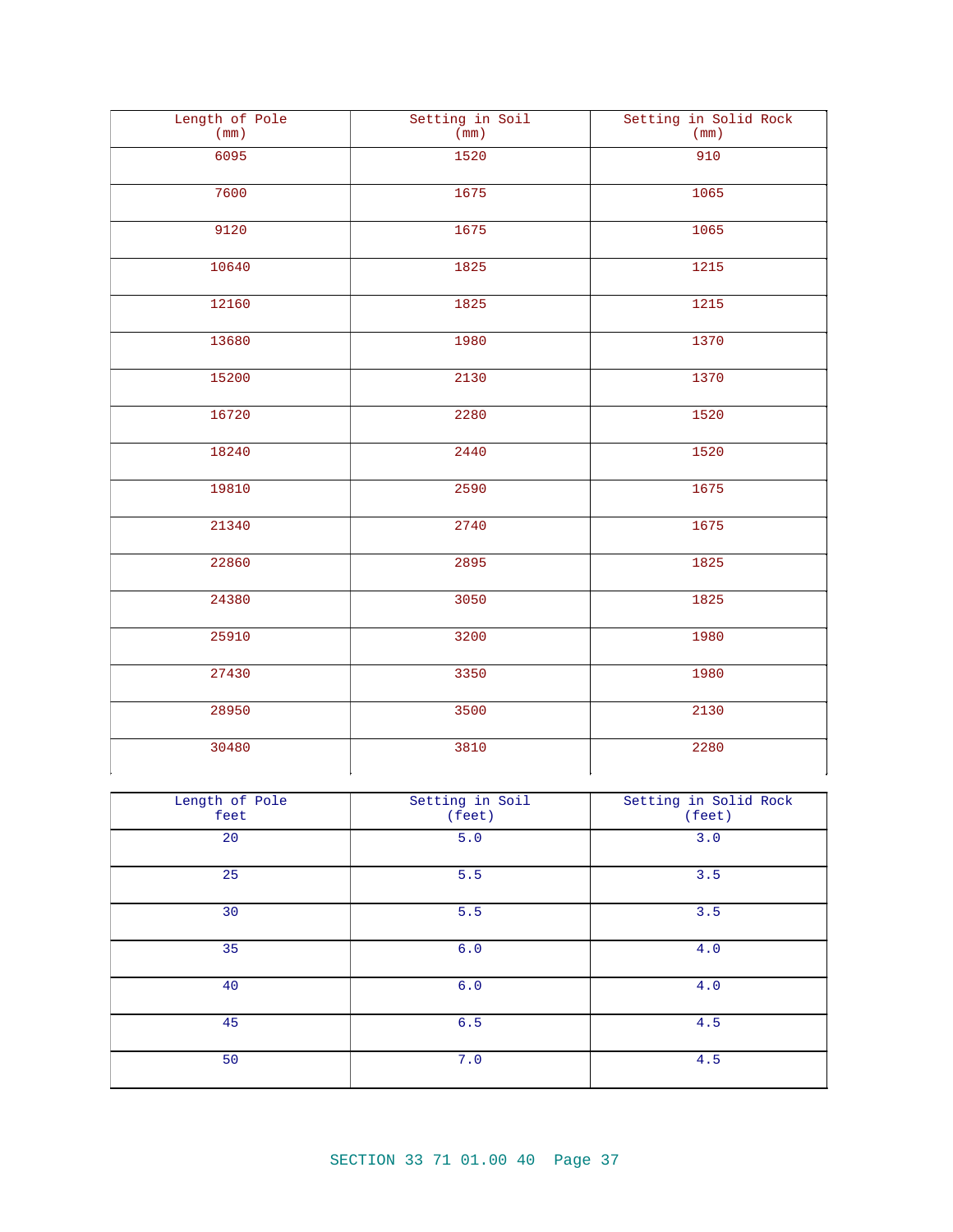| Length of Pole<br>feet | Setting in Soil<br>(feet) | Setting in Solid Rock<br>(feet) |
|------------------------|---------------------------|---------------------------------|
| 55                     | 7.5                       | 5.0                             |
| 60                     | $8.0\,$                   | 5.0                             |
| 65                     | 8.5                       | 5.5                             |
| 70                     | 9.0                       | 5.5                             |
| 75                     | 9.5                       | 6.0                             |
| 80                     | 10.0                      | $6.0$                           |
| 85                     | 10.5                      | $6.5$                           |
| 90                     | 11.0                      | $6.5$                           |
| 95                     | 11.5                      | 7.0                             |
| 100                    | 12.5                      | 7.5                             |

### 3.1.3.2 Setting in Soil, Sand, and Gravel

"Setting in Soil" depths, as specified in paragraph SETTING DEPTH OF POLE, apply where the following occurs:

- a. Where pole holes are in soil, sand, or gravel or any combination of these;
- b. Where soil layer over solid rock is more than 610 mm 2-feet deep;
- c. Where hole in solid rock is not substantially vertical; or
- d. Where diameter of hole at surface of rock exceeds twice the diameter of pole at same level. [At corners, dead ends and other points of extra strain, set poles that are 12160 mm 40 feet or more long 150 mm 6 inches deeper.]

# 3.1.3.3 Setting in Solid Rock

"Setting in Solid Rock," as specified in paragraph SETTING DEPTH OF POLE applies where poles are to be set in solid rock and where hole is substantially vertical, approximately uniform in diameter and large enough to permit use of tamping bars the full depth of hole.

# 3.1.3.4 Setting with Soil Over Solid Rock

Where a layer of soil 610 mm 2-feet or less in depth over solid rock exists, make depth of hole the depth of soil in addition to depth specified under "Setting in Solid Rock" in paragraph SETTING DEPTH OF POLE provided, however, that such depth does not exceed depth specified under "Setting in Soil."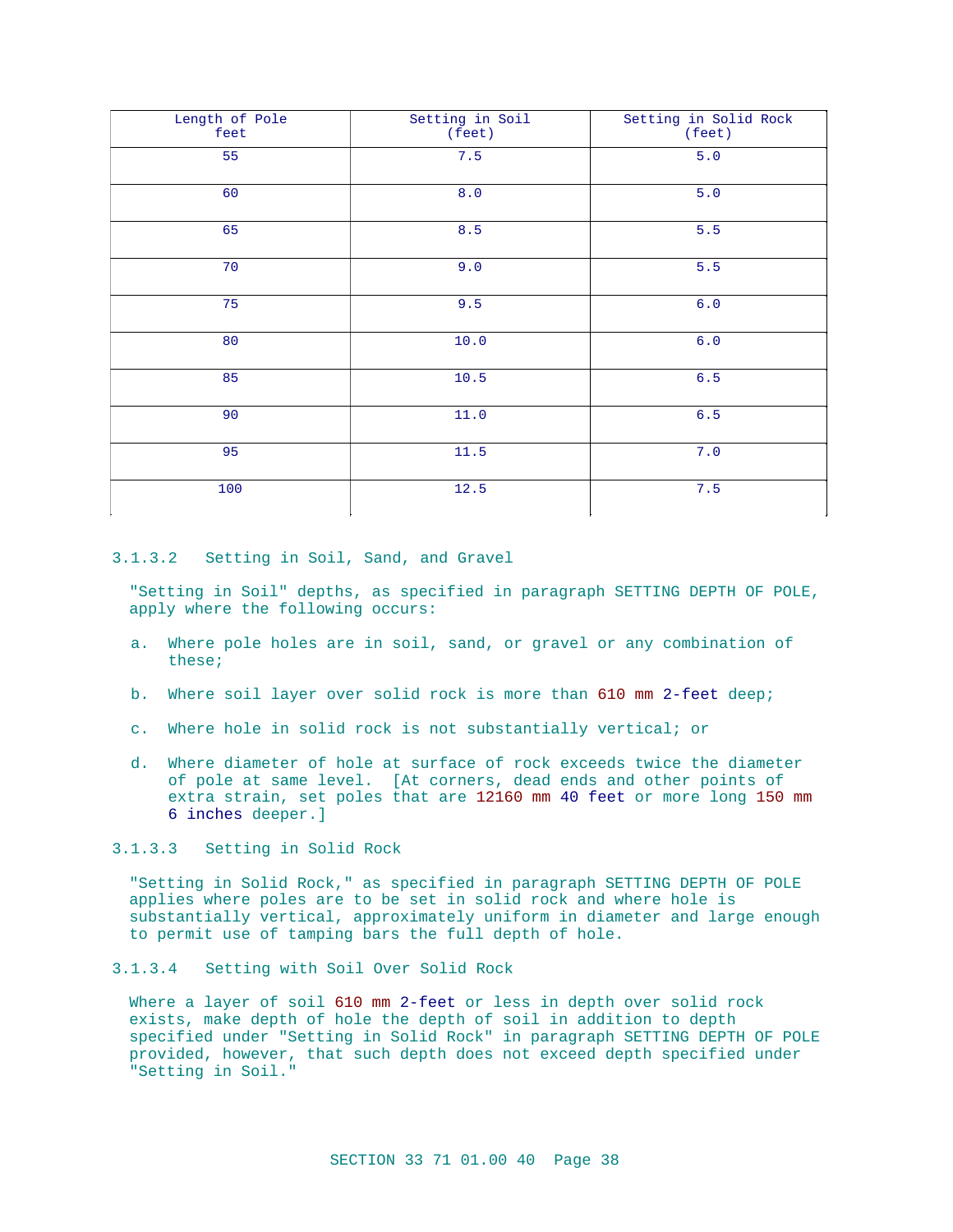#### $3.1.3.5$ Setting on Sloping Ground

On sloping ground, always measure hole depth from low side of hole.

#### $3.1.3.6$ Backfill

Thoroughly tamp pole backfill for full depth of the hole and mound excess fill around the pole.

### 3.1.3.7 Setting Poles

Set poles so that alternate crossarm gains face in opposite directions, except at terminals and dead ends where gains of last two poles are on side facing terminal or dead end. On unusually long spans, set poles so that crossarm comes on side of pole away from long span. Where pole top pins are used, place on opposite side of pole from gain, with flat side against pole.

#### $3.1.3.8$ Alignment of Poles

Set poles in alignment and plumb except at corners, terminals, angles, junctions, or other points of strain, set and rake them against the strain. Set not less than 50 mm 2 inches for each 3050 mm 10 feet of pole length above grade, nor more than 100 mm 4 inches for each 3050 mm 10 feet of pole length after conductors are installed at required tension. When average ground run is level, vary consecutive poles by not more than 1525 mm 5 feet in height. When ground is uneven, keep poles differing in length to a minimum by locating poles to avoid the highest and lowest ground points. If it becomes necessary to shorten a pole, saw a piece off the top. Dig holes large enough to permit the proper use of tampers to full depth of hole.

# 3.1.3.9 Pole Caps

#### NOTE: Pole caps are not necessary for ACA/CCA treated poles. . . . . . . . . . . . . .

Provide plastic pole caps with 6.35 mm 1/4-inch sealing rings and four nailing tabs. Fill sealing area with either a bituminous, elastigum roof cement or an acceptable preservative paste to level of sealing ring to eliminate possibility of condensation. Place on pole top and nail each tab down with a  $31.75$  mm  $1-1/4$ -inch nail.

# 3.1.3.10 Marking

Mark each pole in accordance with the requirements of ATIS ANSI 05.1. Locate marking on the face of the pole approximately 3 meter 10-feet from the butt on the pole. Mark on the face of the pole at other locations standard with the pole manufacturer, where approved by the Contracting Officer.

Number poles as indicated. Number poles not having numbers indicated as directed by the Contracting Officer. Provide pole numbers that c onsist of aluminum numerals and characters not less than 65 millimeter 2-1/2-inches high fastened to the pole with aluminum nails. Locate numerals to provide maximum visibility from the road or patrol route.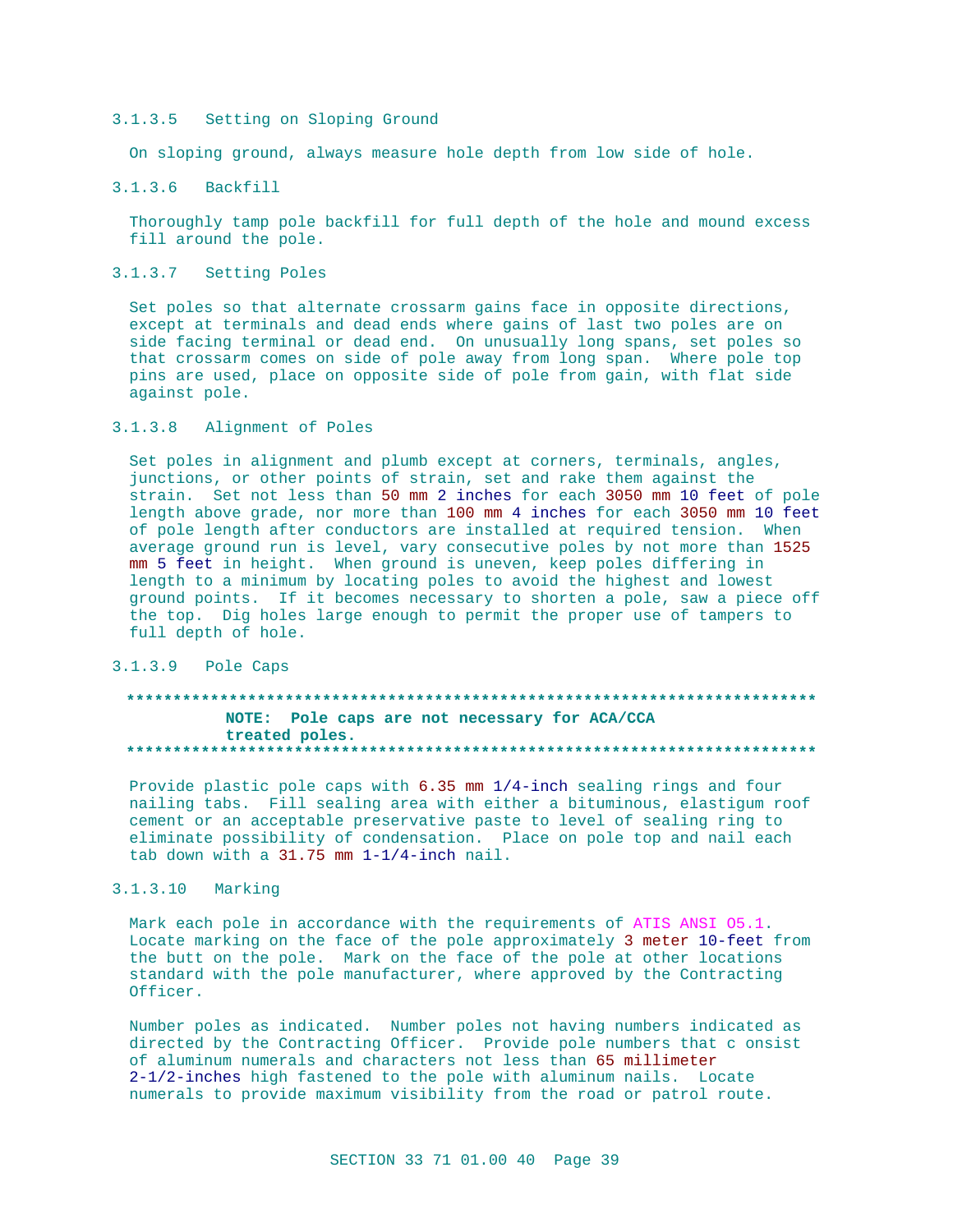#### 3.1.4 Steel and Concrete Pole Setting

Mount poles on cast-in-place or power-installed screw foundations. [Embed concrete poles in accordance with the details shown.] Provide conduit elbows for cable entrances into pole interiors.

### 3.1.4.1 Cast-In-Place Foundations

Provide concrete foundations, sized as indicated, with anchor bolts accurately set in foundations using templates supplied by the pole manufacturer. Concrete work and grouting is specified in Section 03 30 00 CAST-IN-PLACE CONCRETE. After the concrete has cured, set pole anchor bases on foundations and level by shimming between anchor bases and foundations or by setting anchor bases on leveling nuts and grouting. Set poles plumb. Provide the manufacturer's standard anchor bolts, and not less than necessary to meet the pole wind loading specified herein and other design requirements.

# 3.1.4.2 Power-Installed Screw Foundations

Use power-installed screw foundations if they have the required strength, mounting-bolt, and top plate dimensions. Provide at least 6.4 mm 1/4 inch thick structural steel screw foundations conforming to ASTM A36/A36M and hot-dip galvanized in accordance with ASTM A123/A123M. Mark conduit slots in screw foundation shafts and top plates to indicate orientation. Design calculations indicating adequate strength require approval before installation of screw foundation is permitted. Submit calculations in accordance with the design data portion of paragraph SUBMITTALS.

#### 3.1.5 Anchors and Guys

Place anchors in line with strain. Provide indicated length of the guy lead (distance from base of pole to the top of the anchor rod).

#### 3.1.5.1 Setting Anchors

Set anchors in place with anchor rod aligned with, and pointing directly at, guy attachment on the pole with the anchor rod projecting 150 to 230 mm 6 to 9 inches out of ground to prevent burial of rod eye.

#### 3.1.5.2 Backfilling Near [Plate] Anchors

# **\*\*\*\*\*\*\*\*\*\*\*\*\*\*\*\*\*\*\*\*\*\*\*\*\*\*\*\*\*\*\*\*\*\*\*\*\*\*\*\*\*\*\*\*\*\*\*\*\*\*\*\*\*\*\*\*\*\*\*\*\*\*\*\*\*\*\*\*\*\*\*\*\*\* NOTE: If plate anchors are chosen, for NAVFAC Atlantic projects, include the bracketed option in the title of the paragraph and use the second bracketed sentence. \*\*\*\*\*\*\*\*\*\*\*\*\*\*\*\*\*\*\*\*\*\*\*\*\*\*\*\*\*\*\*\*\*\*\*\*\*\*\*\*\*\*\*\*\*\*\*\*\*\*\*\*\*\*\*\*\*\*\*\*\*\*\*\*\*\*\*\*\*\*\*\*\*\***

[ Backfill plate, expanding, concrete, or cone type anchors with tightly tamped coarse rock 610 mm 2 feet immediately above anchor and then with tightly tamped earth filling remainder of hole.

][Backfill plate anchors with tightly tamped earth for full depth of hole.

]3.1.5.3 Screw Anchors

Install screw anchors by torquing with boring machine.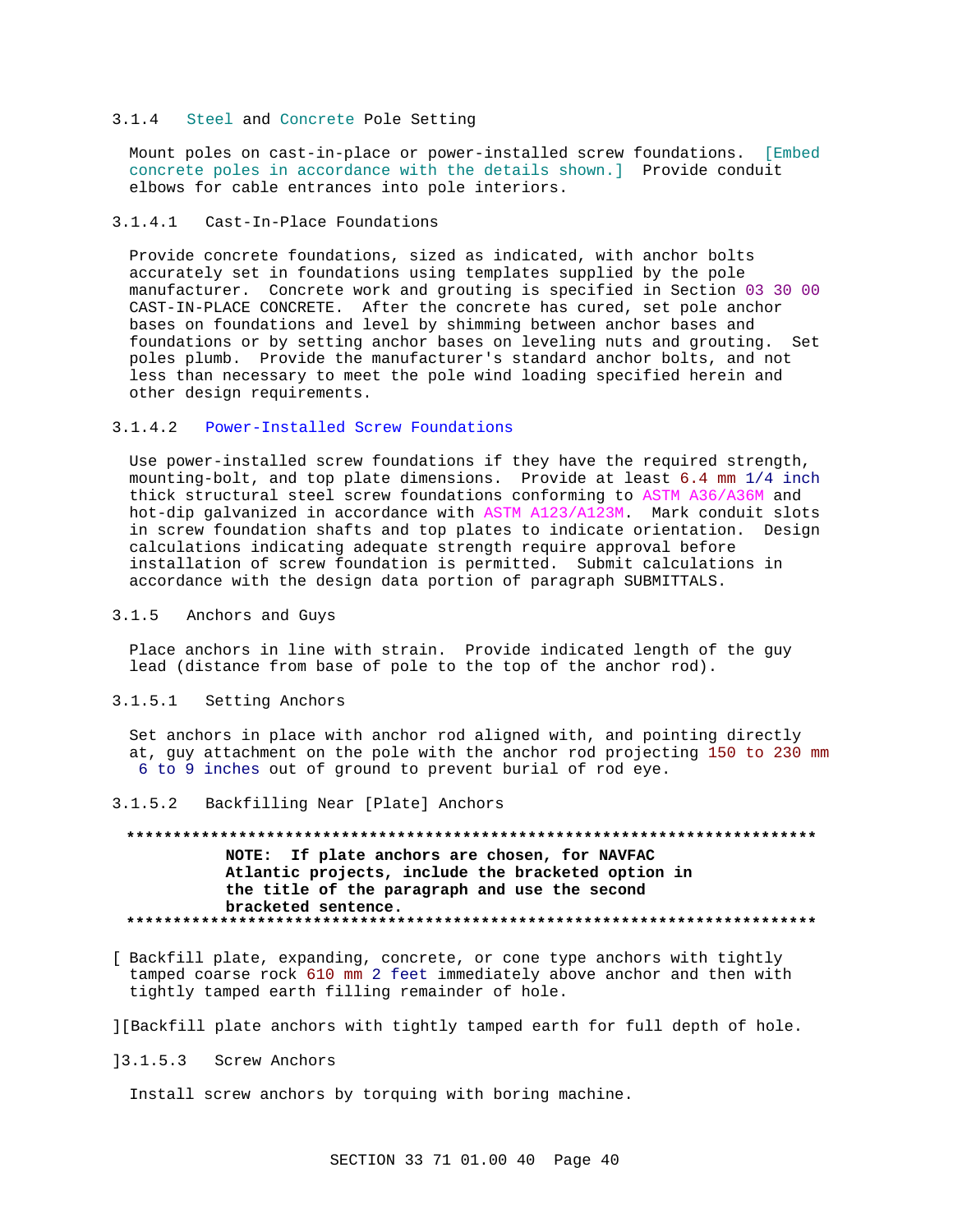# 3.1.5.4 Swamp Anchors

Install swamp anchors by torquing with boring machine or wrenches, adding sections of pipe as required until anchor helix is fully engaged in firm soil.

#### 3.1.5.5 Rock Anchors

Install rock anchors minimum depth 305 mm 12-inches in solid rock.

3.1.5.6 Guy Installation

# **\*\*\*\*\*\*\*\*\*\*\*\*\*\*\*\*\*\*\*\*\*\*\*\*\*\*\*\*\*\*\*\*\*\*\*\*\*\*\*\*\*\*\*\*\*\*\*\*\*\*\*\*\*\*\*\*\*\*\*\*\*\*\*\*\*\*\*\*\*\*\*\*\*\* NOTE: Insulate or ground guy strand in conformance with IEEE C2 or local practice.**

# **Complete a soil survey early in the design to properly select the type of anchor. \*\*\*\*\*\*\*\*\*\*\*\*\*\*\*\*\*\*\*\*\*\*\*\*\*\*\*\*\*\*\*\*\*\*\*\*\*\*\*\*\*\*\*\*\*\*\*\*\*\*\*\*\*\*\*\*\*\*\*\*\*\*\*\*\*\*\*\*\*\*\*\*\*\***

Install guys where indicated, with loads and strengths as indicated, and wherever conductor tensions are not balanced, such as at angles, corners and dead-ends. Where a single guy does not provide the required strength, provide two or more guys. Where guys are wrapped around poles, provide at least two guy hooks. Provide pole shims where guy tension exceeds 27,000 Newtons 6000 pounds. Provide guy clamps 152 mm 6-inches in length with three 16 mm 5/8-inch bolts, or offset-type guy clamps, or approved guy grips at each guy terminal. Securely clamp plastic guy marker to the guy or anchor at the bottom and top of marker. Complete anchor and guy installation, dead end to dead end, and tighten guy before wire stringing and sagging is begun on that line section.[ Provide strain insulators at a point on guy strand 2435 mm 8-feet minimum from the ground and 1825 mm 6-feet minimum from the surface of pole.][ Effectively ground and bond guys to the system neutral.]

#### 3.1.6 Hardware

Install hardware with washer against wood and with nuts and lock nuts applied wrench tight. Provide locknuts on threaded hardware connections. Provide M-F style locknuts and not palnut style.

#### 3.1.7 Grounding

# **\*\*\*\*\*\*\*\*\*\*\*\*\*\*\*\*\*\*\*\*\*\*\*\*\*\*\*\*\*\*\*\*\*\*\*\*\*\*\*\*\*\*\*\*\*\*\*\*\*\*\*\*\*\*\*\*\*\*\*\*\*\*\*\*\*\*\*\*\*\*\*\*\*\***

**NOTE: For ARMY or NASA projects, specify the grounding configuration and the number and type of electrodes required. See TM 5-811-1 for guidance. Coordinate with NFPA 70 and IEEE C2.**

### **Delete the bracketed sentence for ARMY projects. \*\*\*\*\*\*\*\*\*\*\*\*\*\*\*\*\*\*\*\*\*\*\*\*\*\*\*\*\*\*\*\*\*\*\*\*\*\*\*\*\*\*\*\*\*\*\*\*\*\*\*\*\*\*\*\*\*\*\*\*\*\*\*\*\*\*\*\*\*\*\*\*\*\***

Unless otherwise indicated, install grounding that conforms to IEEE C2 and NFPA 70. [Provide pole grounding electrodes with a resistance to ground not exceeding 25 ohms. When work in addition to that indicated or specified is directed in order to obtain specified ground resistance, apply provisions of the contract covering changes.]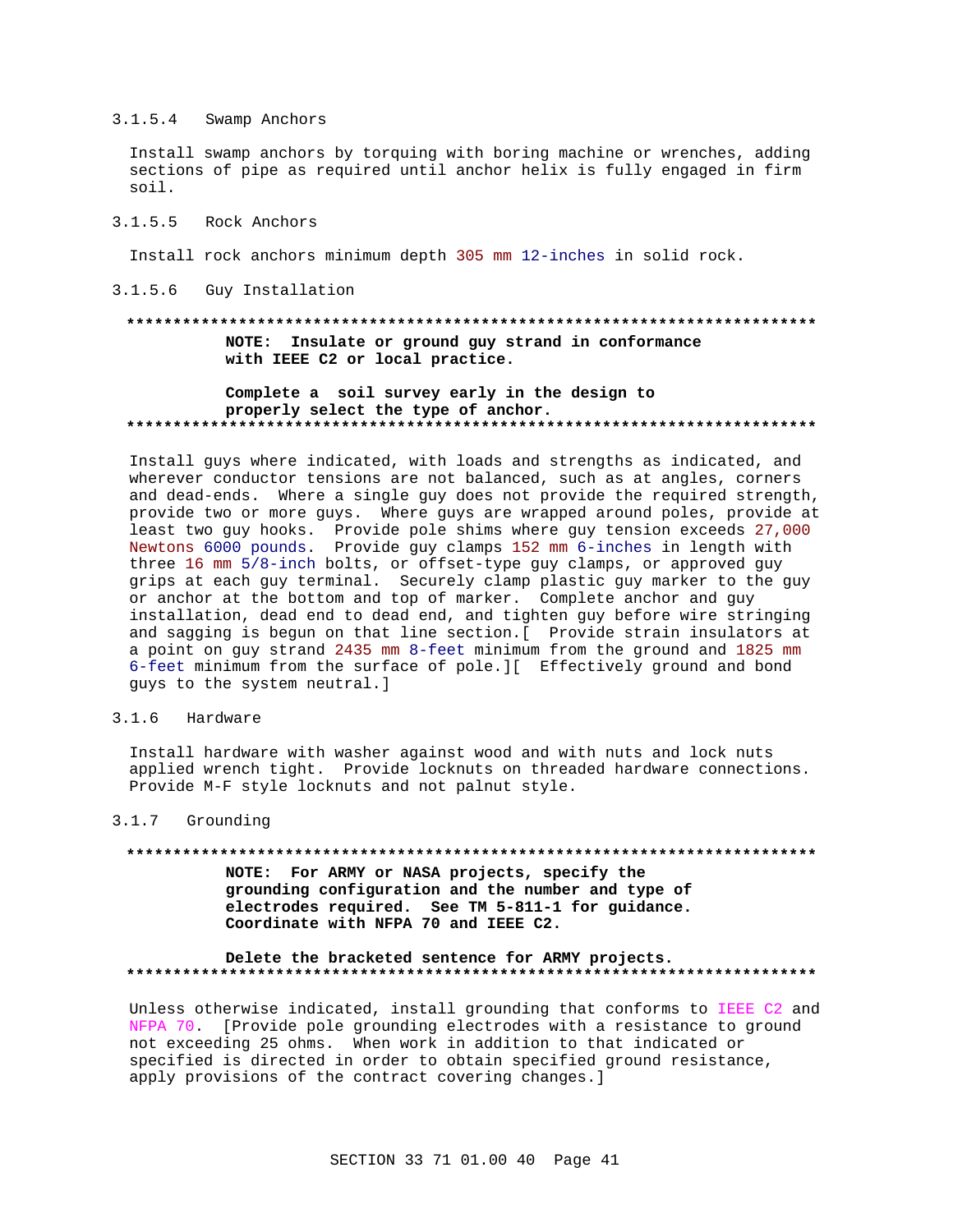#### 3.1.7.1 Grounding Electrode Installation

NOTE: Modify and/or delete paragraphs in accordance with project requirements. Investigate the soil resistively during the preliminary design phase to determine the design required to ensure that the grounding values are obtained. For areas where the water table is low and/or the soil resistively is high (such as volcanic soils, sand, or rock), delete the additional electrode provisions and provide a design to meet the site requirements. 

Install grounding electrodes as follows:

- a. Driven rod electrodes Unless otherwise indicated, locate ground rods approximately 900 mm 3-feet out from base of the pole and drive into the earth until the tops of the rods are approximately 300 mm 1-foot below finished grade. Evenly space multiple rods at least 3 m 10-feet apart and connect together 600 mm 2-feet below grade with a minimum No. 6 bare copper conductor.
- b. Plate electrodes Install plate electrodes in accordance with the manufacturer's instructions and IEEE C2 and NFPA 70.

NOTE: Do not use the following paragraph for Navy projects. \*\*\*\*\*\*\*\*\*\* 

[c. Ground resistance - Provide a [driven ground rod][plate electrode] with a maximum resistance that does not exceed 25 ohms under normally dry conditions. Whenever the required ground resistance is not met, provide additional electrodes [interconnected with grounding conductors][as indicated], to achieve the specified ground resistance. The additional electrodes are [up to three, [2.4] [3] m [8] [10] feet rods spaced a minimum of 3 m 10 feet apart] [a single extension-type rod, [15.9] [19.1] mm [5/8] [3/4] inch diameter, up to 9.1 m 30 feet long, [driven perpendicular to grade] [coupled and driven with the first rod]]. In high ground resistance, use of UL listed chemically charged ground rods is allowed. If the resultant resistance exceeds 25 ohms measured not less than 48 hours after rainfall, notify the Contracting Officer immediately.

# 13.1.7.2 Grounding Electrode Conductors

# NOTE: If grounding details are provided on the drawings, delete the bracketed information.

[On multi-grounded circuits, as defined in IEEE C2, provide a single continuous vertical grounding electrode conductor. Bond neutrals, surge arresters, and equipment grounding conductors to this conductor. For single-grounded or ungrounded systems, provide a grounding electrode conductor for the surge arrester and equipment grounding conductors and a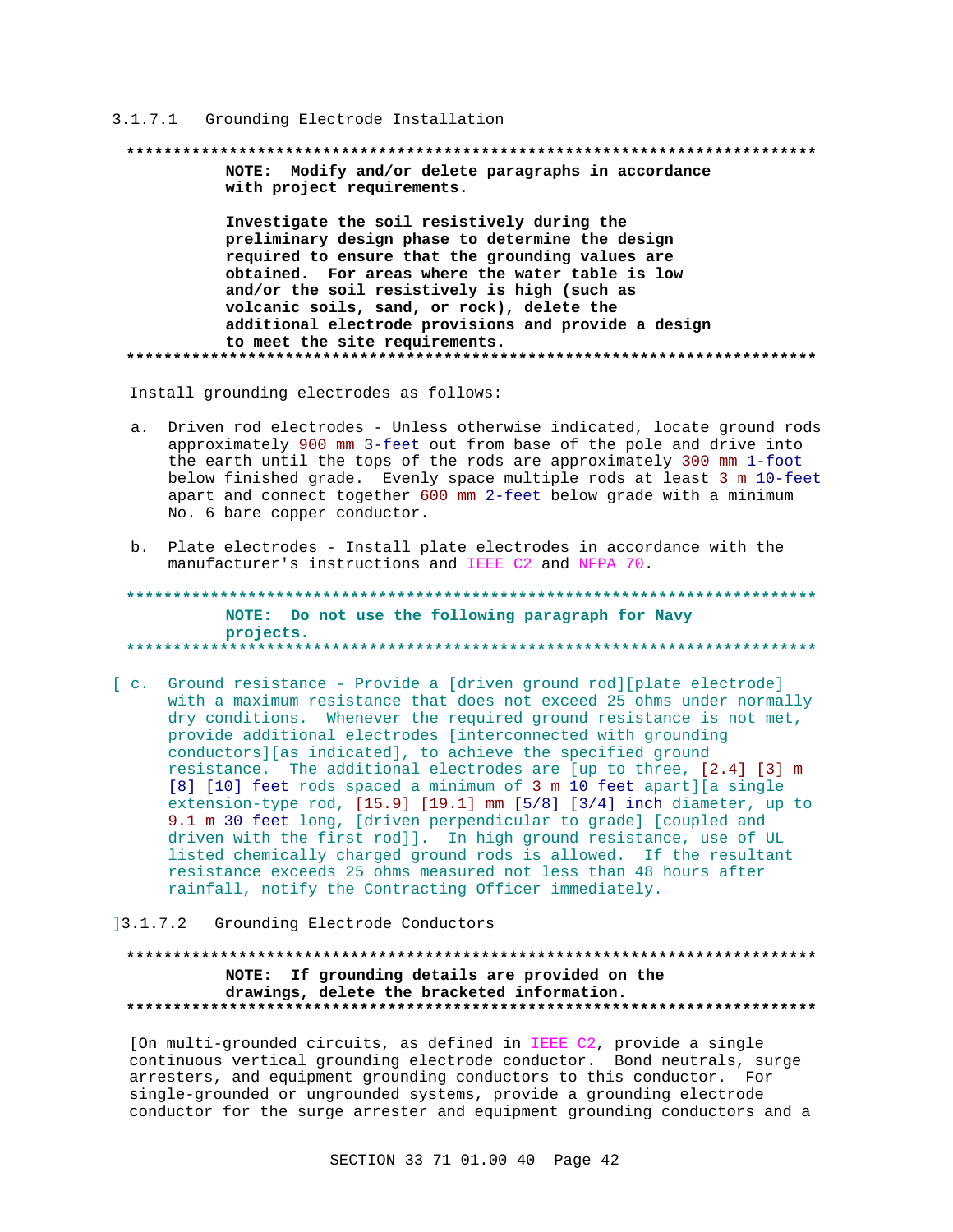separate grounding electrode conductor for the secondary neutrals. Staple grounding electrode conductors to wood poles at intervals not exceeding 600 mm 2-feet. On metal poles, use a preformed galvanized steel strap, 15.9 mm 5/8-inch wide by 0.853 (22 gauge) 22 gauge minimum by length, secured by a preformed locking method standard with the manufacturer, to support a grounding electrode conductor installation on the pole and space at intervals not exceeding 1.5 m 5-feet with one band not more than 75 mm 3-inches from each end of the vertical grounding electrode conductor. ]Size grounding electrode conductors as indicated. Connect secondary system neutral conductors directly to the transformer neutral bushings, then connect with a neutral bonding jumper between the transformer neutral bushing and the vertical grounding electrode conductor as indicated. Bends greater than 45 degrees in grounding electrode conductor are not permitted.

# 3.1.7.3 Grounding Electrode Connections

Make above grade grounding connections on pole lines by exothermic weld or by using a compression connector. Make below grade grounding connections by exothermic weld. Make exothermic welds strictly in accordance with manufacturer's written recommendations. Welds which have puffed up or which show convex surfaces indicating improper cleaning, are not acceptable. No mechanical connectors are required at exothermic weldments. Provide compression connectors that are the type that uses a hydraulic compression tool to provide correct pressure. Provide tools and dies recommended by compression connector manufacturer. Provide an embossing die code or similar method as visible indication that a connector has been fully compressed on ground wire.

## 3.1.7.4 Grounding and Grounded Connections

- a. Where no primary or common neutral exists, bond together surge arresters and frames of equipment operating at over 750 volts and connect to a dedicated primary grounding electrode.
- b. Where no primary or common neutral exists, transformer secondary neutral bushing, secondary neutral conductor, and bond together frames of equipment operating at under 750 volts and connect to a dedicated secondary grounding electrode.
- c. When a primary or common neutral exists, connect all grounding and grounded conductors to a common grounding electrode.

# 3.1.7.5 Protective Molding

Protect grounding conductors which are run on surface of wood poles by PVC molding extending from ground line throughout communication and transformer spaces.

### 3.1.8 Conductor Installation

#### 3.1.8.1 Line Conductors

**\*\*\*\*\*\*\*\*\*\*\*\*\*\*\*\*\*\*\*\*\*\*\*\*\*\*\*\*\*\*\*\*\*\*\*\*\*\*\*\*\*\*\*\*\*\*\*\*\*\*\*\*\*\*\*\*\*\*\*\*\*\*\*\*\*\*\*\*\*\*\*\*\*\* NOTE: Do not use bracketed sentence for Navy projects. Instead, provide sag and tension tables and values indicated on the drawings. \*\*\*\*\*\*\*\*\*\*\*\*\*\*\*\*\*\*\*\*\*\*\*\*\*\*\*\*\*\*\*\*\*\*\*\*\*\*\*\*\*\*\*\*\*\*\*\*\*\*\*\*\*\*\*\*\*\*\*\*\*\*\*\*\*\*\*\*\*\*\*\*\*\***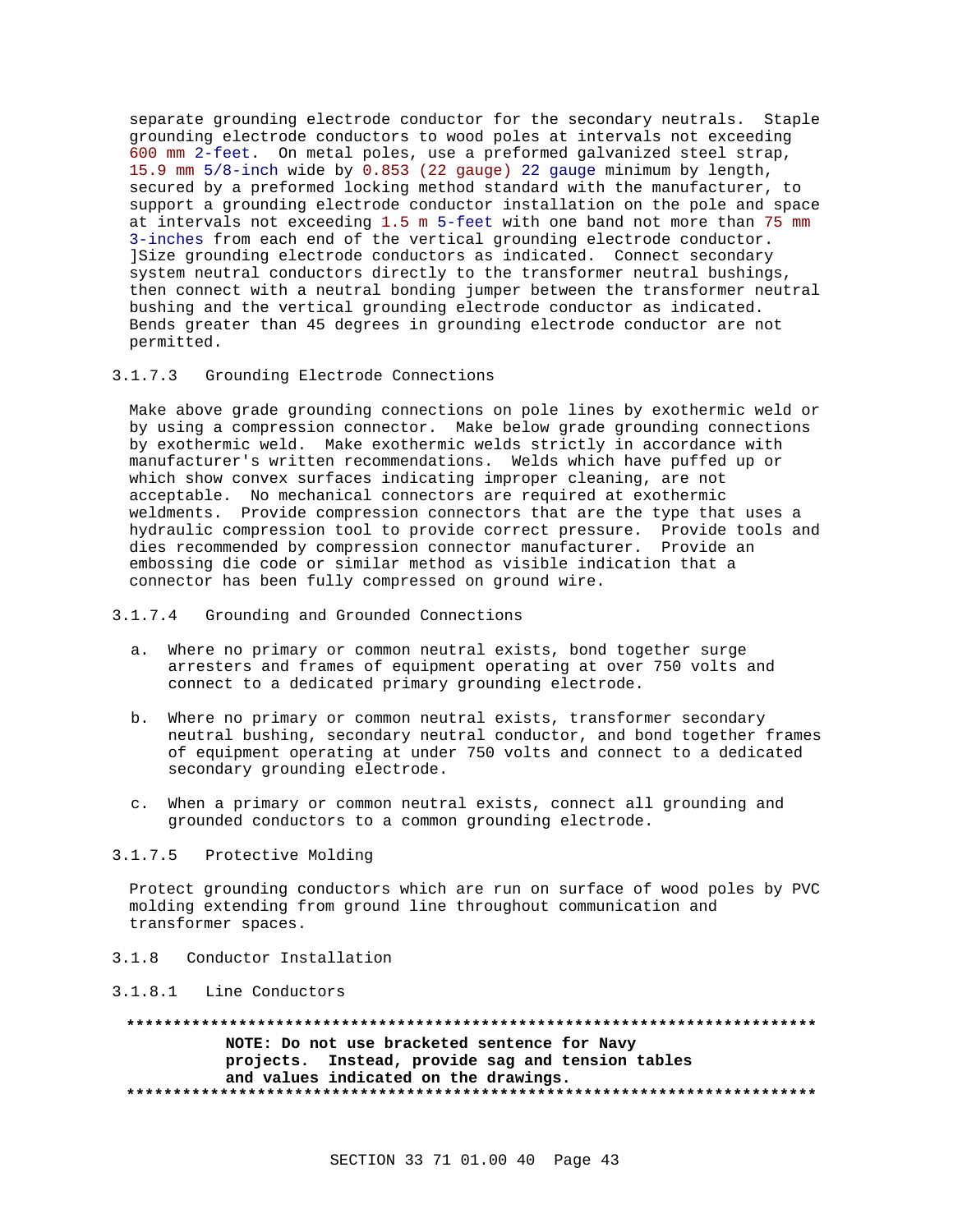[Unless otherwise indicated, install conductors in accordance with manufacturer's approved tables of sags and tensions. ]Handle conductors with care necessary to prevent nicking, kinking, gouging, abrasions, sharp bends, cuts, flattening, or otherwise deforming or weakening conductor or any damage to insulation or impairing its conductivity. Remove damaged sections of conductor and splice conductor. Provide conductors that are paid out with the free end of conductors fixed and cable reels portable, except where terrain or obstructions make this method unfeasible. Make the bend radius for any insulated conductor not less than the applicable NEMA specification recommendation. Do not draw conductors over rough or rocky ground, nor around sharp bends. When installed by machine power, provide conductors that are drawn from a mounted reel through stringing sheaves in straight lines clear of obstructions. Check the initial sag and tension, in accordance with the manufacturer's approved sag and tension charts, within an elapsed time after installation as recommended by the manufacturer.

#### 3.1.8.2 Connectors and Splices

Provide conductor splices, as installed, that exceed ultimate rated strength of conductor and are of the type recommended by conductor manufacturer. No splices are permitted within 3050 mm 10-feet of a support. Provide connectors and splices that are mechanically and electrically secure under tension and are of the nonbolted compression type. Make splices have a tensile strength of not less than the rated breaking strength of the conductor. Provide splice materials, sleeves, fittings, and connectors that are noncorrosive and that do not adversely affect conductors. Wire brush and apply an oxide inhibitor to aluminum-composition conductors before making a compression connection. Connectors which are factory-filled with an inhibitor are acceptable. Provide types of inhibitors and compression tools recommended by the connector manufacturer. Provide primary line apparatus taps by means of hot line clamps attached to compression type bail clamps (stirrups). Provide solderless pressure type low-voltage connectors for copper conductors. Smoothly tape noninsulated connectors to provide a waterproof insulation equivalent to the original insulation, when installed on insulated conductors. On overhead connections of aluminum and copper, install the aluminum above the copper.

### 3.1.8.3 Conductor-To-Insulator Attachments

Attach conductors to insulators by means of clamps, shoes or tie wires, in accordance with the type of insulator. For insulators requiring conductor tie-wire attachments, provide tie-wire sizes as specified in TABLE I.

| TABLE I               |                         |  |  |
|-----------------------|-------------------------|--|--|
| TIE-WIRE REQUIREMENTS |                         |  |  |
| CONDUCTOR             | TIE WIRE                |  |  |
| Copper (AWG)          | Soft-Drawn Copper (AWG) |  |  |
| 6                     | 8                       |  |  |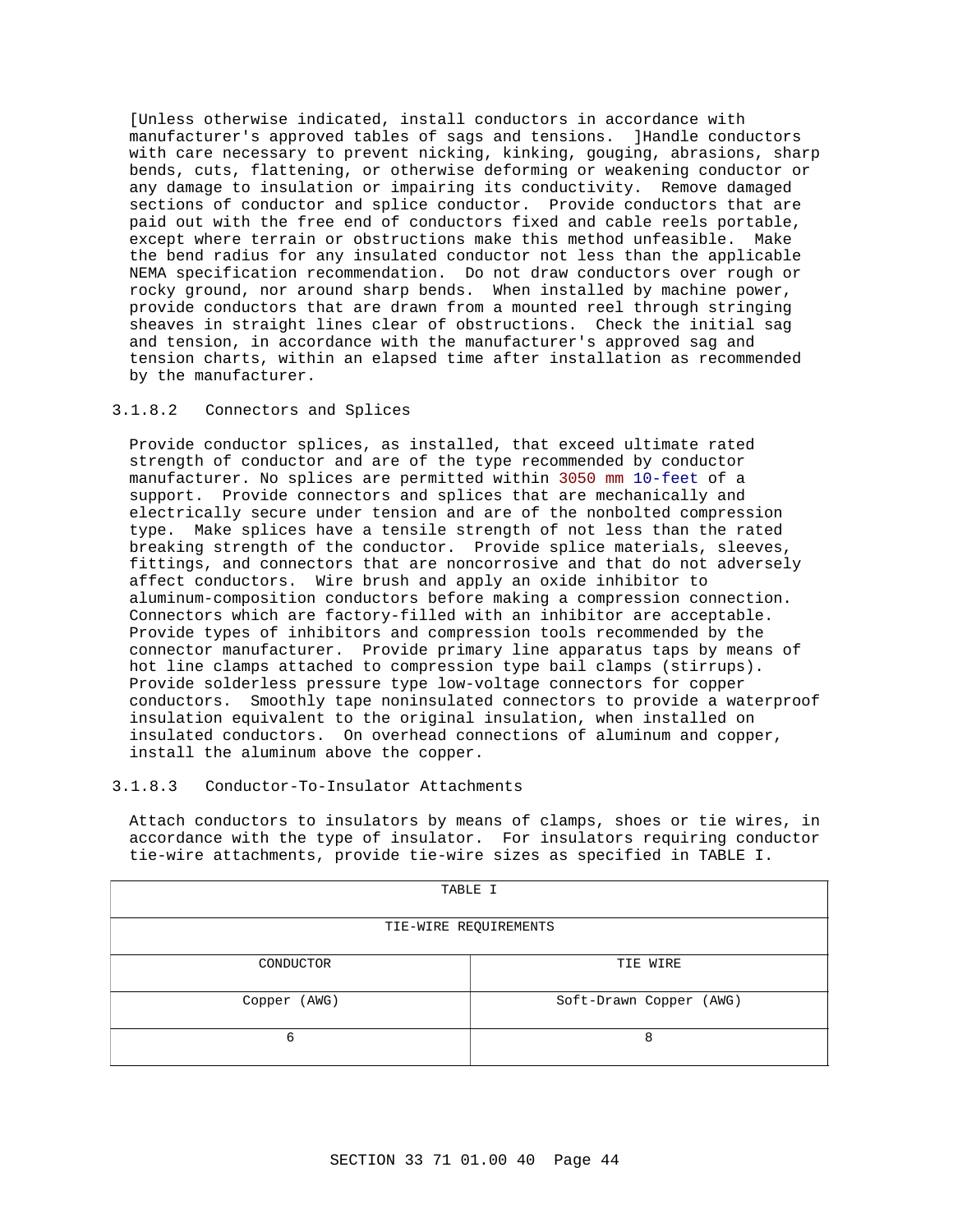| TABLE I                  |                   |  |
|--------------------------|-------------------|--|
| $4$ and $2$              | 6                 |  |
| 1 through 3/0            | $\overline{4}$    |  |
| 4/0 and larger           | 2                 |  |
| AAC, AAAC, or ACSR (AWG) | AAAC OR AAC (AWG) |  |
| Any size                 | 6 or 4            |  |

#### 3.1.8.4 Armor Rods

Provide armor rods for AAC, AAAC, and ACSR conductors. Install armor rods at supports, except armor rods are not required at primary dead-end assemblies if aluminum or aluminum-lined zinc-coated steel clamps are used. Provide lengths and methods of fastening armor rods in accordance with the manufacturer's recommendations. For span lengths of less than 61 m, 200-feet, use of flat aluminum armor rods is allowed. Use flat armor rods, not less than 762.0 micrometers by 6.4 mm 0.03 by 0.25 inch on No. 1 AWG AAC and AAAC and smaller conductors and on No. 5 AWG ACSR and smaller conductors. On larger sizes, provide flat armor rods that are not less than 1.3 by 7.6 mm. 0.05 by 0.30 inches. For span lengths of 61 m 200-feet or more, use preformed round armor rods.

#### 3.1.8.5 Ties

Provide ties on pin insulators tight against conductor and insulator and ends turned down flat against conductor so that no wire ends project.

#### 3.1.8.6 Low-Voltage Insulated Cables

Support low-voltage cables on clevis fittings using spool insulators. Provide dead-end clevis fittings and suspensions insulators where required for adequate strength. Provide dead-end construction that has a strength exceeding the rated breaking strength of the neutral messenger. Provide clevis attachments with not less than 15.9 mm 5/8-inch through-bolts. Use secondary racks when installed on wood poles and where the span length does not exceed 61 m 200-feet. Provide two-, three-, or four-wire secondary racks, complete with spool insulators. Provide racks that meet strength and deflection requirements for heavy-duty steel racks, and are rounded and smooth to avoid damage to conductor insulation. Hold each insulator in place with a 15.9 mm 5/8-inch button-head bolt equipped with a nonferrous cotter pin, or equivalent, at the bottom. Provide racks for dead-ending four No. 4/0 AWG or four larger conductors that are attached to poles with three 15.9 mm 5/8-inch through-bolts. Attach other secondary racks to poles with at least two 15.9 mm 5/8-inch through-bolts. Provide minimum vertical spacing between conductors of not less than 200 mm 8-inches.

#### 3.1.8.7 Reinstalling Conductors

**\*\*\*\*\*\*\*\*\*\*\*\*\*\*\*\*\*\*\*\*\*\*\*\*\*\*\*\*\*\*\*\*\*\*\*\*\*\*\*\*\*\*\*\*\*\*\*\*\*\*\*\*\*\*\*\*\*\*\*\*\*\*\*\*\*\*\*\*\*\*\*\*\*\* NOTE: Sag tables are usually available from conductor manufacturers. For projects which entail considerable length of overhead line, indicate sag**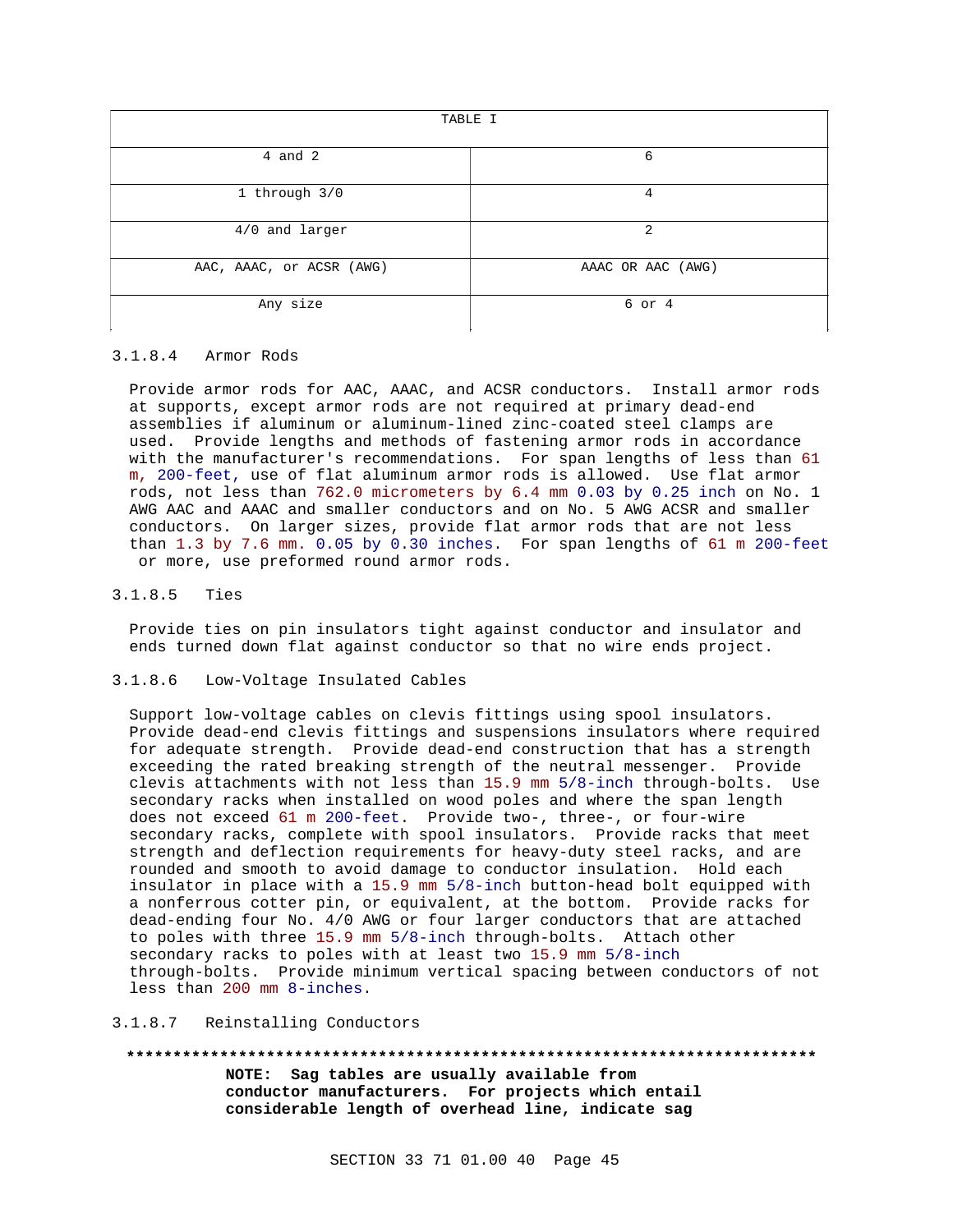#### tables for the particular line as designed.

String existing conductors to be reinstalled or resagged to "final" sag table values indicated for the particular conductor type and size involved.

#### $3.1.8.8$ New Conductor Installation

#### NOTE: Sag tables are usually available from conductor manufacturers. For projects which entail considerable length of overhead line, indicate sag tables for the particular line as designed. Use "indicated" on NAVFAC Atlantic projects.

String new conductors to "initial" sag table values [indicated] [recommended by the manufacturer] for conductor type and size of conductor and ruling span indicated.

#### $3.1.8.9$ Fittings

Provide dead end fittings[, clamp or compression type,] that conform to written recommendations of conductor manufacturer and that develop full ultimate strength of conductor.

#### $3.1.8.10$ Aluminum Connections

Make aluminum connections to copper or other material using only splices, connectors, lugs, or fittings designed for that specific purpose. Keep a copy of manufacturer's instructions for applying these fittings at job site for use of the inspector.

# [3.1.9 Pole Mounted Metering Equipment

# 3.1.9.1 Primary Meters

Install primary metering transformers [as indicated] [according to manufacturer's drawings]. Make connections to metering circuits within each transformer conduit connection box.

#### $3.1.9.2$ Installing Meter System

Provide metering enclosure that houses kWh meter [and meter test block]. Secure the enclosure to pole at a height of 1825 mm 6-feet above grade to center of the enclosure. Ground enclosure.

- a. Connect meter as indicated.
- [ b. Connect meter test block between meter and metering transformers to isolate meter for removal, test or adjustment.
- ] c. Provide identical phase sequence and color code of potential and current leads. Mark wires which are connected to transformer terminals identified with polarity marks (dots) by a colored plastic tape around the wire at each end.
	- d. No splices are permissible in metering circuits. Provide wire that is trained at sides and bottom of enclosure back board and secured by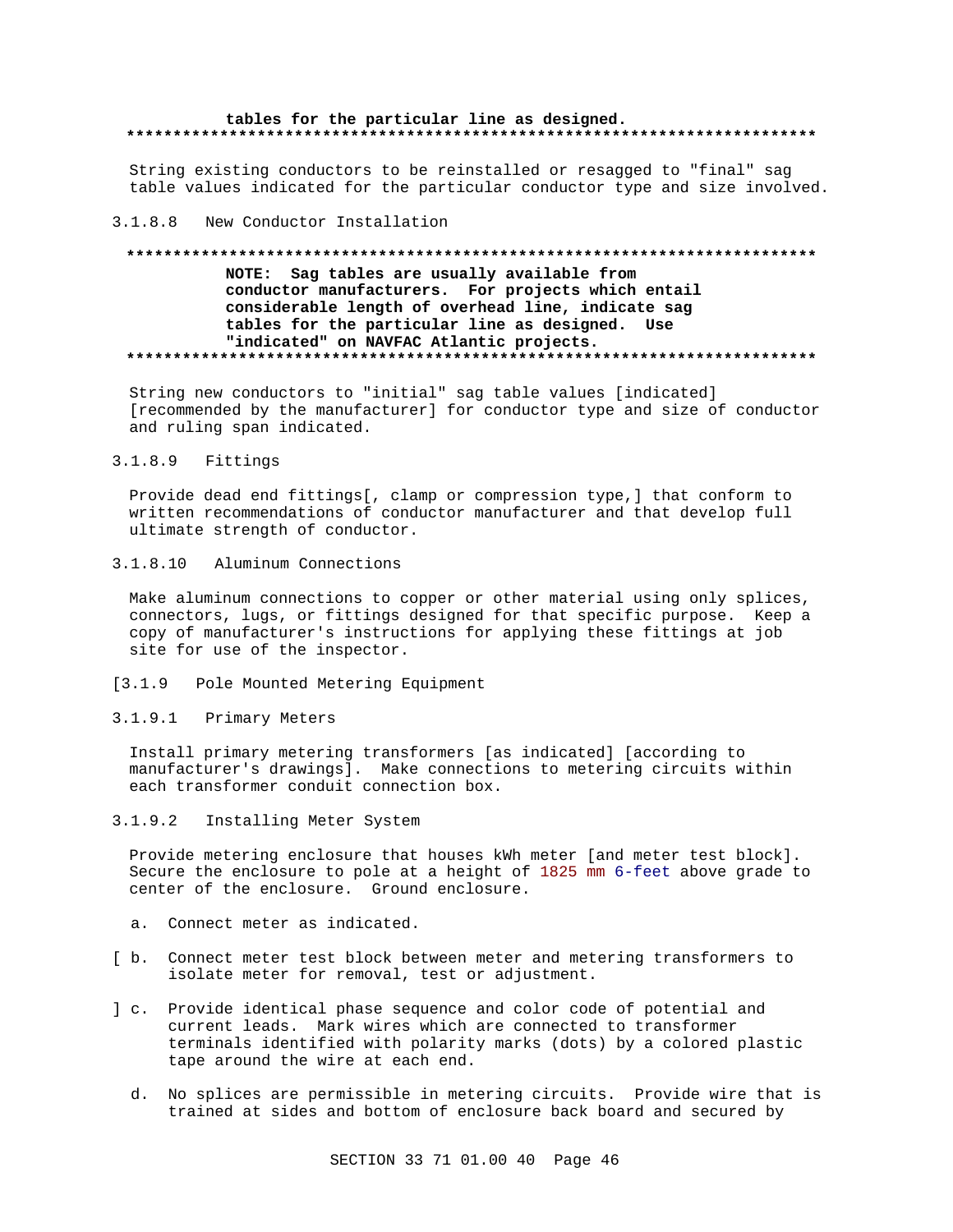plastic wraps.

 $]3.1.10$ Pole Top Switch Installation

Install pole top switch strictly according to manufacturer's installation drawings and information.

3.1.10.1 Operating Handle

Locate approximately 1520 mm 5 feet above ground on field side of pole.

[3.1.11 Recloser

Install recloser(s) strictly in accordance with manufacturer's instructions.

 $]$ [3.1.12] Sectionalizer

Install sectionalizer(s) strictly in accordance with manufacturer's instructions.

 $13.1.13$ Risers

[Secure galvanized steel conduits on poles by two hole galvanized steel pipe straps spaced as indicated and within 910 mm 3-feet of any outlet or termination. Ground metallic conduits.] [Secure PVC riser shields on poles as indicated.]

3.1.14 Transformer Installation

### NOTE: Specify phase sequence in accordance with the local practice.

Carefully install transformers so as not to scratch finishes or damage bushings. Install transformers in accordance with the manufacturer's instructions. After installation, inspect surfaces and touch up scratches with a finish provided by the transformer manufacturer for this purpose.

[3.1.15 Crossarm Mounting

NOTE: Do not use this paragraph and subparagraphs for Navy projects. The Navy provides this information on the drawings. Utilize Navy plates during design of Navy projects. Refer to "Instructions to view/print graphics" for access to Navy plates. 

NOTE: Normally specify flat braces for 2.4 m 8 foot crossarms and angle braces for 3.1 m 10 foot crossarms to agree with REA construction. An angle brace is also required on 2.4 m 8 foot arms where conductors have a breaking strength of more than 20.0 kN 4500 pounds. Extreme loading conditions also warrants the extra cost of the stronger angle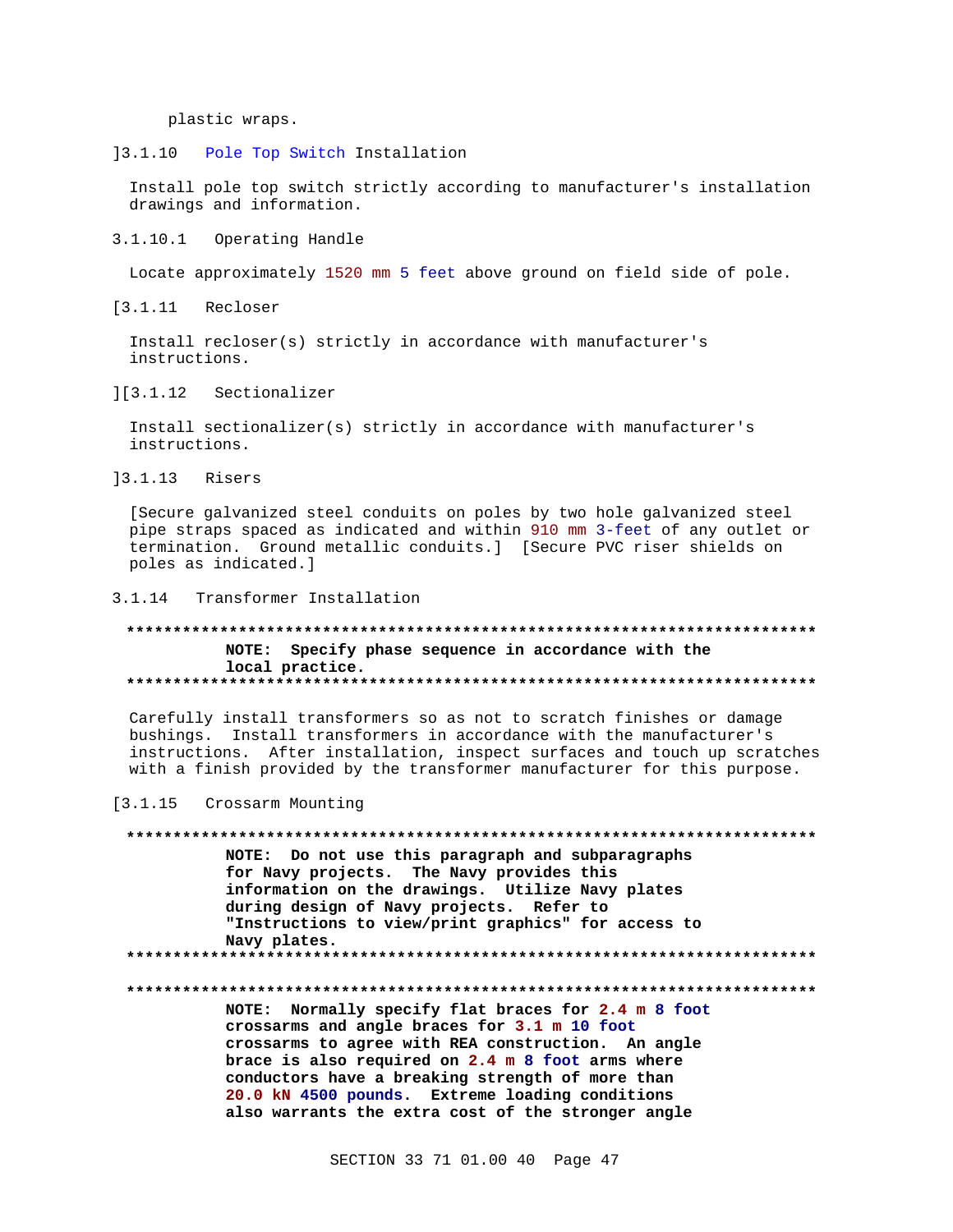**brace under other circumstances.**

**Provide metal crossarm braces to reduce the effective BIL rating of the pole. In high lightning areas specify fiberglass braces.**

**Consult REA Bulletin 61-10, "Protection of Bald and Golden Eagles from Power lines." Verify the requirement for wooden crossarm braces for each state and land area in accordance with the Bald Eagle Protection Act of 1940, (16 U.S.C. 703 et seq.) as amended; Endangered Species Act of 1973 (87 Stat. 1064); and Migratory Bird Treaty of 1918 (16 U.S.C 703 et. seq.) as amended. Potential requirement sources are the Bureau of Land Management, U.S. Department of the Interior, and Federal, State, and Local Land Management or Wildlife Conservation Agencies. \*\*\*\*\*\*\*\*\*\*\*\*\*\*\*\*\*\*\*\*\*\*\*\*\*\*\*\*\*\*\*\*\*\*\*\*\*\*\*\*\*\*\*\*\*\*\*\*\*\*\*\*\*\*\*\*\*\*\*\*\*\*\*\*\*\*\*\*\*\*\*\*\*\***

Bolt crossarms to poles with 15.9 mm 5/8-inchthrough-bolts with square washers at each end. Extend bolts not less than 3 mm 1/8-inch nor more than 50 mm 2-inches beyond nuts. On single crossarm construction, install the bolt head on the crossarm side of the pole. Provide [fiberglass] [metal] [wood] crossarm braces on crossarms. Provide flat braces for 2.4 m 8-foot crossarms 6.4 by 31.8 mm, 1/4 by 1-1/4-inches, not less than 700 mm 28-inches in length. Bolt flat braces to arms with 9.5 mm 3/8-inch carriage bolts with round or square washers between boltheads and crossarms, and secure to poles with 50.8 by 101.6 mm 1/2 by 4-inch lag screws after crossarms are leveled and aligned. Angle braces are required for 3.1 m 10-foot crossarms. Provide angle braces that are 1.5 m 60-inch span by 457.2 mm 18-inch drop formed in one piece from 38.1 by 38.1 by 4.8 mm 1-1/2 by 1-1/2 by 3/16-inch angle. Bolt angle braces to crossarms with 50.8 mm 1/2-inch bolts with round or square washers between boltheads and crossarms, and secure to poles with 15.9 mm 5/8-inch through-bolts. Securely hold double crossarms in position by means of 15.9 mm 5/8-inch double-arming bolts. Equip each double-arming bolt with four nuts and four square washers.

# 3.1.15.1 Line Arms and Buck Arms

Provide line arms and buck arms that are set at right angles to lines for straight runs and for angles 45 degrees and greater; and line arms that bisect angles of turns of less than 45 degrees. Use dead-end assemblies for turns where shown. Install buck arms, as shown, at corners and junction poles. Provide double crossarms at ends of joint use or conflict sections, at dead-ends, and at angles and corners to provide adequate vertical and longitudinal strength. Provide double crossarms at each line-crossing structure and where lines not attached to the same pole cross each other.

# 3.1.15.2 Equipment Arms

Set equipment arms parallel or at right angles to lines as required to provide climbing space. Locate equipment arms below line construction to provide necessary wire and equipment clearances.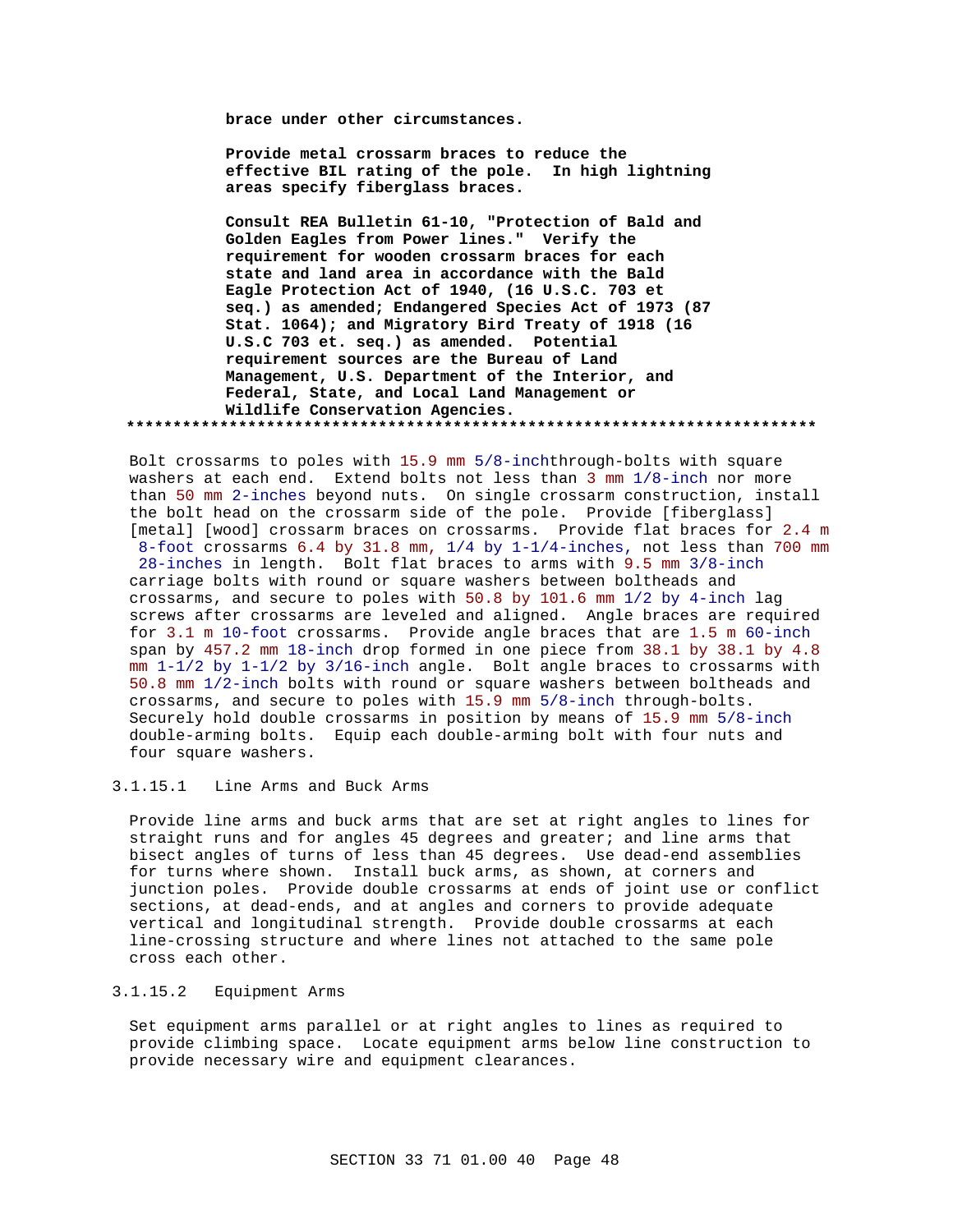#### 13.1.16 Field Applied Painting

Paint electrical equipment as required to match finish of adjacent surfaces or to meet the indicated or specified safety criteria. Provide painting as specified in Section 09 90 00 PAINTS AND COATINGS.

#### $3.1.17$ Field Fabricated Nameplate Mounting

Provide number, location, and letter designation of nameplates as indicated. Fasten nameplates to the device with a minimum of two sheet-metal screws or two rivets.

#### FIELD OUALITY CONTROL  $3<sub>2</sub>$

# NOTE: Select types to suit project conditions and delete all others. Delete all paragraphs not applicable. Provide justification for all tests.

#### $3.2.1$ General

[Perform field testing in the presence of the Contracting Officer. ]Notify the Contracting Officer [\_\_\_\_] days prior to conducting tests. Furnish materials, labor, and equipment necessary to conduct field tests. Perform tests and inspections recommended by the manufacturer unless specifically waived by the Contracting Officer. Maintain a written record of tests which includes date, test performed, personnel involved, devices tested, serial number and name of test equipment, and test results. Sign and date field reports.

#### $3.2.2$ Safety

Provide and use safety devices such as rubber gloves, protective barriers, and danger signs to protect and warn personnel in the test vicinity. Replace any devices or equipment which are damaged due to improper test procedures or handling.

#### $3.2.3$ Medium-Voltage Preassembled Cable Test

NOTE: If the installation is tapping a new feeder to an existing feeder using a "T" splice, modify the paragraph to indicate that when existing cable cannot be readily disconnected, only test the system to the lower (after installation) voltage. Delete the test if no cable is installed in the project. 

After installation, prior to connection to an existing system, and before the operating test, give the medium-voltage preassembled cable system a high potential test. Apply direct-current voltage on each phase conductor of the system by connecting conductors at one terminal and connecting grounds or metallic shieldings or sheaths of the cable at the other terminal for each test. Prior to the test, isolate the cables by opening applicable protective devices and disconnecting equipment. Provide the method, voltage, length of time, and other characteristics of the test for initial installation in accordance with NEMA WC 74/ICEA S-93-639 for the particular type of cable installed, and do not exceed the recommendations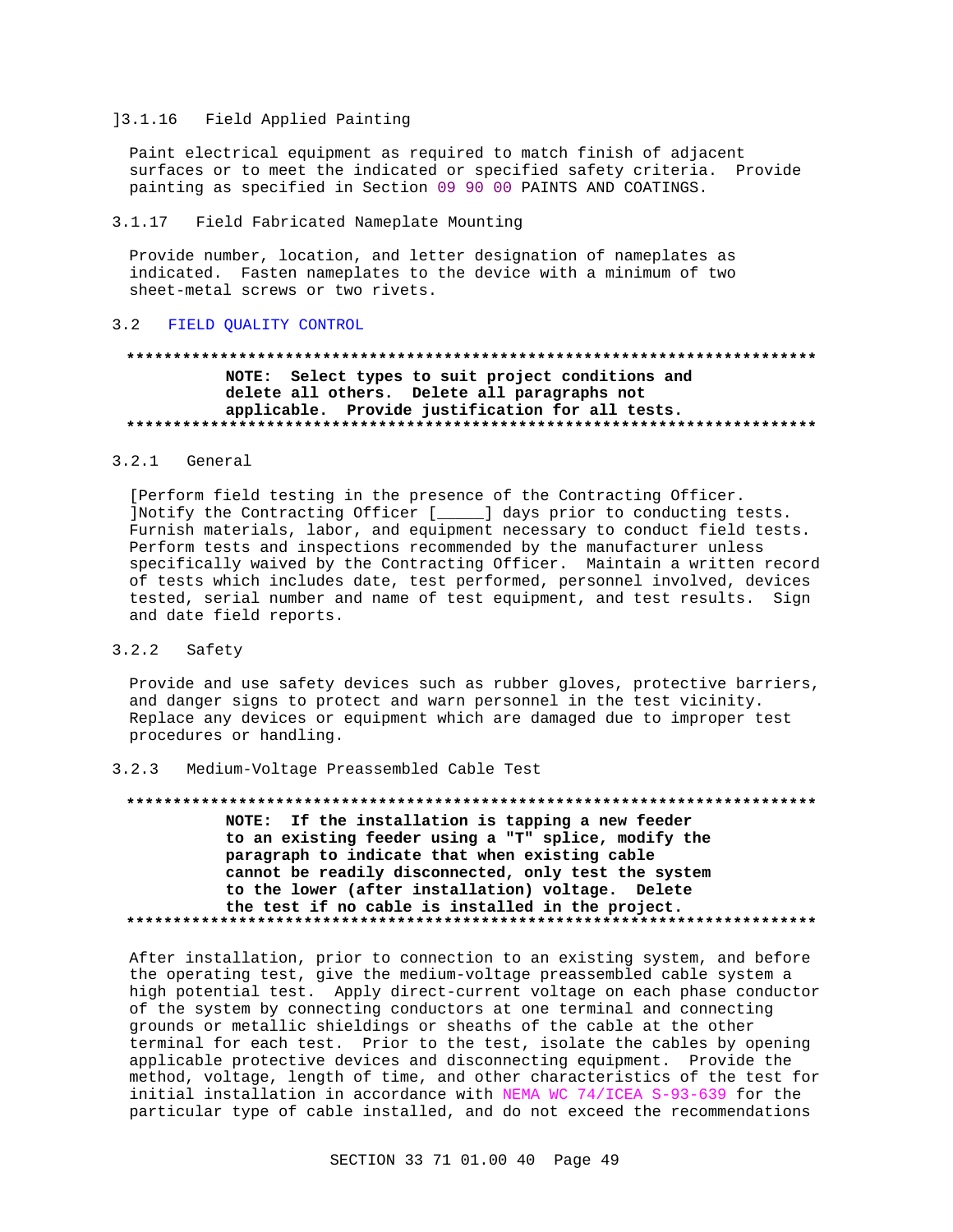of IEEE 404 for cable joints unless the cable and accessory manufacturers indicate higher voltages are acceptable for testing. For any cable that fails due to a weakness of conductor insulation or due to defects or injuries incidental to the installation or because of improper installation of cable, cable joints, terminations, or other connections, make necessary repairs or replace cables as directed. Retest repaired or replaced cables.

#### $3.2.4$ Sag and Tension Test

Give the Contracting Officer prior notice of the time schedule for stringing conductors or cables serving overhead medium-voltage circuits. The Contracting Officer reserves the right to witness the procedures used for ascertaining that initial stringing sags and tensions are in compliance with requirements for the applicable loading district and cable weight.

#### $3.2.5$ Low-Voltage Cable Test

# NOTE: The insulation resistance test (dielectric test) value is based on the recommendation contained in IEEE Std 525. Delete the cable test if no low voltage cables are in the project.

For underground secondary or service laterals from overhead lines, provide the low-voltage cable, complete with splices, that is tested for insulation resistance after the cables are installed, in their final configuration, ready for connection to the equipment, and prior to energization. The 500 volts dc test voltage, applied for one minute between each conductor and ground and between all possible combinations of conductors in the same trench, duct, or cable, with other conductors in the same trench, duct, or conduit. Provide insulation with a minimum value of:

R in megohms = (rated voltage in  $kV + 1$ ) x 304,800/(length of cable in meters)R in megohms = (rated voltage in  $kV + 1$ ) x 1000/(length of cable in feet)

Repair or replace each cable failing this test. Retest the repaired cable then until failures have been eliminated.

#### $3.2.6$ Pre-Energization Services

Perform the following services on the equipment listed below. Perform these services subsequent to testing but prior to the initial energization. Inspect the equipment to insure that installation is in compliance with the recommendations of the manufacturer and as shown on the detail drawings. Inspect terminations of conductors at major equipment to ensure the adequacy of connections. Inspect bare and insulated conductors between such terminations to detect possible damage during installation. If factory tests were not performed on completed assemblies, perform tests after the installation of completed assemblies. Inspect components for damage caused during installation or shipment and to ensure that packaging materials have been removed. Provide components capable of being both manually and electrically operated that are operated manually prior to the first electrical operation. Provide components capable of being calibrated, adjusted, and tested and calibrate, adjust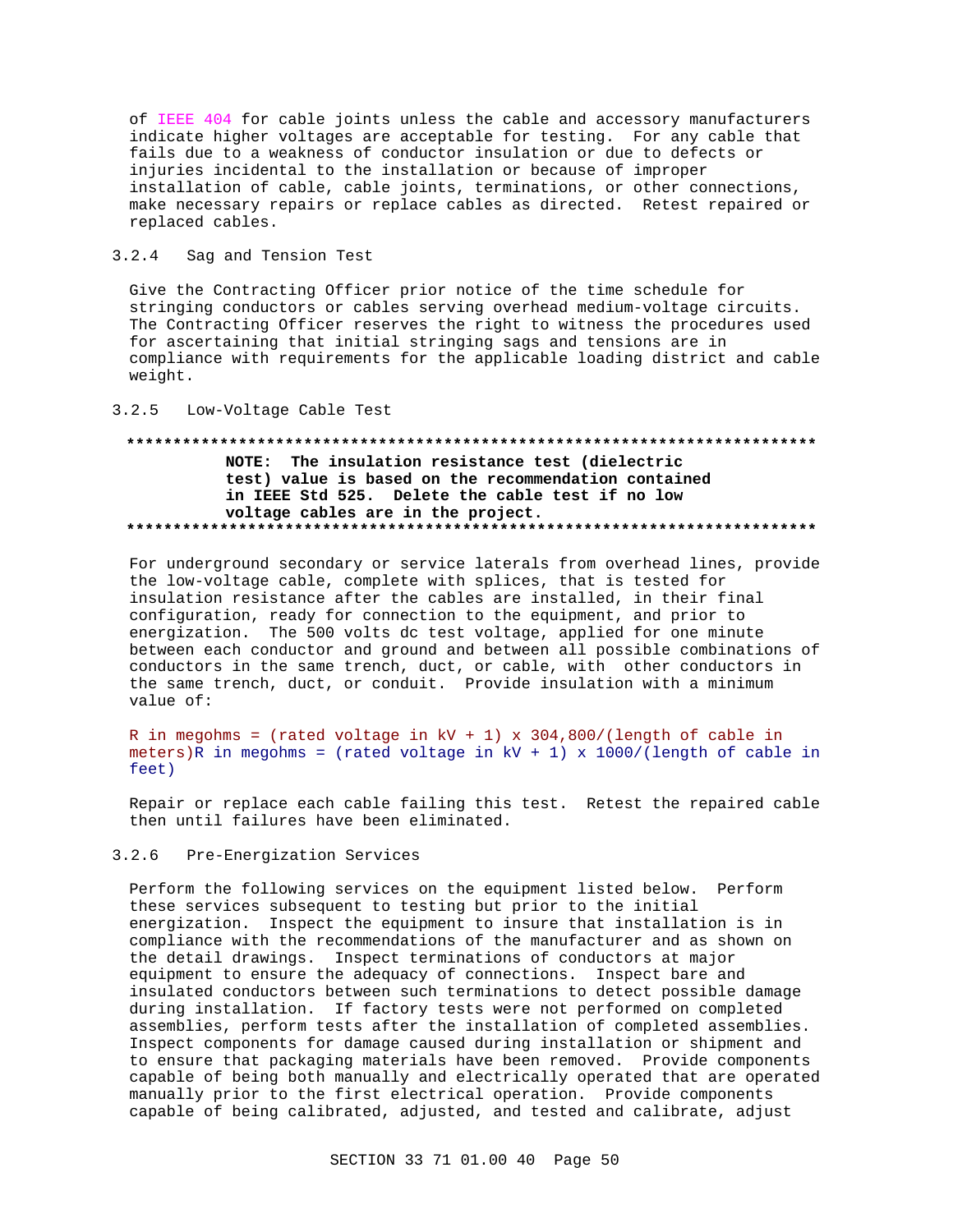and test in accordance with the instructions of the equipment manufacturer. Items for which such services are provided, but are not limited to, are the following:

- a. Capacitors
- b. Switches
- $3.2.7$ Performance of Acceptance Checks and Tests

Perform in accordance with the manufacturer's recommendations and include the following visual and mechanical inspections and electrical tests, performed in accordance with NETA ATS.

- $3.2.7.1$ Overhead-Type Distribution Transformers
	- a. Visual and mechanical inspection
		- (1) Compare equipment nameplate information with specifications and approved shop drawings.
		- (2) Inspect physical and mechanical condition.
		- (3) Verify tightness of accessible bolted electrical connections by calibrated torque-wrench method. Thermographic survey is not required.
		- (4) Perform specific inspections and mechanical tests as recommended by manufacturer.
		- (5) Verify correct equipment grounding.
	- b. Electrical tests

# NOTE: Coordinate the option on series-multiple voltage-changing switch with the option in paragraph OVERHEAD-TYPE DISTRIBUTION TRANSFORMERS herein.

- $\mathbf{r}$ (1) Insure that the series-multiple voltage-changing switch is in the correct position. Transformers are normally shipped in the series position.
- (2) Perform insulation-resistance tests.  $\mathbf{1}$ 
	- (3) Perform continuity test.
	- (4) Set tap changer to provide a secondary voltage of [120/240]  $[120/208]$   $[$   $]$   $]$
- 3.2.7.2 Pole Top Interrupter Switch
	- a. Visual and Mechanical Inspection
		- (1) Compare equipment nameplate information with specifications and approved shop drawings.
		- (2) Inspect physical and mechanical condition.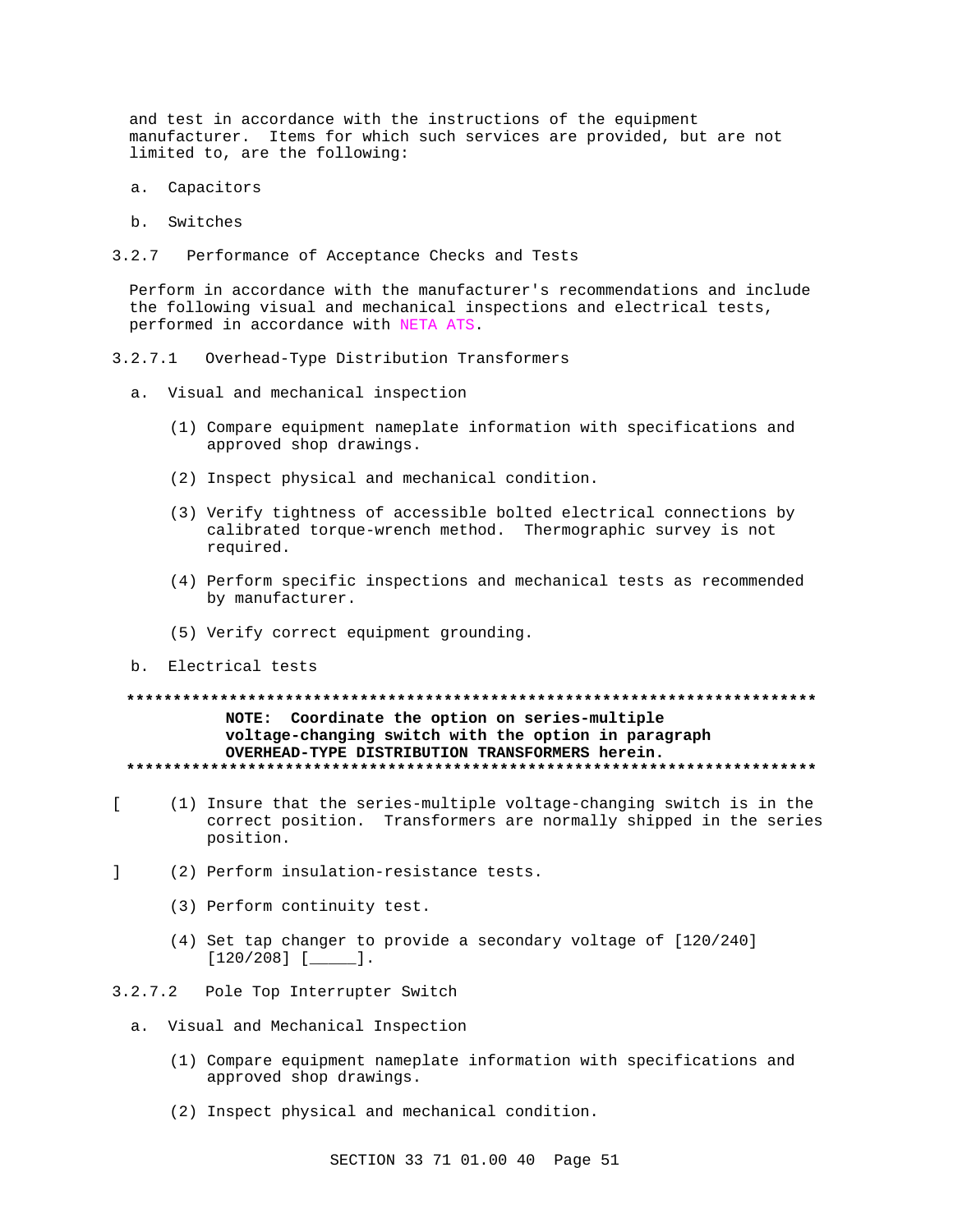- (3) Verify appropriate equipment grounding.
- (4) Perform mechanical operator tests in accordance with manufacturer's instructions.
- (5) Verify correct blade alignment, blade penetration, travel stops, arc interrupter operation, and mechanical operation.
- b. Electrical Tests
	- (1) Perform insulation-resistance tests.
	- (2) Perform dc over-potential tests.
	- (3) Perform contact-resistance tests across each switch blade.

# [3.2.7.3 Reclosers

- a. Visual and Mechanical Inspection
	- (1) Compare equipment nameplate data with specifications and approved shop drawings.
	- (2) Inspect physical and mechanical condition.
	- (3) Inspect alignment and grounding.
	- (4) Perform mechanical operation and contact alignment tests on both the recloser and its operating mechanism in accordance with manufacturer's instructions.
	- (5) Verify tightness of accessible bolted electrical connections.
	- (6) Inspect for correct insulating liquid level.
- b. Electrical Tests
	- (1) Perform resistance measurements through all bolted connections with low-resistance ohmmeter.
	- (2) Perform a contact resistance test.
	- (3) Sample insulating liquid. Test sample for:
		- (a) Dielectric breakdown voltage
		- (b) Color
		- (c) Visual condition
	- (4) Test protective functions.
- [ (5) Perform vacuum bottle integrity test (overpotential) across each vacuum bottle with the recloser in the open position in strict accordance with manufacturer's instructions.
- ] (6) Perform overpotential tests.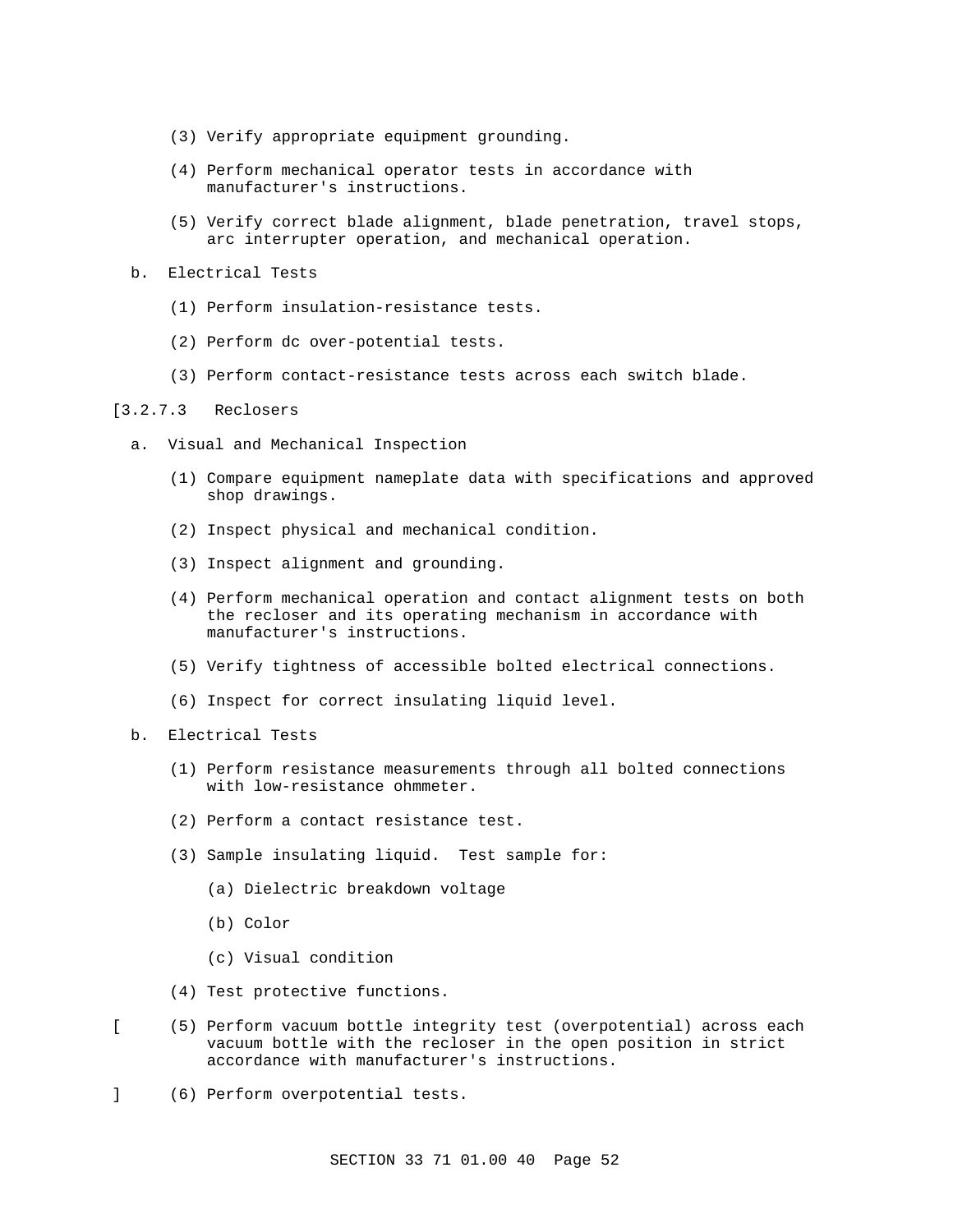- (7) Determine time delay for each programmed reclosing interval.
- (8) Verify lockout for unsuccessful reclosing.
- (9) Determine reset time.
- (10) Verify instantaneous overcurrent lockout.
- ][3.2.7.4 Sectionalizers
	- a. Visual and Mechanical inspection
		- (1) Compare equipment nameplate data with approved shop drawings.
		- (2) Inspect physical and mechanical condition.
		- (3) Inspect alignment and grounding.
		- (4) Perform mechanical operation and contact alignment tests on both the sectionalizer and its operating mechanism in accordance with manufacturer's instructions.
		- (5) Verify tightness of accessible bolted electrical connections.
		- (6) Inspect for correct insulating liquid level.
	- b. Electrical Tests
		- (1) Perform resistance measurements through all bolted connections with low-resistance ohmmeter.
		- (2) Perform a contact resistance test.
		- (3) Sample insulating liquid. Test sample for:
			- (a) Dielectric breakdown voltage
			- (b) Color
			- (c) Visual condition
		- (4) Perform overpotential tests.
		- (5) Test sectionalizer counting function.
		- (6) Test sectionalizer lockout function.
		- (7) Test for reset timing on trip actuator.
- ][3.2.7.5 Potential Transformers
	- a. Visual and Mechanical Inspection
		- (1) Compare equipment nameplate data with specifications and approved shop drawings.
		- (2) Verify correct connection.
		- (3) Verify that adequate clearances exist between primary and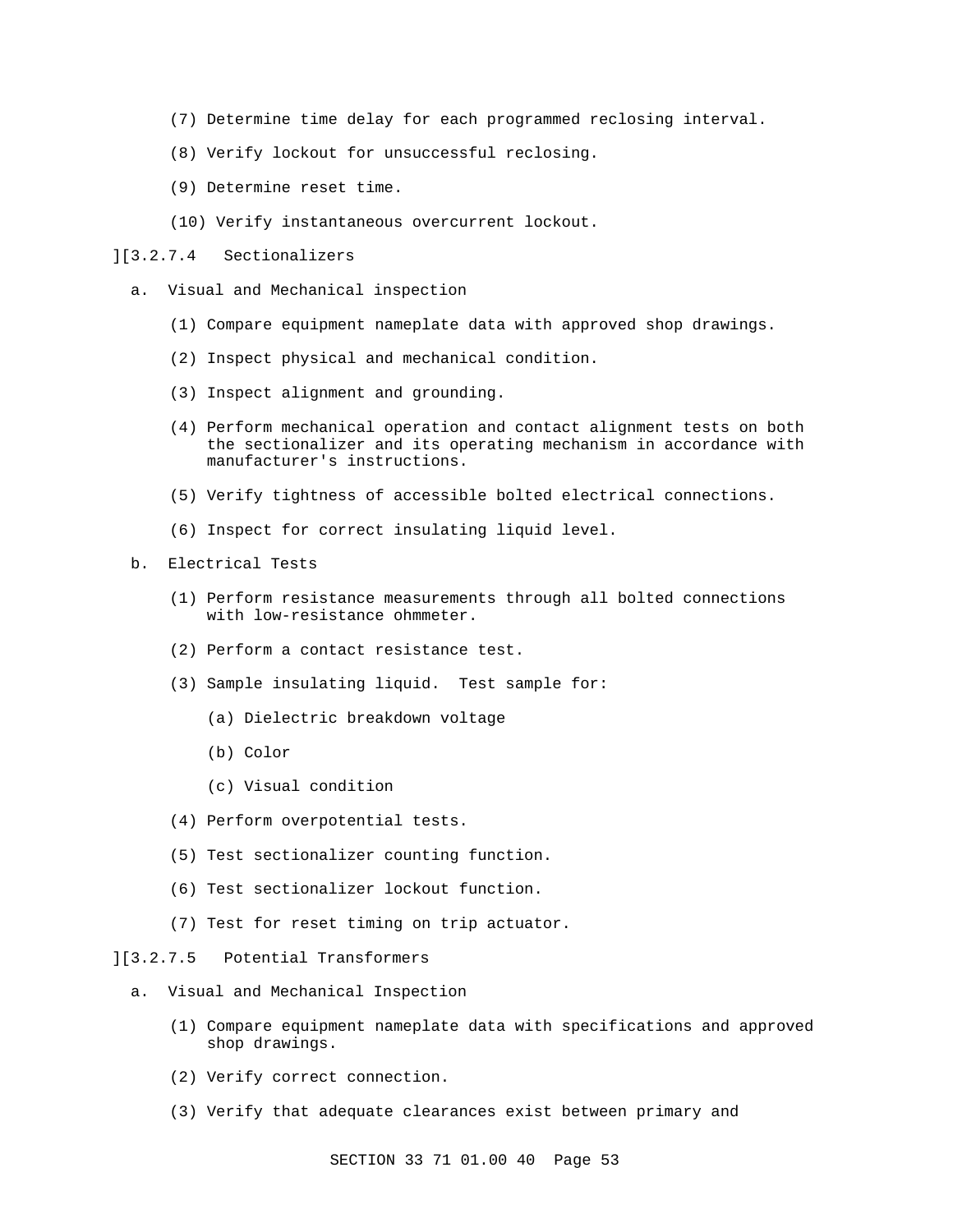secondary circuit wiring.

- (4) Verify tightness of accessible bolted electrical connections by calibrated torque-wrench method.
- (5) Verify that all required grounding and shorting connections provide good contact.
- (6) Verify correct fuse sizes.
- b. Electrical Tests
	- (1) Perform resistance measurements through all bolted connections with low-resistance ohmmeter
	- (2) Perform insulation-resistance tests.
	- (3) Perform polarity tests.
	- (4) Perform turns-ratio tests.
- ][3.2.7.6 Current Transformers
	- a. Visual and Mechanical Inspection
		- (1) Compare equipment nameplate data with specifications and approved shop drawings.
		- (2) Inspect physical and mechanical condition.
		- (3) Verify correct connection.
		- (4) Verify tightness of accessible bolted electrical connections by calibrated torque-wrench method.
		- (5) Verify that all required grounding and shorting connections provide good contact.
	- b. Electrical Tests
		- (1) Perform resistance measurements through all bolted connections with low-resistance ohmmeter.
		- (2) Perform insulation-resistance tests.
		- (3) Perform polarity tests.
		- (4) Perform ratio-verification tests.

# ][3.2.7.7 Metering

- a. Visual and Mechanical Inspection
	- (1) Compare equipment nameplate data with specifications and approved shop drawings.
	- (2) Inspect physical and mechanical condition.
	- (3) Verify tightness of electrical connections.